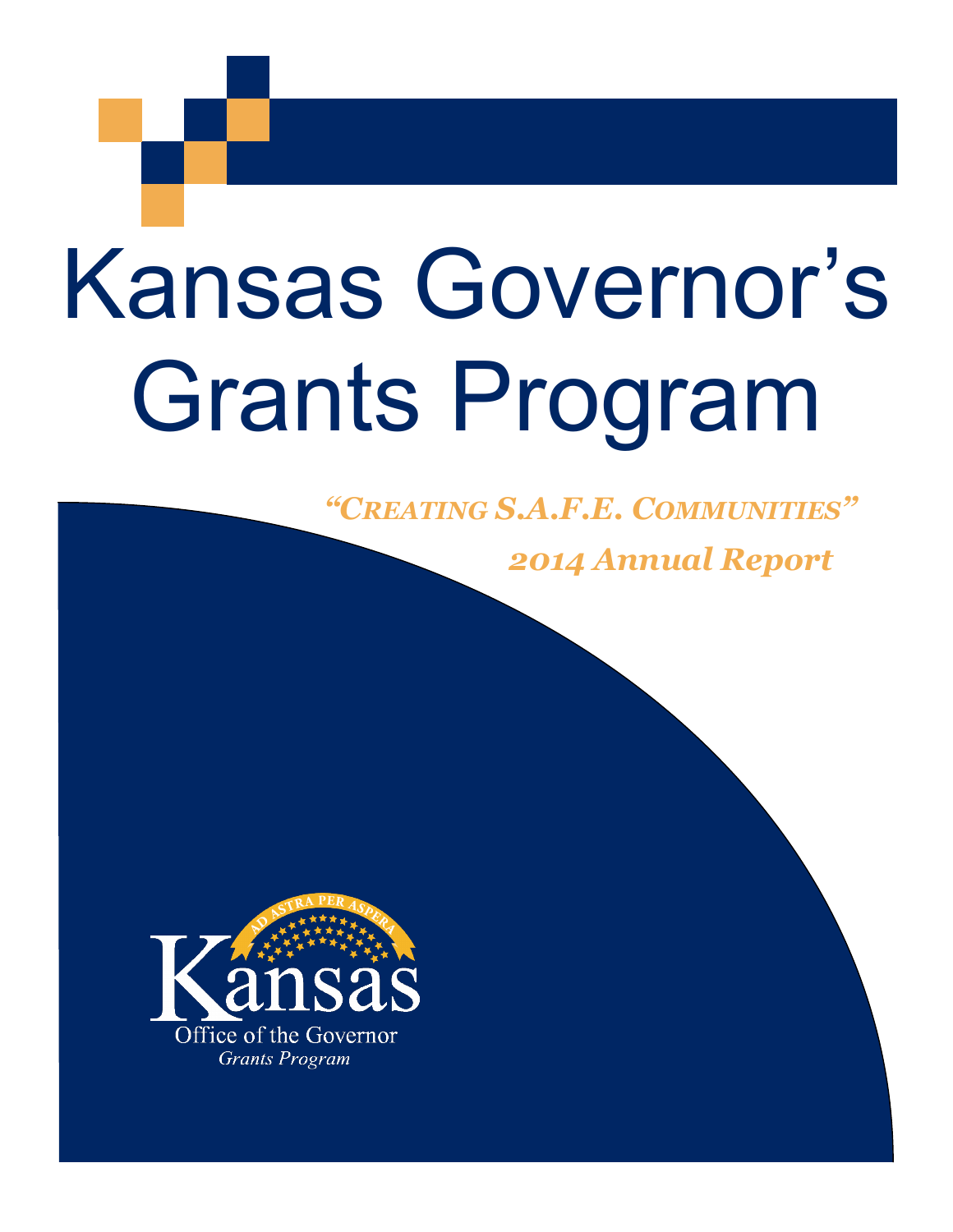# **TABLE OF CONTENTS**

| Overview                                                                                                                             | 1         |
|--------------------------------------------------------------------------------------------------------------------------------------|-----------|
| 2014 Grant Program Descriptions and Grant Project Highlights ______                                                                  | $2 - 5$   |
|                                                                                                                                      |           |
| <b>CAC</b><br><u> 1989 - Johann Barn, fransk politik formuler (d. 1989)</u>                                                          | $6 - 7$   |
| <b>FVPSA</b><br><u> 1980 - Johann Stoff, fransk politik (d. 1980)</u>                                                                | $8 - 10$  |
| <b>JAG</b><br><u> 1989 - Johann Barn, amerikansk politiker (d. 1989)</u>                                                             | $11 - 12$ |
| <b>NCHIP</b><br><u> 1989 - Johann Stein, marwolaethau a bhann an t-Amhair ann an t-Amhair an t-Amhair an t-Amhair an t-Amhair an</u> | 13        |
| <b>NFSIA</b><br><u> 1989 - Johann Barbara, marka a shekara tsa 1989 - An tsa 1989 - An tsa 1989 - An tsa 1989 - An tsa 1989 - An</u> | 14        |
| <b>RSAT</b>                                                                                                                          | 15        |
| <b>SASP</b><br><u> 1989 - Andrea Barbara, amerikan personal dan personal dan personal dan personal dan personal dan personal da</u>  | 16        |
| <b>SAVP</b><br><u> 1989 - Johann Stoff, amerikansk politiker (* 1908)</u>                                                            | $17 - 18$ |
| <b>SGF</b><br><u> 1989 - Johann Stoff, deutscher Stoffen und der Stoffen und der Stoffen und der Stoffen und der Stoffen und de</u>  | 19-21     |
| <b>VAWA</b><br><u> 1980 - Johann Barn, mars ann an t-Amhain Aonaich an t-Aonaich an t-Aonaich ann an t-Aonaich ann an t-Aonaich</u>  | 22        |
| <b>VOCA</b>                                                                                                                          | $23 - 25$ |
|                                                                                                                                      |           |
| <b>State-Level Initiatives</b>                                                                                                       | 26        |
| <b>County-Level Initiatives</b>                                                                                                      | $27-43$   |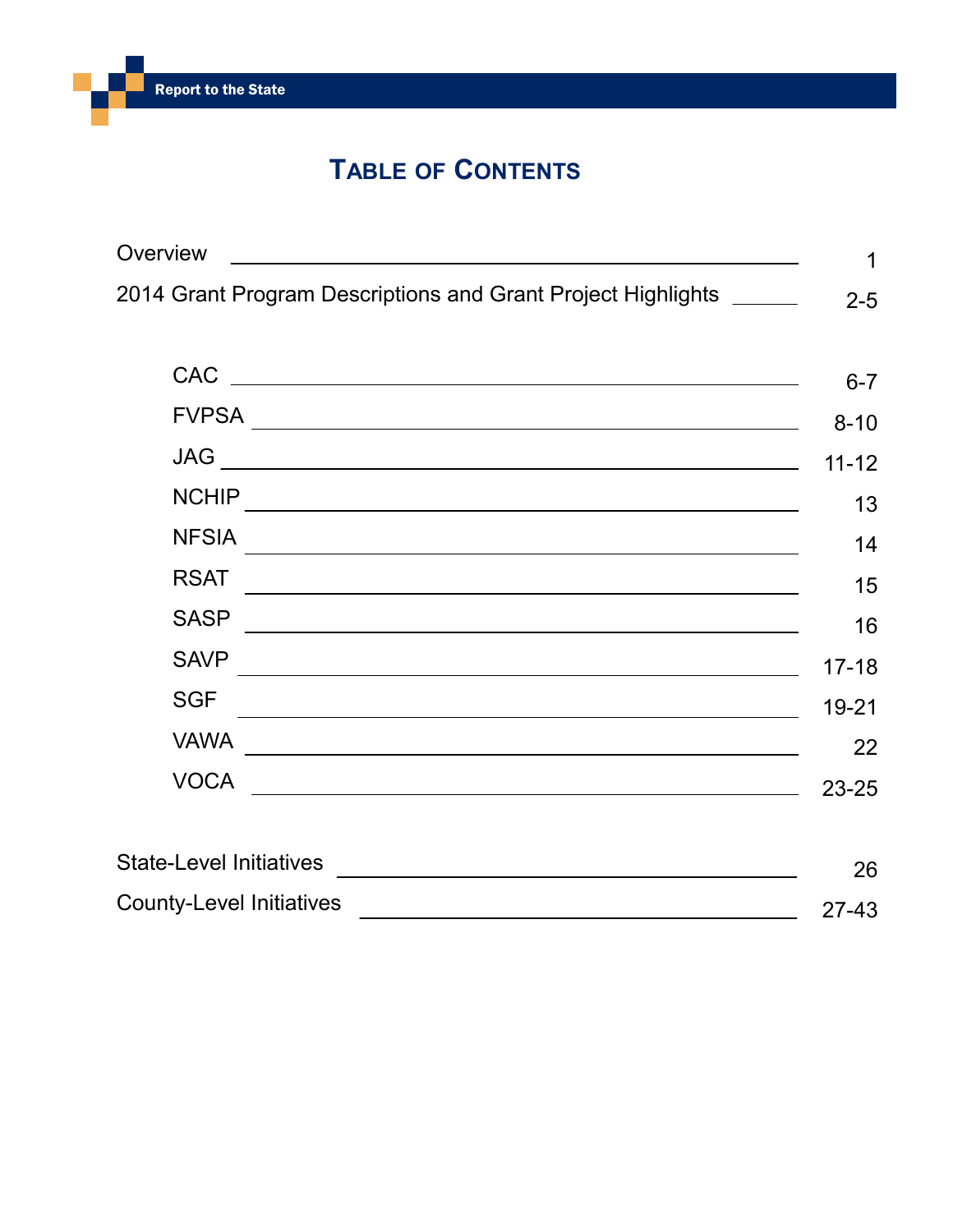# **GOVERNOR'S GRANTS PROGRAM "CREATING S.A.F.E. COMMUNITIES"**

The Governor's Grants Program administers grant programs and staffs boards and councils focused on improving and supporting public safety, drug and violence prevention, crime intervention, treatment, information technology, the criminal justice system, and crime victim services.

The program's service categories include:

- Policy & Strategic Planning
- Grants Management
- Evaluation
- Training & Resources

#### **Mission Statement**

The Governor's Grants Program values Kansans living in healthy communities, where they can grow, learn, feel safe, and thrive economically. The Program strives to remove obstacles in Kansas communities, neighborhoods, schools, businesses, and homes to ensure the safety and security of all Kansans. By administering federal and state grants to units of state and local government, Native American tribes, nonprofit, community and faith-based organizations throughout the state, the program aims to enhance the criminal justice system, improve public safety, and support crime victim services and drug and violence prevention programs throughout Kansas.

**Values Statement** - The program is dedicated to ensuring a **S.A.F.E.** Kansas where:

**S**ervices are available and accessible in every community; **A**ccountability for systems, agencies, and services is addressed; **F**unding is provided for adequate resources; and **E**mpowerment of individuals is encouraged.

In addition, the Governor's Grants Program staffed the following boards and councils during State Fiscal Year (SFY) 2014:

Kansas Criminal Justice Coordinating Council Governor's Domestic Violence Fatality Review Board Governor's Advisory Council on Domestic Violence Training State Victim Assistance Academy Steering Committee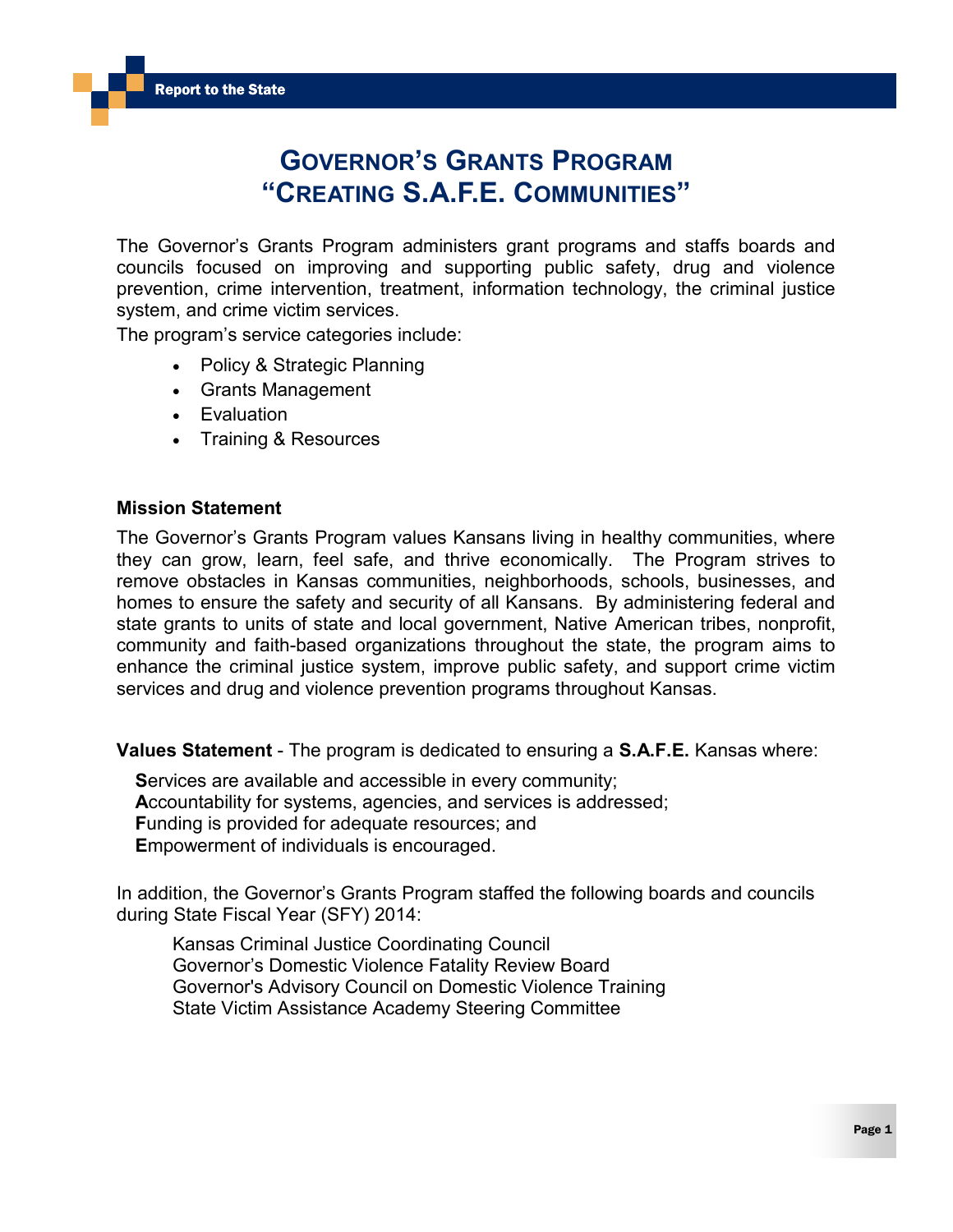#### **Kansas Criminal Justice Coordinating Council**

The Kansas Criminal Justice Coordinating Council (KCJCC) was created in 1994 by the Kansas Legislature (K.S.A. 74-9501 et seq.) to define and analyze issues and processes in the criminal justice system, identify alternative solutions, and make recommendations for improvement. The KCJCC also directs the development and management of the criminal justice information system.

The Council provides the oversight of the criminal justice funding available to the state from the U. S. Department of Justice, Bureau of Justice Assistance. The KCJCC is charged with developing the Kansas strategy, prioritizing purpose areas for funding, and determining grant awards. With the Council members' expertise and knowledge, the KCJCC has developed strategies and approaches to prevent, as well as control, violent and drug-related crimes.

KCJCC members are statutorily appointed and consist of the Governor or designee, the Chief Justice of the Supreme Court or designee, the Attorney General or designee, the Secretary of Corrections, the Superintendent of the Highway Patrol, the Commissioner of the Juvenile Justice Authority, and the Director of the Kansas Bureau of Investigation. More information on the KCJCC can be found online at [http://](http://grants.ks.gov/boards-councils-and-initiatives) [grants.ks.gov/boards](http://grants.ks.gov/boards-councils-and-initiatives)-councils-and-initiatives.

#### **Governor's Domestic Violence Fatality Review Board**

In October 2004, former Governor Kathleen Sebelius signed executive order 04-11 establishing the 14-member Governor's Domestic Violence Fatality Review Board (FRB). The FRB is charged with reviewing all adult domestic violence-related fatalities in Kansas, describing trends and patterns regarding the facts and circumstances of these fatalities, recommending improvements to prevent future fatalities, and determining if adequate resources and trainings are in place for those who respond to domestic violence crimes.

Judge Harold Flaigle chairs the FRB. Current FRB members include Dave Warry, Kansas Law Enforcement Training Center; Steven Halley, Family Peace Initiative; Joyce Grover, Kansas Coalition Against Sexual & Domestic Violence; Vicki Meyer, Unified Government of Wyandotte County Legal Department; Deborah Moody, Douglas County District Attorney's Office; Janice Norlin, Private Attorney; Mark Malick, Kansas Bureau of Investigation; Curt Brungardt, Jana's Campaign; Paula Taylor, Newman Regional Health. Audrey Cress, Kansas Department of Corrections serves as an advisory member. Debi Holcomb serves as staff for the FRB. More information about the FRB's findings and recommendations can be found online at [http://](http://grants.ks.gov/boards-councils-and-initiatives) [grants.ks.gov/boards](http://grants.ks.gov/boards-councils-and-initiatives)-councils-and-initiatives.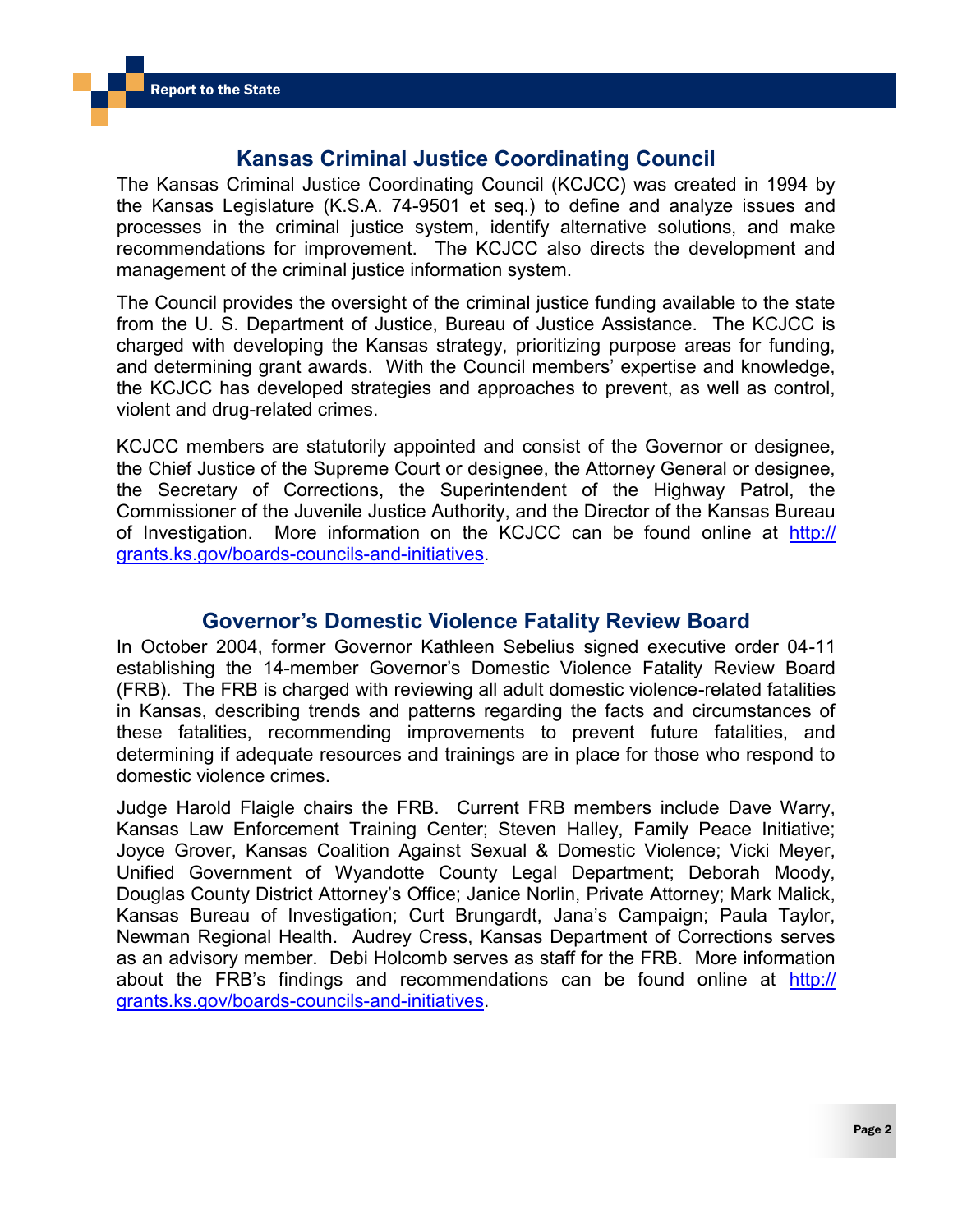#### **Federal Grants to Encourage Arrest and Enforcement of Protection Orders Program (GTEAP)**

The Governor's Office partnered with the Kansas Coalition Against Sexual and Domestic Violence, Kansas Law Enforcement Training Center, the Kansas Attorney General's Office, the Kansas Office of Judicial Administration, the Kansas Department of Corrections, and many local agencies to form the Governor's Advisory Council on Domestic Violence Training. The Council is tasked with creating comprehensive training curricula for professionals in the criminal justice system who respond to domestic violence and sexual assault. The purpose of the training project is to infuse Kansas with a consistent, coordinated response to domestic and sexual violence from the time of a 911 call reporting an incident, through the investigation, arrest, prosecution, probation or parole and release of offenders. This training effort is funded through a Federal Grant to Encourage Arrest Policies and Enforcement of Protection Orders Program (GTEAP) by the Office on Violence Against Women, U.S. Department of Justice. In SFY 2014 the Council finished enhancements to the domestic violence curricula for each of the following professions: communication specialists, law enforcement, community-based advocates, system-based advocates. The curricula were approved by OVW. Regional professionals in each field were selected to attend a training of the trainer event. These trainers began instructing professionals across the state beginning in July. Additional project accomplishments for SFY 2014 include domestic violence training of ten judges by the National Judicial Institute, domestic violence training of 443 victim service and criminal justice professionals, and completion of a domestic violence screening tool for use in the Registration and Diagnostic Unit of the Kansas prison system to refer offenders to appropriate programing.

#### **Federal State Victim Assistance Academy (SVAA)**

In 2011, a State Victim Assistance Academy (SVAA) Committee was formed to update the Governor's B.A.S.I.K. (Building Advocacy Skills, Information, and Knowledge) Training materials and training techniques. B.A.S.I.K. began in 2002 and was a skillsbased training with a goal of providing victim service providers with a basic understanding of victim issues and resources available in the state. The SVAA Committee includes state and local stakeholders, as well as a partnership with Washburn University. The committee applied for federal funding to assist with the curriculum enhancements and to assist with providing multiple training events to eliminate a full waiting list.

In 2012, the Governor's Grants Program received the SVAA grant from the U.S. Department of Justice, Office for Victims of Crime (OVC). In SFY 2014 the committee developed a blended learning curriculum with an emphasis on skill practice and trauma -informed care, developed evaluation tools, and selected a diverse faculty from the field who attended a training of the trainer event. The curriculum was approved by OVC and accepted by Washburn University for three hours of undergraduate and graduate academic credit. The inaugural academies took place in July and September. Page 3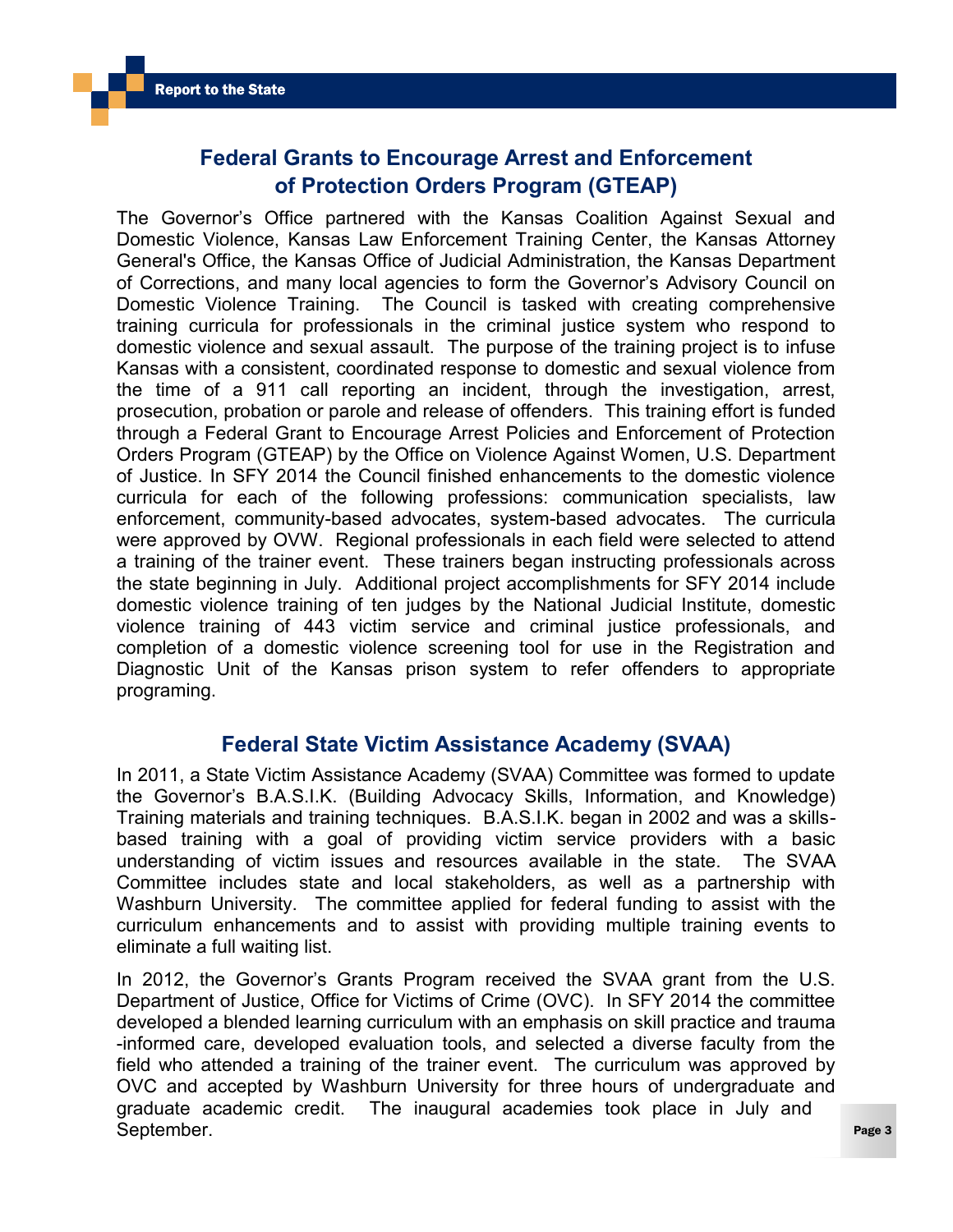# **FEDERAL AND STATE GRANT PROGRAMS**

The Governor's Grants Program administers grant funds to organizations enhancing the criminal justice system, improving public safety, and supporting crime victim services and drug and violence prevention programs. State and local units of government, non-profit, community and faith-based organizations throughout the state are eligible to apply for and receive grant funds. This Annual Report covers grant projects beginning during state fiscal year 2014. Each grant program has specific grant project periods.

For 2014, the Governor's Grants Program awarded a total of \$15,175,773 to 193 grant projects.

The Program awarded funds from the following grants:

- **State Children's Advocacy Centers Grant (CAC)**
- Federal Family Violence Prevention and Services Act Grant (FVPSA)
- Federal Edward J. Byrne Memorial Justice Assistance Grant (JAG)
- Federal National Criminal History Improvement Program (NCHIP)
- Federal Paul Coverdell National Forensic Sciences Improvement Act Grant (NFSIA)
- Federal Residential Substance Abuse Treatment for State Prisoners Grant (RSAT)
- Federal Sexual Assault Services Formula Grant Program (SASP)
- Federal State Access & Visitation Program Grant (SAVP)
- State General Fund for Domestic Violence & Sexual Assault Programs Grant (SGF)
- Federal S.T.O.P. Violence Against Women Act Grant Program (VAWA)
- Federal Victims of Crime Act for Victim Assistance Grant Program (VOCA)

The Governor's Grants Program provides the staffing and day-to-day management of these grant programs. The table on the following page highlights the amount of funding awarded to state and local projects.

#### **Federal John R. Justice (JRJ) Grant Program**

The John R. Justice (JRJ) Grant Program provides student loan repayment assistance for local, state, and federal government public defenders and local and state government prosecutors who commit to serving as public defenders or prosecutors for at least three years. JRJ is administrated by the U.S. Department of Justice, Bureau of Justice Assistance. During the 2014 grant period, five public defenders and thirteen prosecutors were awarded a total of \$52,842 to assist in the repayment of their student loan debt.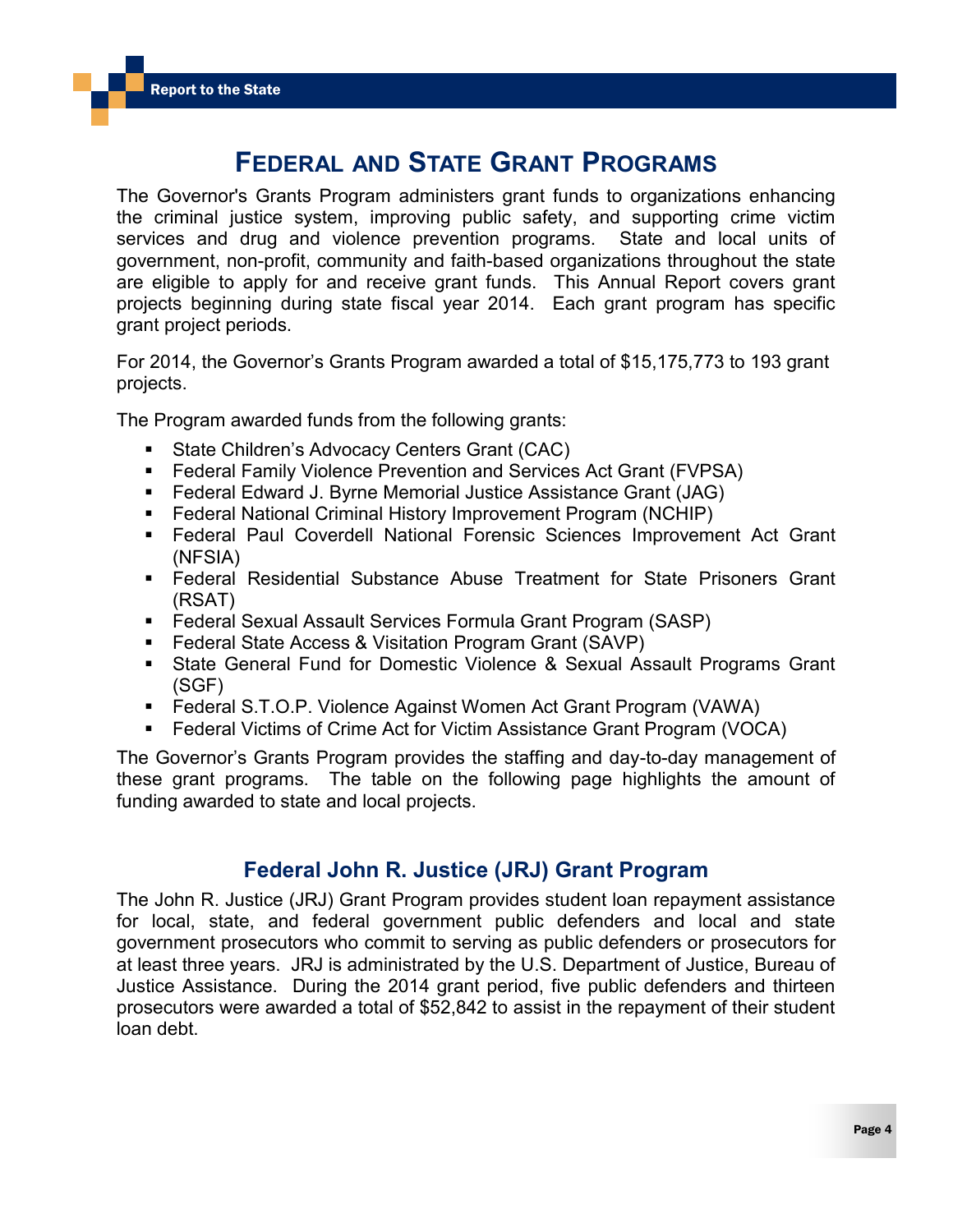# **FY 2014 GRANT FUNDS AWARDED**

Funds administered by the Governor's Grants Program benefit all Kansas counties.

| <b>Grant</b>                                                                              | <b>State</b> | <b>County</b> | <b>Total</b> |
|-------------------------------------------------------------------------------------------|--------------|---------------|--------------|
| State Children's Advocacy Centers Grant (CAC) *                                           | \$0          | \$974,689     | \$974,689    |
| Federal Family Violence Prevention And Services Act<br>Grant (FVPSA)                      | \$0          | \$1,059,041   | \$1,059,041  |
| Federal Edward J. Byrne Memorial Justice Assistance<br>Grant (JAG)                        | \$1,888,143  | \$1,177,116   | \$3,065,259  |
| Federal National Criminal History Improvement Program<br>(NCHIP)                          | \$359,130    | \$0           | \$359,130    |
| <b>Federal Paul Coverdell National Forensic Sciences</b><br>Improvement Act Grant (NFSIA) | \$30,032     | \$30,031      | \$60,063     |
| <b>Federal Residential Substance Abuse Treatment for</b><br>State Prisoners Grant (RSAT)  | \$76,045     | \$0           | \$76,045     |
| Federal Sexual Assault Services Formula Grant<br>Program (SASP)                           | \$0          | \$249,401     | \$249,401    |
| Federal State Access & Visitation Grant (SAVP)                                            | \$0          | \$95,387      | \$95,387     |
| State General Fund Grant (SGF) *                                                          | \$0          | \$4,162,022   | \$4,162,022  |
| Federal S.T.O.P. Violence Against Women Act Grant<br>Program (VAWA)                       | \$261,635    | \$982,904     | \$1,244,539  |
| Federal Victims of Crime Act for Victim Assistance Grant<br>Program (VOCA)                | \$19,918     | \$3,810,279   | \$3,830,197  |
| Total                                                                                     | \$2,634,903  | \$12,540,870  | \$15,175,773 |

**\***The State Legislature approved the transfer of monies from the State Problem Gambling and Addictions Fund to the Governor's Grants Program for the purpose of providing additional assistance to domestic violence programs and children's advocacy centers. The SGF grant awards made to domestic violence and sexual assault agencies includes \$550,000 from the State Problem Gambling and Addictions Fund and the CAC grant awards made to children's advocacy centers includes \$150,000 from the State Problem Gambling and Addictions Fund.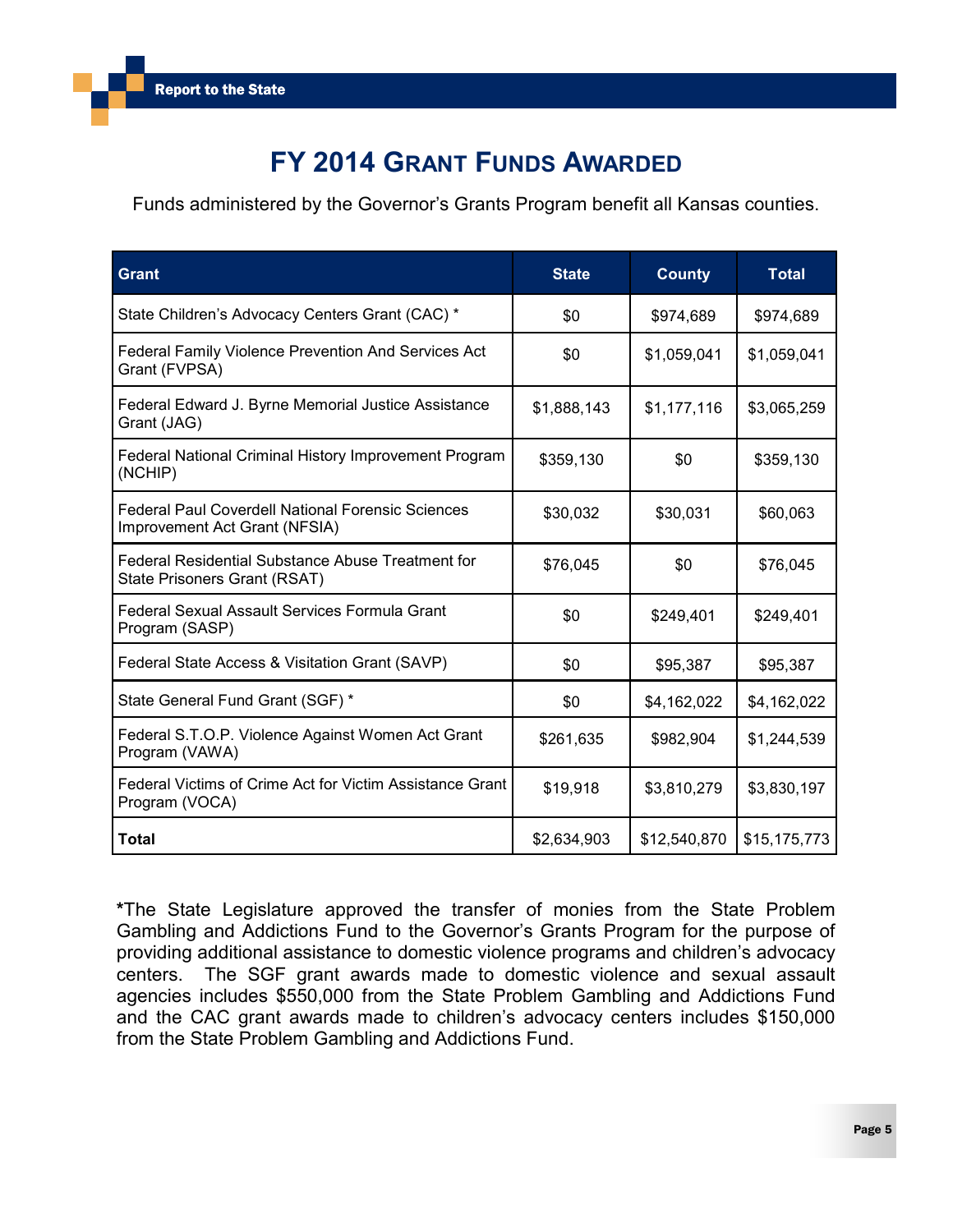#### **STATE CHILDREN'S ADVOCACY CENTERS (CAC) GRANT PROGRAM JULY 1, 2013—JUNE 30, 2014**

Funding for children's advocacy centers from the State General Fund (SGF) supported initiating, enhancing, or expanding grant projects establishing comprehensive Children's Advocacy Centers (CACs). CACs are child-focused, community-oriented programs coordinating investigation and intervention services for abused children by bringing together professionals and agencies in a comprehensive, multi-disciplinary model.

Seventeen grant projects were awarded \$974,689 to hire and train staff to provide children sexual and physical abuse victims with child-sensitive forensic interviews; provide advocacy services to aid in the healing process for victims and non-offending caregivers; increase community education/awareness of child advocacy centers and child abuse and neglect issues; and coordinate multidisciplinary case review teams to regularly review problematic cases and to foster coordinated efforts across systems to enhance client and case outcomes.

| <b>Actual Subgrantee Expenditures</b>    |           |
|------------------------------------------|-----------|
| <b>Personnel Expenditures</b>            | \$590,356 |
| <b>Fringe Benefit Expenditures</b>       | \$104,312 |
| <b>Travel/Training Expenditures</b>      | \$31,488  |
| Supplies & Communications Expenditures   | \$26,729  |
| <b>Facility Expenditures</b>             | \$54,199  |
| Equipment Expenditures                   | \$8,288   |
| <b>Contractual Services Expenditures</b> | \$58,090  |
| <b>Other Expenditures</b>                | \$30,414  |
| <b>Total Funds Expended</b>              | \$903,876 |

| <b>Number of New Clients Served</b>            |       |
|------------------------------------------------|-------|
| New Children                                   | 4,089 |
| New Non-Offending Caregivers Provided Advocacy | 2,534 |
| <b>Total New Clients</b>                       | 6,623 |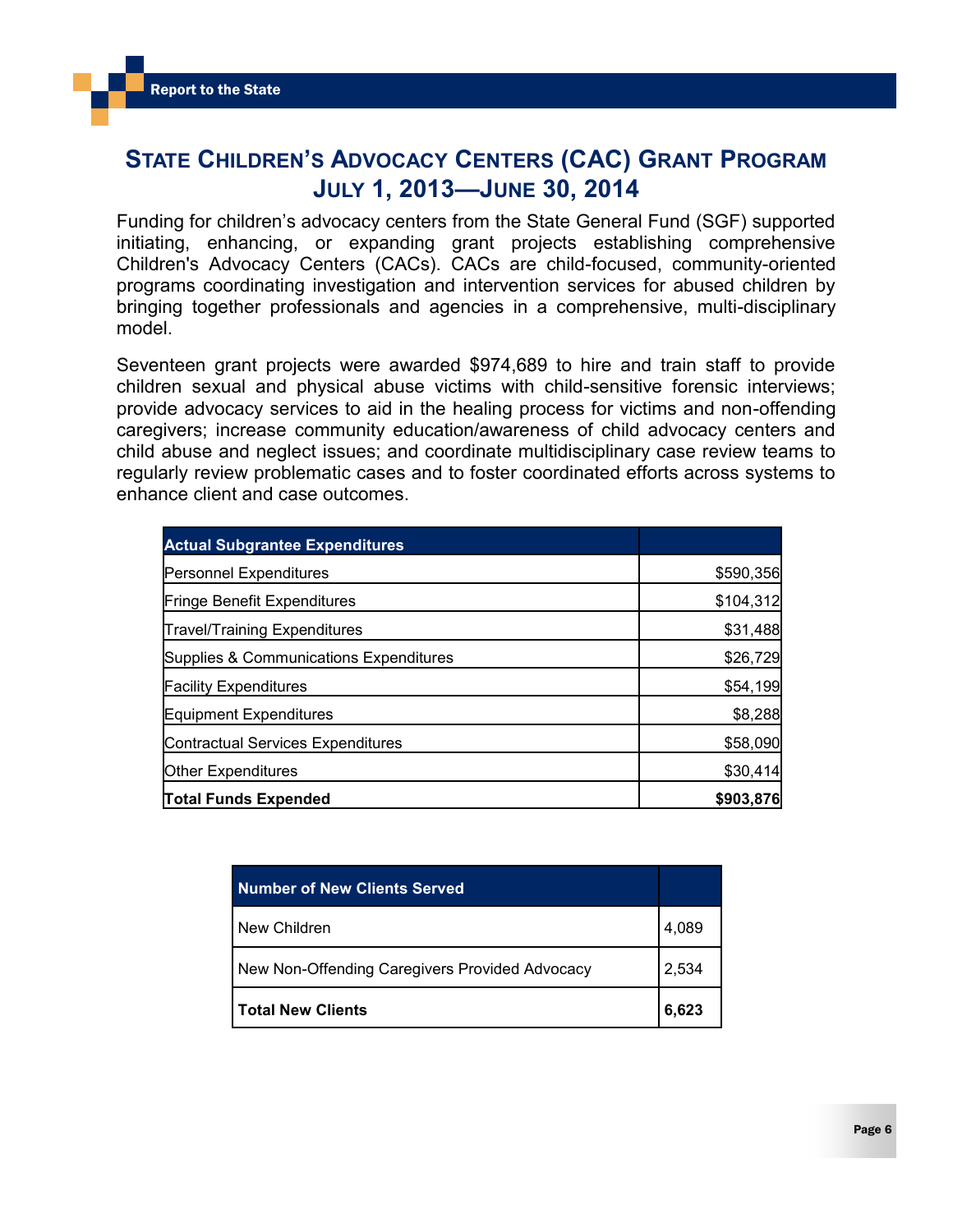| <b>Victims Served</b> |       |
|-----------------------|-------|
| Ages: 0-6 years       | 1,439 |
| 7-12 years            | 1,457 |
| 13-17 years           | 1,176 |
| 18+ years             | 17    |
| Sex: Female           | 2,742 |
| Male                  | 1,347 |
| Race/Ethnicity: White | 2,651 |
| African American      | 589   |
| American Indian       | 58    |
| Asian                 | 39    |
| Hispanic/Latino       | 527   |
| Multi-racial          | 213   |
| Other                 | 12    |

| <b>Services Provided</b>                                     |       |
|--------------------------------------------------------------|-------|
| Number of Forensic Interviews                                | 4.090 |
| Referral for Child Abuse Medical Evaluation                  | 844   |
| Referral to Specialized Mental Health Treatment Professional | 2.023 |

#### **Inspiration from the Community**

"...our mobile model of delivery which allows the WKCAC to have the impact of 27 Child Advocacy Centers if we figured having a center in each county. This truly makes a difference in the lives of the children in rural communities, all the while saving tax dollars. That being said, it requires significant funding to deliver these valuable services to 1/3 of the state of Kansas. Over 120,000 miles were traveled by staff either in one of the Mobile Units or personal vehicles to deliver services this past year. If grant funds diminished, it would be difficult if not impossible to continue to serve this vulnerable rural population."

**-**Western Kansas Child Advocacy Center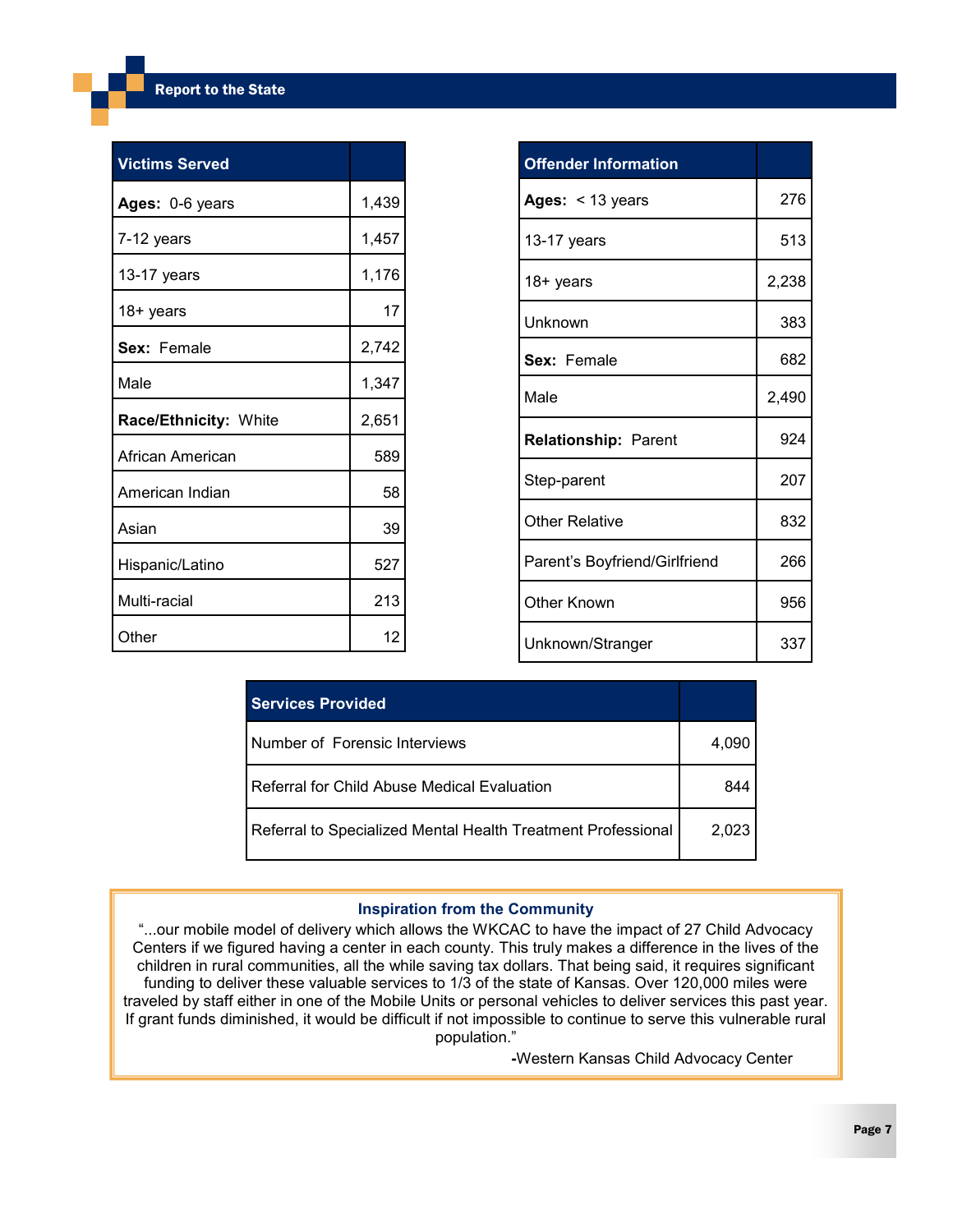## **FEDERAL FAMILY VIOLENCE PREVENTION AND SERVICES ACT (FVPSA) JULY 1, 2013—JUNE 30, 2014**

The Federal Family Violence Prevention and Services Act Grant Program (FVPSA) provided \$1,059,041 in grant awards to 22 domestic violence programs in Kansas. The U.S. Department of Health and Human Services provides funding for this grant.

FVPSA funds pay for support group activities for women and children, child care, prevention education in schools and communities, information and referral services, advocacy in obtaining protection from abuse and stalking orders, court accompaniment, outreach into rural counties, etc. One of these priorities is ensuring services are provided 24-hours-a-day, seven-days-a-week and free to domestic violence victims and their children. Many programs provide outreach services in the rural counties. Services range from safe homes, support groups, crisis intervention, court accompaniment, and transportation.

Kansas domestic violence programs make every effort to reach those who are underserved. Many of the programs have volunteers and staff of different ethnic, racial, cultural, and language diversities in order to meet the needs of victims and their children. Shelter facilities are accessible to those who have physical disabilities or an alternative safe shelter is provided. Volunteers in the rural isolated areas provide transportation. Many programs also provide access to toll-free numbers for victims. In addition, Kansas has a toll-free number to assist local programs with AT&T interpreter services, 888-END-ABUSE.

| <b>Actual Subgrantee Expenditures</b>    |             |
|------------------------------------------|-------------|
| <b>Personnel Expenditures</b>            | \$819,586   |
| Fringe Benefit Expenditures              | \$126,670   |
| <b>Travel Expenditures</b>               | \$12,359    |
| Supplies & Communications Expenditures   | \$7,989     |
| <b>Facility Expenditures</b>             | \$17,697    |
| <b>Equipment Expenditures</b>            | \$4,561     |
| <b>Contractual Services Expenditures</b> | \$9,280     |
| Other Expenditures                       | \$724       |
| <b>Total Federal Funds Expended</b>      | \$998,866   |
| <b>Total Non-Federal Match Expended</b>  | \$254,504   |
| <b>Total Funds Expended</b>              | \$1,253,370 |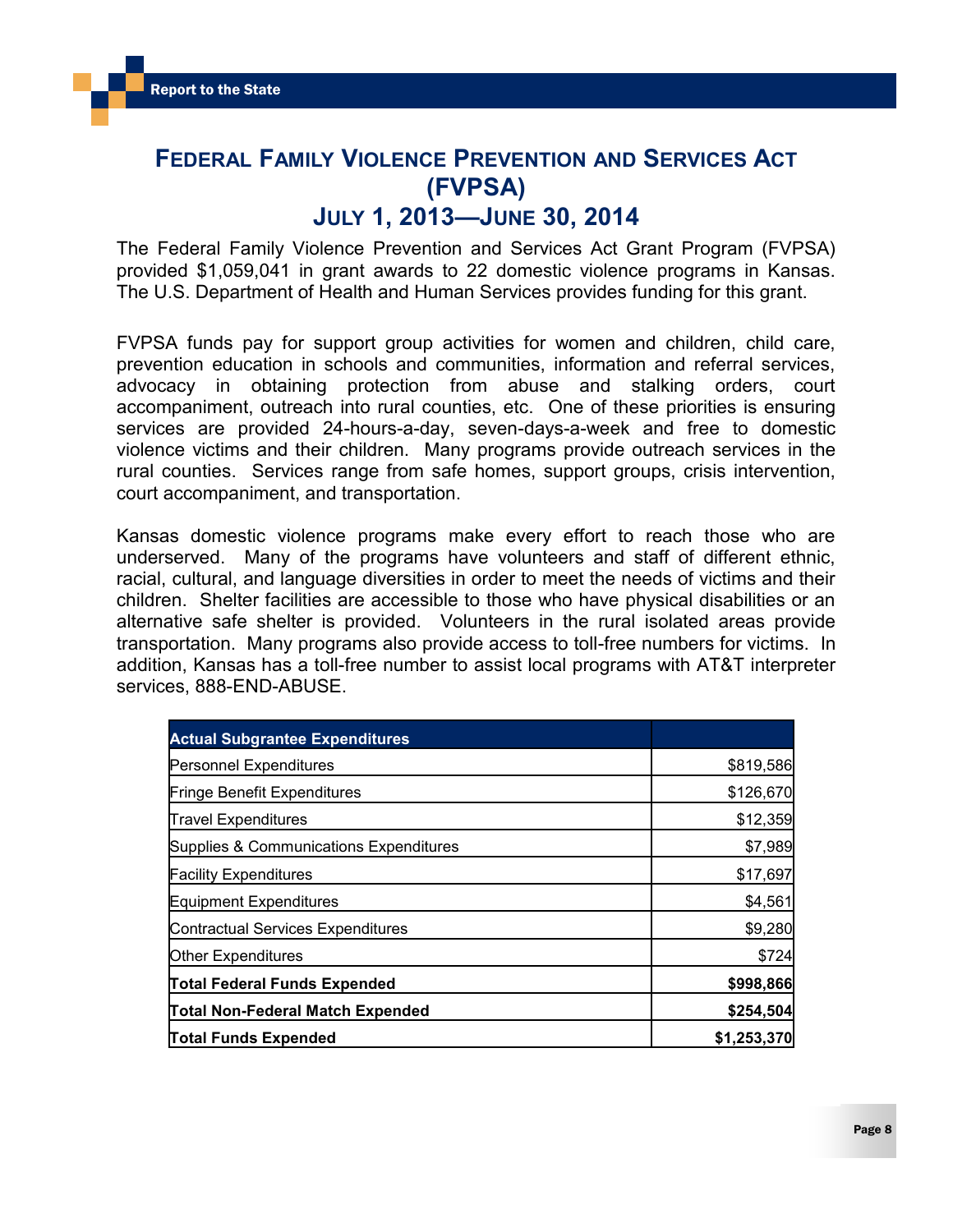The following data includes the number of victims served and the services provided by FVPSA funded grant projects.

The statistics below represent statewide domestic violence data:

- 3,883 victims received shelter for 102,742 bed nights
- 26,965 victim-related crisis calls responded to

| <b>Number of New or Returning Victims Receiving</b><br><b>Face-to-Face Services</b> |       |
|-------------------------------------------------------------------------------------|-------|
| <b>New Victims</b>                                                                  |       |
| Women                                                                               | 7,371 |
| Children                                                                            | 1,171 |
| Men                                                                                 | 872   |
| <b>Returning Victims</b>                                                            |       |
| Women                                                                               | 1,347 |
| Children                                                                            | 202   |
| Men                                                                                 | 61    |

| Number of New or Returning Victims to the Shelter |       |
|---------------------------------------------------|-------|
| <b>New Victims</b>                                |       |
| Women                                             | 1,297 |
| Children                                          | 1,116 |
| Men                                               | 3     |
| <b>Returning Victims</b>                          |       |
| Women                                             | 212   |
| Children                                          | 188   |
| Men                                               | 0     |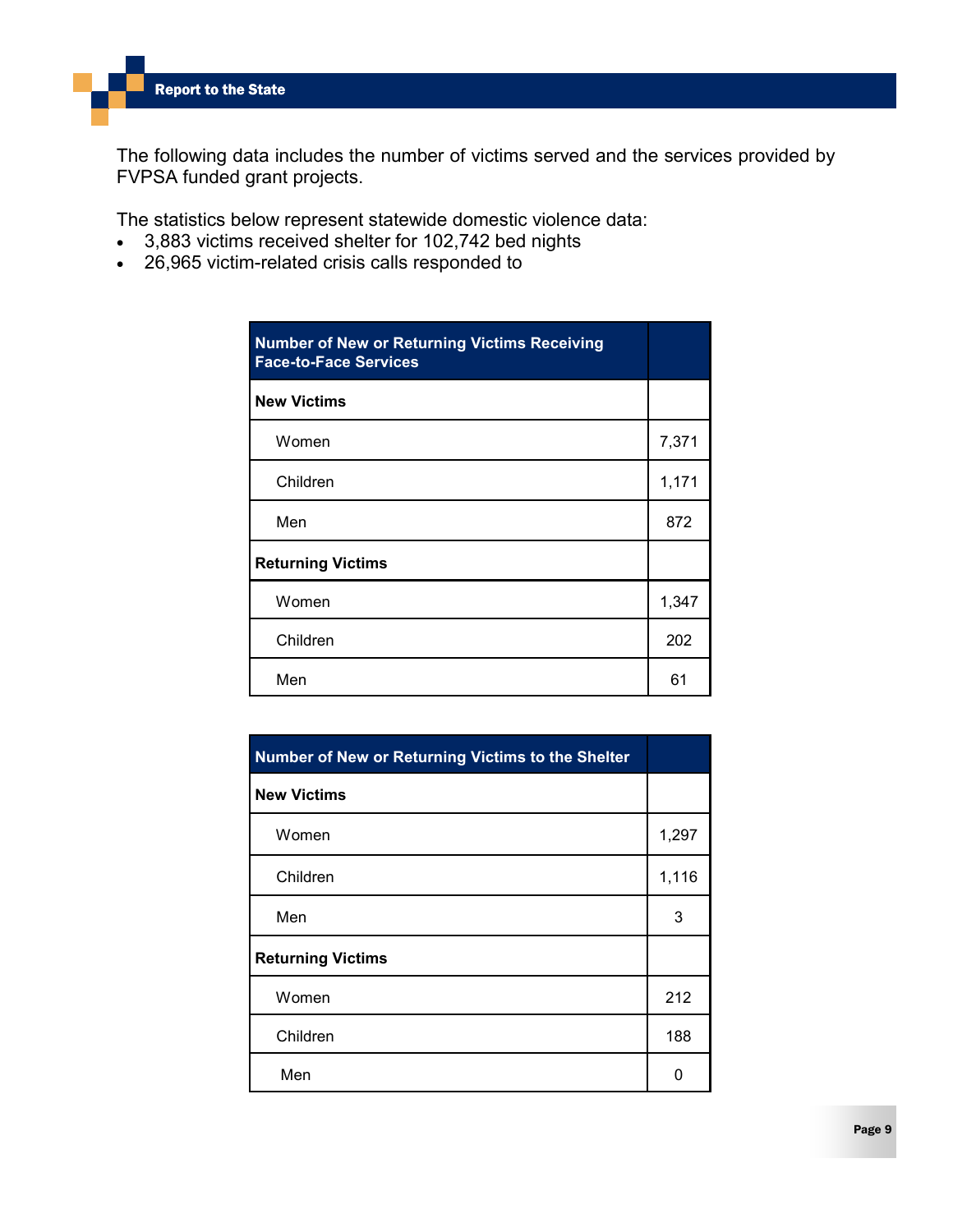| Services Provided to Domestic Violence Victims and their Children * |        |
|---------------------------------------------------------------------|--------|
| <b>Counseling Services</b>                                          | 46,904 |
| <b>Group Counseling Services</b>                                    | 2,832  |
| Information and Referral Services                                   | 18,567 |
| Criminal Justice & Court Advocacy Services                          | 3,370  |
| <b>Personal Advocacy Services</b>                                   | 26,092 |
| <b>Safety Planning Assistance</b>                                   | 17,550 |
| <b>Transportation Services</b>                                      | 7,834  |
| <b>Victim Related Calls</b>                                         | 17,191 |

\*The numbers illustrate the number of services provided, not the number of victims served.

In addition, the programs provided:

- 768 trainings for 1,181 volunteers
- 2,233 public presentations

The programs' successful operation largely depends on the help of volunteers. During 2014, 1,648 volunteers worked a total of 23,779 hours.

#### **Inspiration from the Community**

"FVPSA funds have been instrumental in affording our organization the opportunity to provide intimate partner violence victims with a seasoned Victim Advocate who effectively and empathetically addresses the myriad of challenges victims oftentimes face. DVACK's Victim Advocate has over thirteen years of experience in the field and, due to FVPSA funds, has extensive training on domestic violence, dating violence and family violence. This position is critical in providing specialized services to victims and their children in North Central Kansas."

-Domestic Violence Association of Central Kansas (DVACK)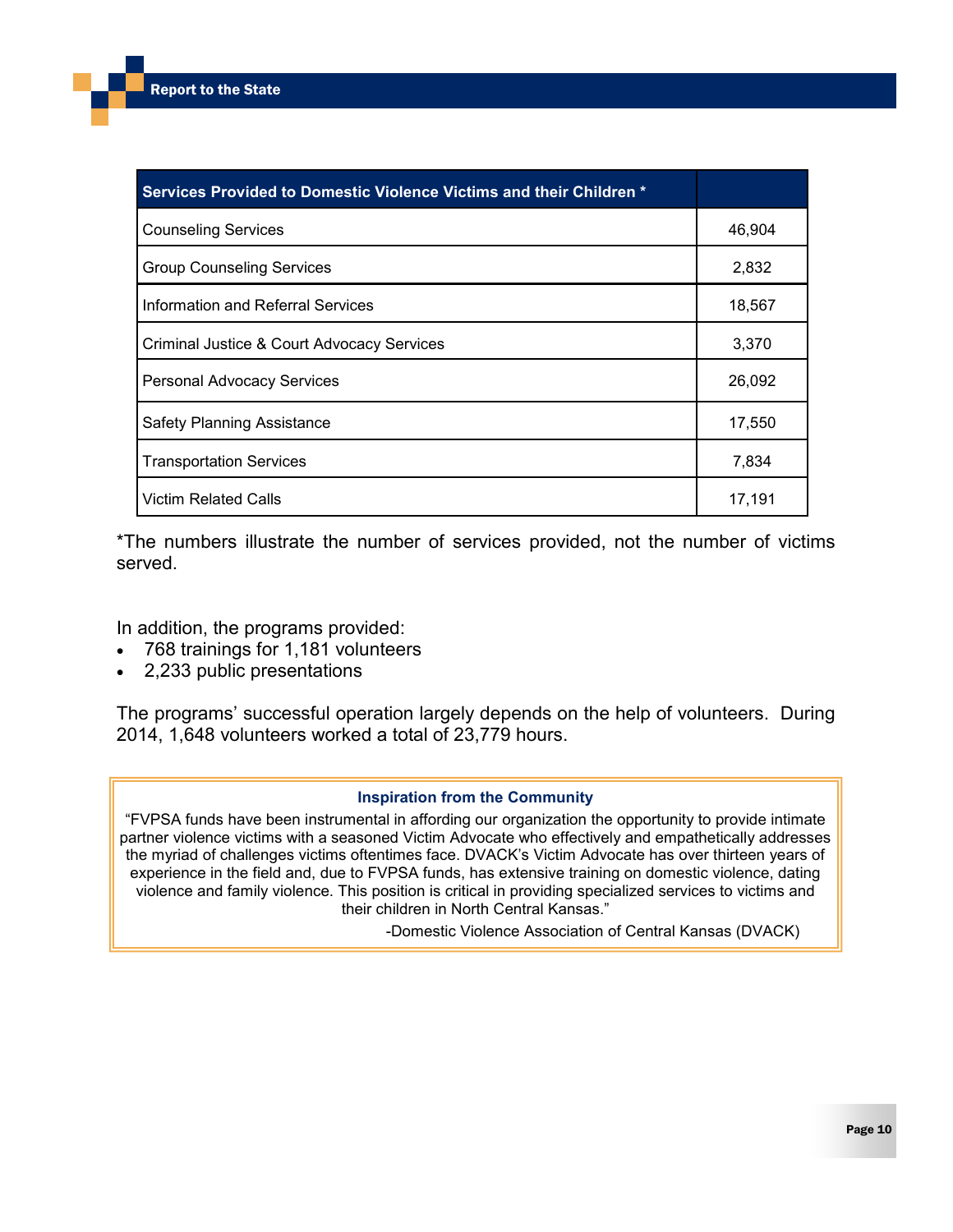## **FEDERAL EDWARD J. BYRNE MEMORIAL JUSTICE ASSISTANCE GRANT (JAG) JULY 1, 2013—SEPTEMBER 30, 2014**

The Kansas Criminal Justice Coordinating Council (KCJCC) oversees criminal justice federal funding from the Federal Edward J. Byrne Memorial Justice Assistance Grant (JAG) program. The U.S. Department of Justice, Office of Justice Programs, Bureau of Justice Assistance provides the funding for this grant.

JAG funding assists state and local units of government to enhance the criminal justice system. Kansas focuses JAG funding on information technology, treatment, prevention, and enforcement efforts. The KCJCC awarded \$3,065,259 to 23 grant projects. The following table identifies the number of grant projects and funds awarded to each program area.

| <b>SFY 2014 Priority Issues</b>          | <b>Number of Grant</b><br><b>Projects</b> | <b>Federal Funds</b><br><b>Awarded</b> | Percentage of<br>Total |
|------------------------------------------|-------------------------------------------|----------------------------------------|------------------------|
| Law Enforcement                          | 6                                         | \$1,313,461                            | 43%                    |
| <b>Prosecution &amp; Courts</b>          |                                           | \$68,014                               | 2%                     |
| <b>Prevention and Education</b>          | 4                                         | \$200,063                              | 7%                     |
| <b>Corrections/Community Corrections</b> | 2                                         | \$311,302                              | 10%                    |
| Information Technology                   | 6                                         | \$761,608                              | 25%                    |
| <b>Crime Victim and Witness</b>          | 4                                         | \$410,811                              | 13%                    |
| Total                                    | 23                                        | \$3,065,259                            | 100%                   |

| <b>Actual Subgrantee Expenditures</b>    |             |
|------------------------------------------|-------------|
| <b>Personnel Expenditures</b>            | \$1,347,654 |
| <b>Fringe Benefit Expenditures</b>       | \$470,300   |
| <b>Travel Expenditures</b>               | \$54,286    |
| Supplies & Communications Expenditures   | \$28,894    |
| <b>Facility Expenditures</b>             | \$1,017     |
| <b>Equipment Expenditures</b>            | \$225,203   |
| <b>Contractual Services Expenditures</b> | \$714,131   |
| <b>Other Expenditures</b>                | \$8,470     |
| <b>Total Federal Funds Expended</b>      | \$2,849,955 |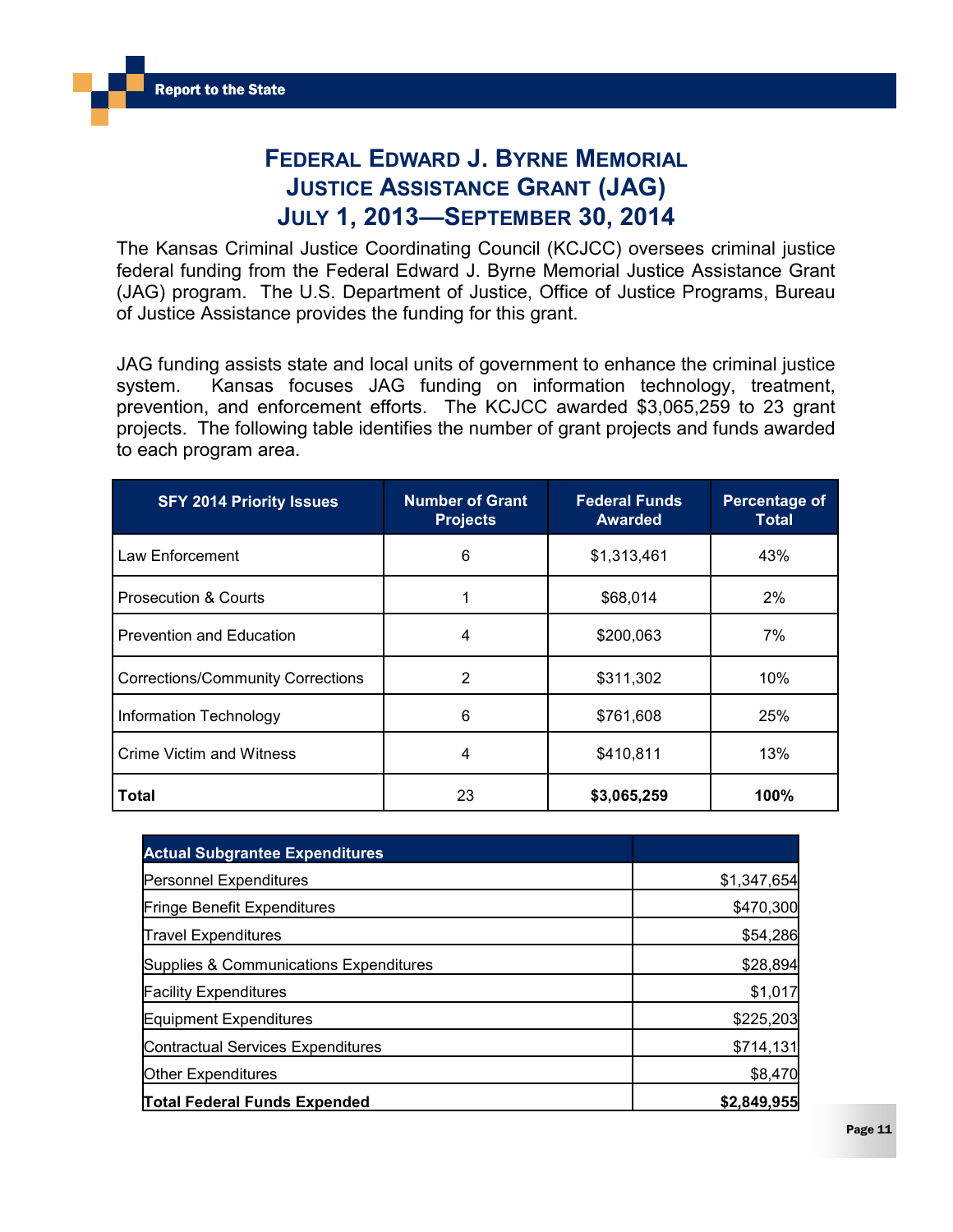As a result of JAG funding, the following program accomplishments were achieved:

- 334 offenders successfully completed corrections programming
- 3,959 individuals received prevention and education programming
- 2,082 education activities and materials were disseminated
- 921 crime victims were served
- 23 task force investigations were initiated
- 2133.1 grams of drugs were seized

The KCJCC's funding priorities for SFY 2014 were law enforcement, prosecution and courts, corrections and community corrections, drug treatment, information technology, and crime victims and witness programs.

#### **Inspiration from the Community**

"Kansas Big Brothers Big Sisters utilized JAG funding to support the Mentoring Children of Promise (MCP) program. The MCP program provides mentors to children with an incarcerated parent. According to the Texas Department of Justice, children of incarcerated parents are five times more likely than their peers to commit crimes and 70 percent of those children will become imprisoned at some point in their lives. The program supported 758 MCP matches to help break the cycle of incarceration for these children."

*-*Kansas Big Brothers Big Sisters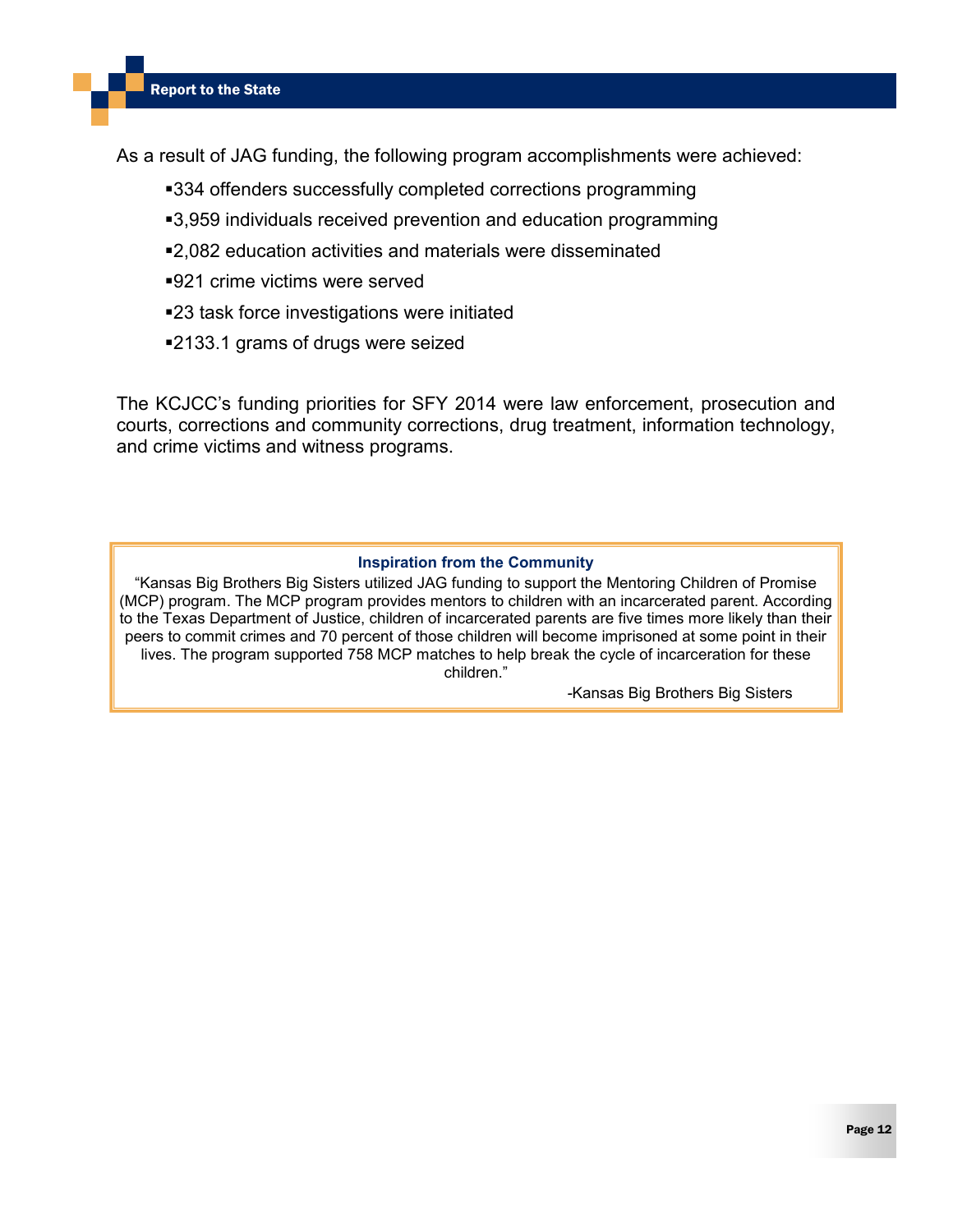#### **FEDERAL NATIONAL CRIMINAL HISTORY IMPROVEMENT PROGRAM (NCHIP)**

#### **NOVEMBER 1, 2013-DECEMBER 31, 2014**

The Kansas Criminal Justice Coordinating Council (KCJCC) oversees criminal justice federal funding from the Federal National Criminal History Improvement Program (NCHIP). NCHIP is administered by the Bureau of Justice Statistics, Office of Justice Programs, within the U.S. Department of Justice.

NCHIP continues the U.S. Department of Justice's efforts to build an accurate and useful national system of criminal records. Availability of complete computerized criminal records is vital for criminal investigations, prosecutorial charging, sentencing decisions, correctional supervision and release, and background checks for licensing and purchasing of handguns and applying for child-care positions or other responsibilities involving children, the elderly and the disabled.

During the 2014 grant period, the KCJCC awarded a total of \$359,130 to the Kansas Bureau of Investigation (KBI) for two projects. The first project funded positions responsible for the data entry of back-logged dispositions into the KBI's central repository. The second project assisted with automation of electronic disposition files and also included collaboration with the Kansas Office of Judicial Administration to develop electronic sharing of arrest transaction numbers originating with the arrest, passed on to the prosecutors, and subsequently provided to the district courts.

| <b>Actual Subgrantee Expenditures</b>         |           |
|-----------------------------------------------|-----------|
| <b>Personnel Expenditures</b>                 | \$48,038  |
| <b>Fringe Benefit Expenditures</b>            | \$21,900  |
| <b>Contractual Services Expenditures</b>      | \$172,320 |
| <b>Total Federal Funds Expended</b>           | \$242,258 |
| <b>Total Non-Federal Match Funds Expended</b> | \$39,903  |
| <b>Total Funds Expended</b>                   | \$282,161 |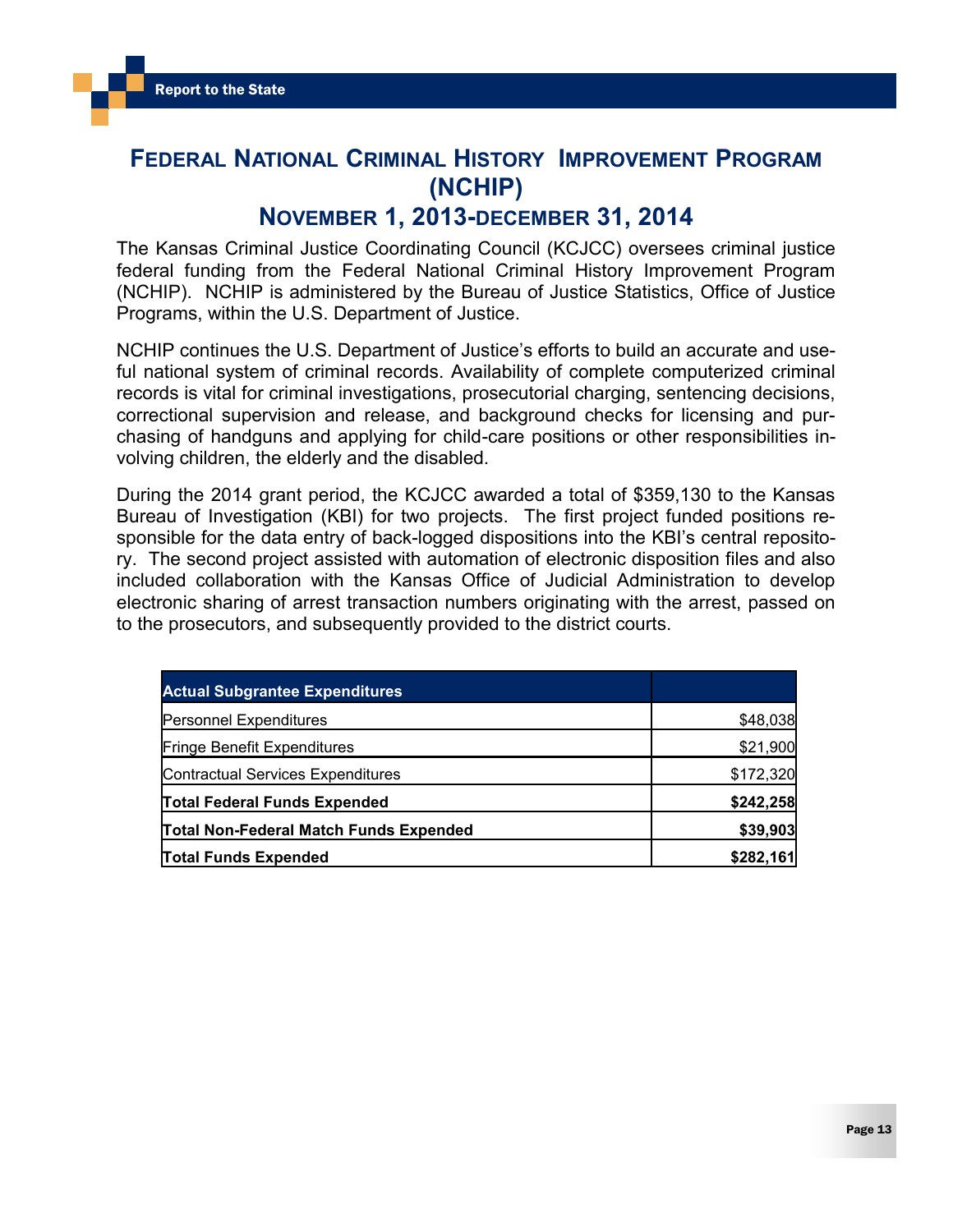# **FEDERAL PAUL COVERDELL NATIONAL FORENSIC SCIENCES IMPROVEMENT ACT (NFSIA) OCTOBER 1, 2013—DECEMBER 1, 2014**

The Kansas Criminal Justice Coordinating Council (KCJCC) oversees the Federal Paul Coverdell National Forensic Sciences Improvement Act (NFSIA) grant. The grant is funded by the National Institute of Justice.

NFSIA provides funding to improve the quality, timeliness, and credibility of forensic science services for criminal justice purposes. The NFSIA program funds crime laboratories and medical examiner's offices based on population and crime statistics.

The KCJCC awarded a total of \$60,063 to the Johnson County Sheriff's Office and the Kansas Bureau of Investigation. The funds assisted the Johnson County Crime Lab with the purchase of laboratory equipment. Funds awarded to the Kansas Bureau of Investigation allowed staff to attend trainings to improve the quality and timeliness of lab cases.

| <b>Actual Subgrantee Expenditures</b> |          |
|---------------------------------------|----------|
| <b>Travel/Training Expenditures</b>   | \$30,032 |
| Equipment Expenditures                | \$30,031 |
| <b>Total Funds Expended</b>           | \$60,063 |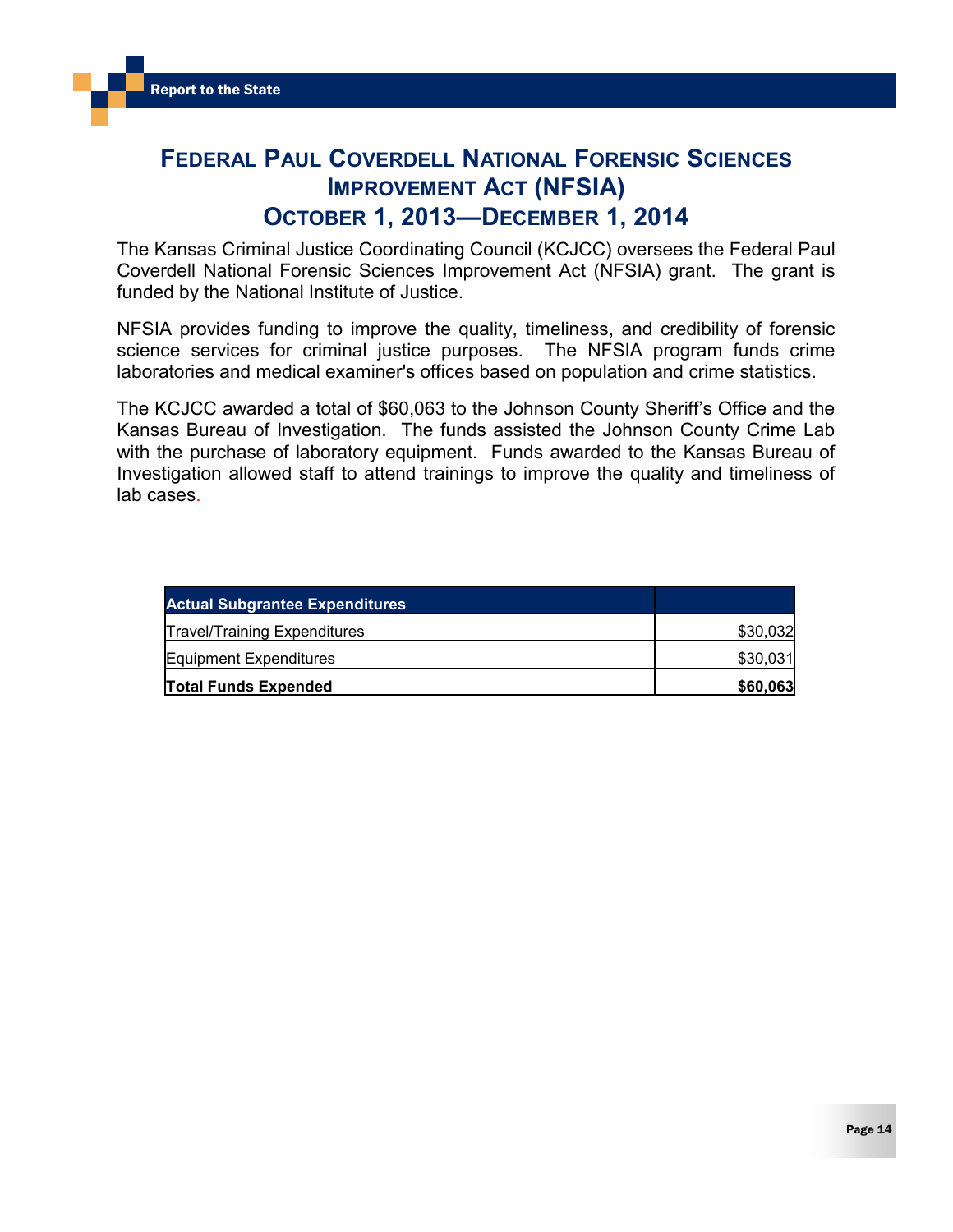## **FEDERAL RESIDENTIAL SUBSTANCE ABUSE TREATMENT FOR STATE PRISONERS (RSAT) JULY 1, 2013—JUNE 30, 2014**

The Kansas Criminal Justice Coordinating Council (KCJCC) oversees funding from the Federal Residential Substance Abuse Treatment for State Prisoners (RSAT) grant program. The grant is funded by the Department of Justice.

RSAT assists states and local units of government in developing and implementing residential substance abuse treatment programs within state and local correctional and detention facilities in which prisoners are incarcerated for a period of time sufficient to permit substance abuse treatment. The primary program need for RSAT is securing the resources necessary to provide more treatment opportunities for adult and juvenile inmates. The grant program's goal is to reduce recidivism by implementing residential substance abuse programs that provide individual and group treatment activities for offenders in residential facilities operated by the state.

The KCJCC awarded a total of \$76,405 to the Kansas Department of Corrections (KDOC) to support its on-going therapeutic community program that has both a facility and community component. The program targets substance abuse among female inmates who are assessed showing need for treatment and high risk to substance use/ abuse and recidivism.

| <b>Actual Subgrantee Expenditures</b>         |           |
|-----------------------------------------------|-----------|
| <b>Contractual Services Expenditures</b>      | \$76,405  |
| <b>Total Federal Funds Expended</b>           | \$76,405  |
| <b>Total Non-Federal Match Funds Expended</b> | \$25,911  |
| <b>Total Funds Expended</b>                   | \$102,316 |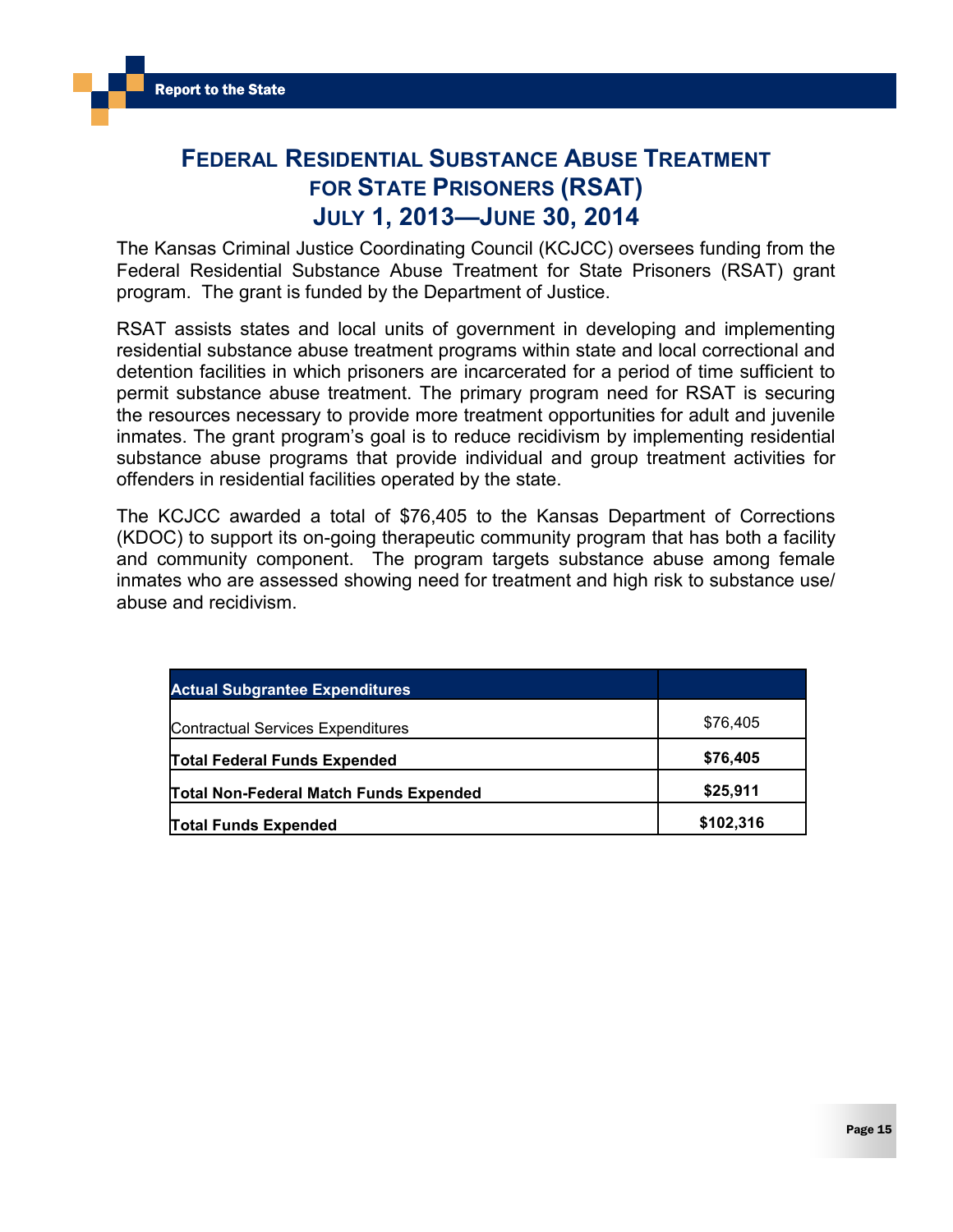#### **FEDERAL SEXUAL ASSAULT SERVICES GRANT PROGRAM (SASP) JANUARY 1, 2014-DECEMBER 31, 2014**

The Federal Sexual Assault Services Grant Program (SASP) supports the establishment, maintenance, and expansion of rape crisis centers and other programs and projects to assist those victimized by sexual assault. The U.S. Department of Justice, Office on Violence Against Women provides funding for this grant.

Eight grant projects were awarded \$249,401 during the reporting period of January 1, 2014 through December 31, 2014. SASP-funded grant projects provided services to 511 sexual assault victims.

| <b>Actual Subgrantee Expenditures</b>    |           |
|------------------------------------------|-----------|
| <b>Personnel Expenditures</b>            | \$185,957 |
| <b>Fringe Benefit Expenditures</b>       | \$38,948  |
| <b>Travel/Training Expenditures</b>      | \$4,443   |
| Supplies and Communications Expenditures | \$5,173   |
| <b>Facility Costs</b>                    | \$2,064   |
| <b>Other Costs</b>                       | \$435     |
| <b>Total Funds Expended</b>              | \$237,020 |

#### **Inspiration from the Community**

"Funding from the SASP program has allowed us to offer the services of a licensed therapist to victim/ survivors of sexual assault and abuse. We were not able to offer that level of expertise for our clients before this funding was available. This is important because victims of sexual assault and abuse experience a level of trauma that is often difficult to overcome without the assistance of a trained therapist. Many victims go on with life as though nothing has happened for a while, but when the incident starts to interfere with life and emotions start to bubble up, professional help is vital. Family members, and especially intimate partners, are often exactly the wrong people to talk to. For this reason, being able to provide a therapist who has experience in working with post-traumatic stress disorder and other anxiety disorders has been a great benefit to our clients. We did not have this capability before SASP funding was available to our agency."

-YWCA Center for Safety and Empowerment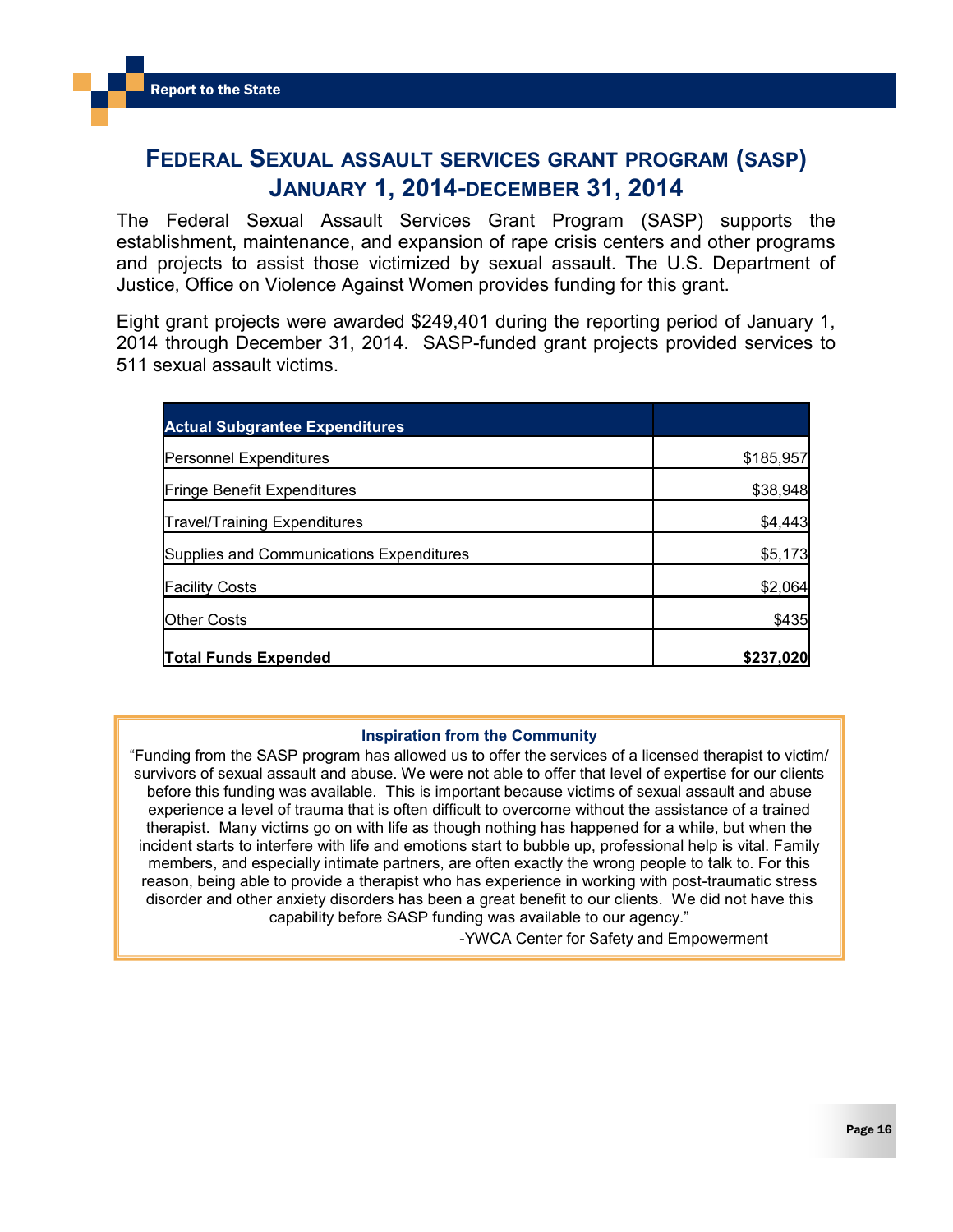## **FEDERAL STATE ACCESS & VISITATION PROGRAM (SAVP) OCTOBER 1, 2013-SEPTEMBER 30, 2014**

The Federal State Access and Visitation Program (SAVP) provides supervised child exchange and supervised child visitation services to children and families at risk because of circumstances relating to neglect; substance abuse; emotional, physical or sexual abuse; domestic or family violence; etc. The U.S. Department of Health and Human Services provides funding for this grant.

Ten grant projects were awarded \$95,387 to provide supervised visitation and exchange services for children and families and parenting classes to improve the parenting skills for residential and non-residential parents.

| <b>Actual Subgrantee Expenditures</b>   |           |
|-----------------------------------------|-----------|
| <b>Personnel Expenditures</b>           | \$65,015  |
| <b>Fringe Benefit Expenditures</b>      | \$7,327   |
| <b>Travel/Training Expenditures</b>     | \$2,607   |
| <b>Contractual Expenditures</b>         | \$19,446  |
| Total Federal Funds Expended            | \$94,395  |
| <b>Total Non-Federal Match Expended</b> | \$10,541  |
| <b>Total Funds Expended</b>             | \$104,936 |

Below is data on the victims served and services provided by SAVP-funded grant projects for FY 2014.

- Grant projects provided a total of 6,792 supervised child visits and 2,769 supervised child exchanges.
- Grant projects served a total of 1,366 new and returning clients.

| Race & Ethnicity of New and Returning Clients | <b>Females</b> | <b>Males</b> |
|-----------------------------------------------|----------------|--------------|
| Caucasian                                     | 574            | 491          |
| African American                              | 30             | 51           |
| Native American                               | 2              | 1            |
| Latino                                        | 24             | 43           |
| Asian                                         | 6              | 1            |
| Bi-racial                                     | 70             | 69           |
| Other                                         | 2              | 2            |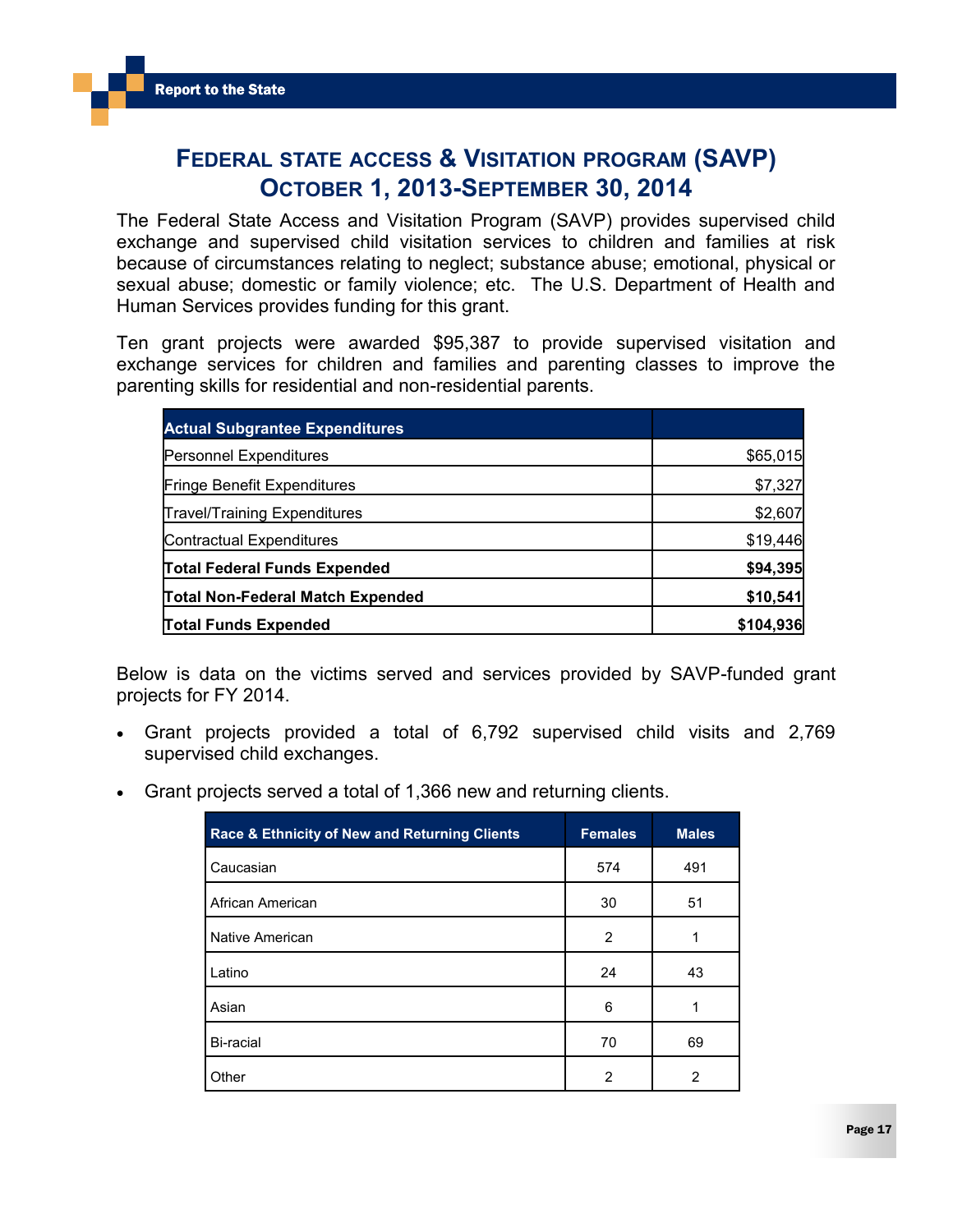| <b>Reason for Referral for Client Groups Served</b> |     |
|-----------------------------------------------------|-----|
| <b>Partner Abuse</b>                                | 138 |
| <b>Child Physical Abuse</b>                         | 63  |
| Child Sexual Abuse                                  | 32  |
| <b>Child Neglect</b>                                | 38  |
| Substance Abuse                                     | 97  |
| <b>Mental Illness</b>                               | 21  |
| <b>Flight Risk</b>                                  | 12  |
| <b>Family Re-integration</b>                        | 68  |
| Other                                               | 9   |

#### **Inspiration from the Community**

"Earlier this year, an anxious young man waited in the Visitation and Exchange Center lobby. It had been over a year since the last time he had seen his daughter. As the worker collected payment from him, he was tearful about having visits. When his 3-year-old daughter arrived, the young man began to cry. He picked her up, and gave her a hug and kiss. As the weeks went by, there was a noticeable increase in the natural affection shown between the child and the father. By the end of their visit, they were mutually initiating hugs and kisses and telling each other, "I love you". After seven visits, the family returned to court and was able to resolve the situation and come to an amicable agreement. Both parties informed staff of the change and agreed to one last visit at the VEC so they may provide staff with the updated court order. At the final visit he expressed his excitement about the visitation changes. Upon the end of the visit he told his daughter, "I love you; I will see you Tuesday." We understand that not all families are able to agree on a happy ending, but stories such as these keeps us hopeful and optimistic about the futures of every client that walks through our doors."

-TFI Topeka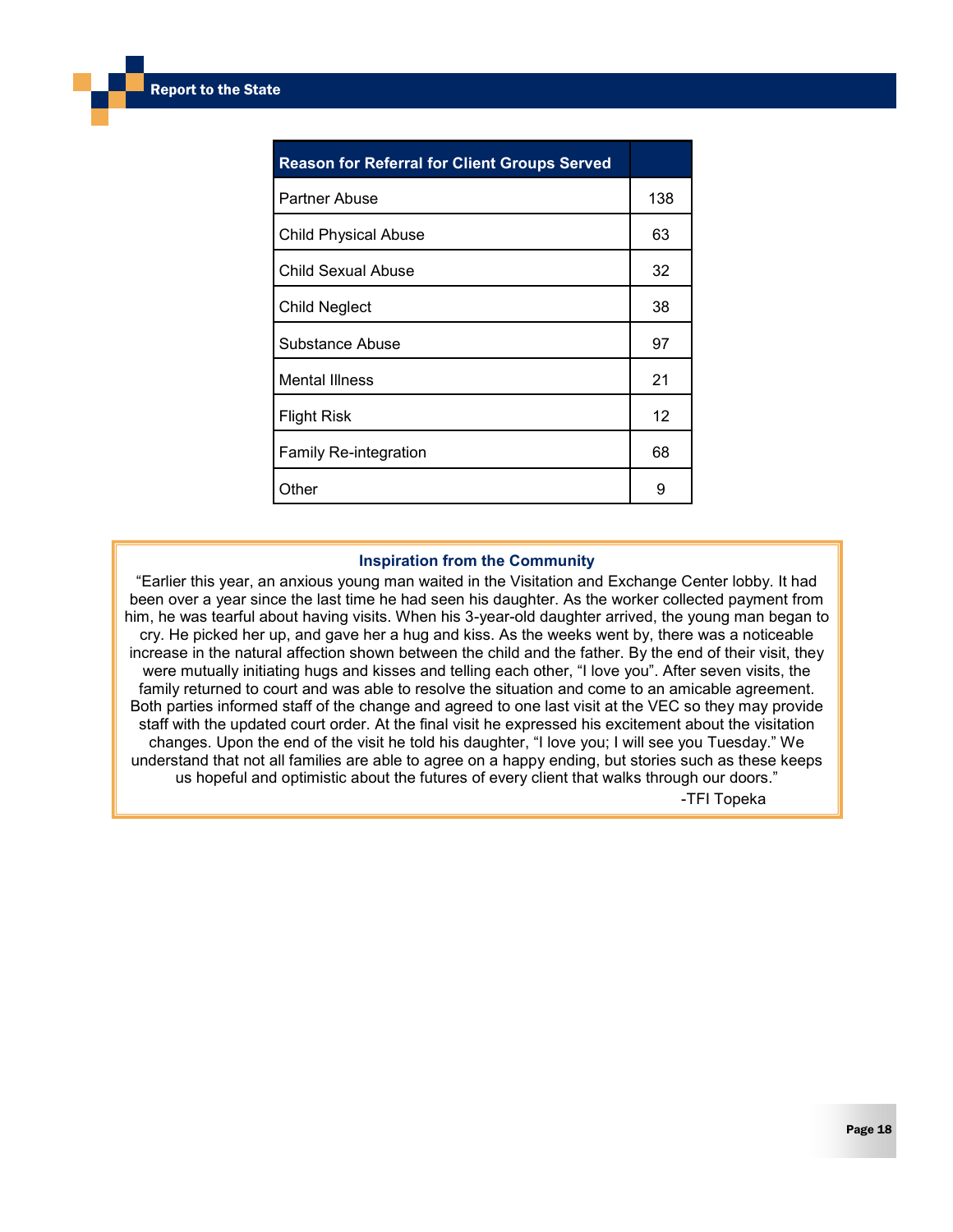## **STATE GENERAL FUND (SGF) JULY 1, 2013—JUNE 30, 2014**

The State General Fund (SGF) provides funds to support services for domestic violence prevention grants. These funds are used as matching funds for federal formula grant requirements to support sexual and domestic violence services and to enhance services to underserved areas of the state.

Twenty-seven grant projects were awarded \$4,162,022 to assist in ensuring that funds are available for community-based sexual and domestic violence services. Crime victims and their children are best served when they can maintain jobs, stay in schools, keep family connections and other community ties while receiving safe services. Therefore, sexual and domestic violence services such as safety planning, shelter, advocacy, counseling, etc. should be available within, or close to, every community in Kansas.

| <b>Actual Subgrantee Expenditures</b>   |             |
|-----------------------------------------|-------------|
| <b>Personnel Expenditures</b>           | \$2,795,621 |
| <b>Fringe Benefit Expenditures</b>      | \$592,555   |
| <b>Travel Expenditures</b>              | \$156,035   |
| Supplies and Communication Expenditures | \$136,388   |
| <b>Facility Expenditures</b>            | \$173,376   |
| <b>Equipment Expenditures</b>           | \$23,156    |
| <b>Contractual Expenditures</b>         | \$92,299    |
| <b>Other Expenditures</b>               | \$16,285    |
| <b>Total Funds Expended</b>             | \$3,985,715 |

With the assistance of SGF funding, programs provided the following statewide data for domestic violence and sexual assault services:

- 4,028 new and returning victims received shelter for 106,623 bed nights
- 29,752 domestic violence and sexual assault victim-related calls responded to
- Programs report that they could not meet the immediate need for 5,117 adult victims requesting shelter due to being at capacity at the time of need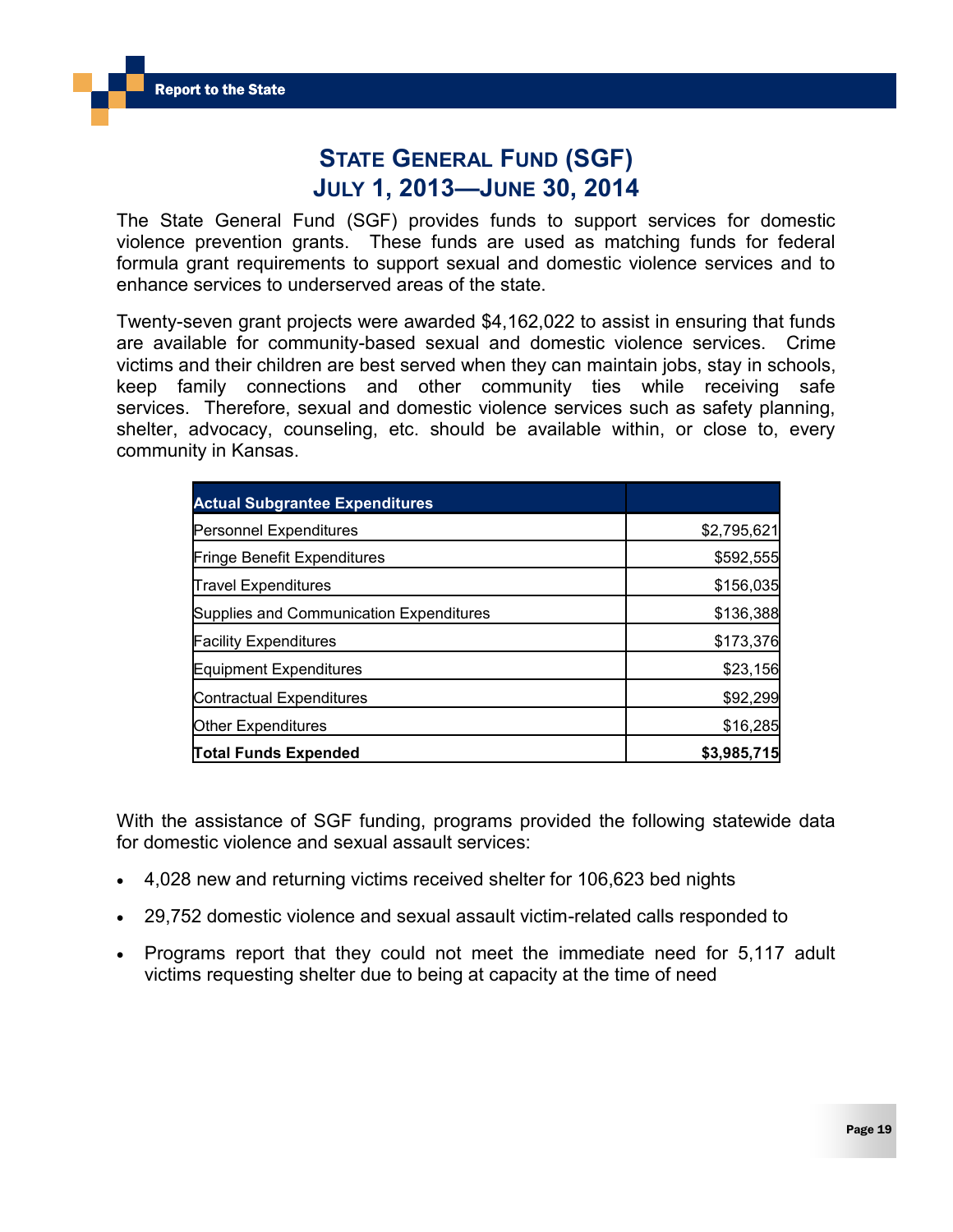| <b>Number of New or Returning Victims Receiving</b><br><b>Face-to-Face Services</b> |       |
|-------------------------------------------------------------------------------------|-------|
| <b>New Victims</b>                                                                  |       |
| Women                                                                               | 9,319 |
| Children                                                                            | 1,745 |
| Men                                                                                 | 1,226 |
| <b>Returning Victims</b>                                                            |       |
| Women                                                                               | 1,498 |
| Children                                                                            | 250   |
| Men                                                                                 | 79    |

| Number of New or Returning Victims to the Shelter |       |
|---------------------------------------------------|-------|
| <b>New Victims</b>                                |       |
| Women                                             | 1,357 |
| Children                                          | 1,152 |
| Men                                               | 4     |
| <b>Returning Victims</b>                          |       |
| Women                                             | 215   |
| Children                                          | 192   |
| Men                                               | n     |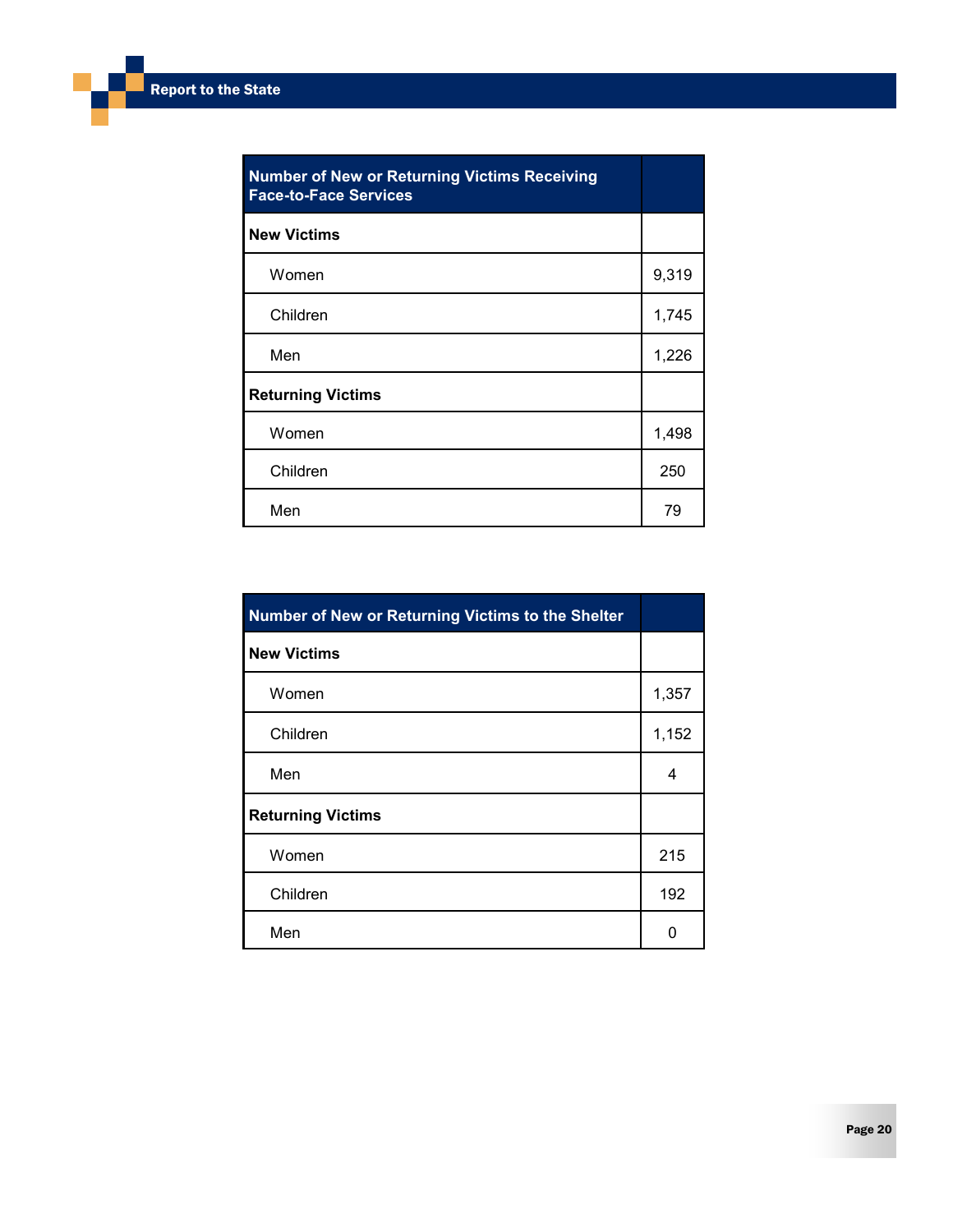| Services Provided to Domestic Violence and Sexual Assault Adult and<br><b>Child Victims.</b> * |        |
|------------------------------------------------------------------------------------------------|--------|
| <b>Counseling Services</b>                                                                     | 53,625 |
| Follow-Up Contact                                                                              | 26,317 |
| Individual Therapy                                                                             | 6,354  |
| Group Treatment/Support                                                                        | 13,281 |
| <b>Information and Referral Services</b>                                                       | 21,029 |
| Criminal Justice and Civil Court Advocacy                                                      | 7,669  |
| <b>Emergency Financial Assistance</b>                                                          | 3,092  |
| <b>Personal Advocacy Services</b>                                                              | 29,170 |
| <b>Compensation Claim Filings</b>                                                              | 6,702  |
| <b>PFA Orders</b>                                                                              | 3,838  |
| <b>Medical Assistance</b>                                                                      | 1,835  |
| <b>PFS Orders</b>                                                                              | 1,090  |
| <b>Safety Planning Assistance</b>                                                              | 18,945 |
| <b>Transportation Services</b>                                                                 | 8,422  |

\* The numbers illustrate the number of services provided, not the number of victims served.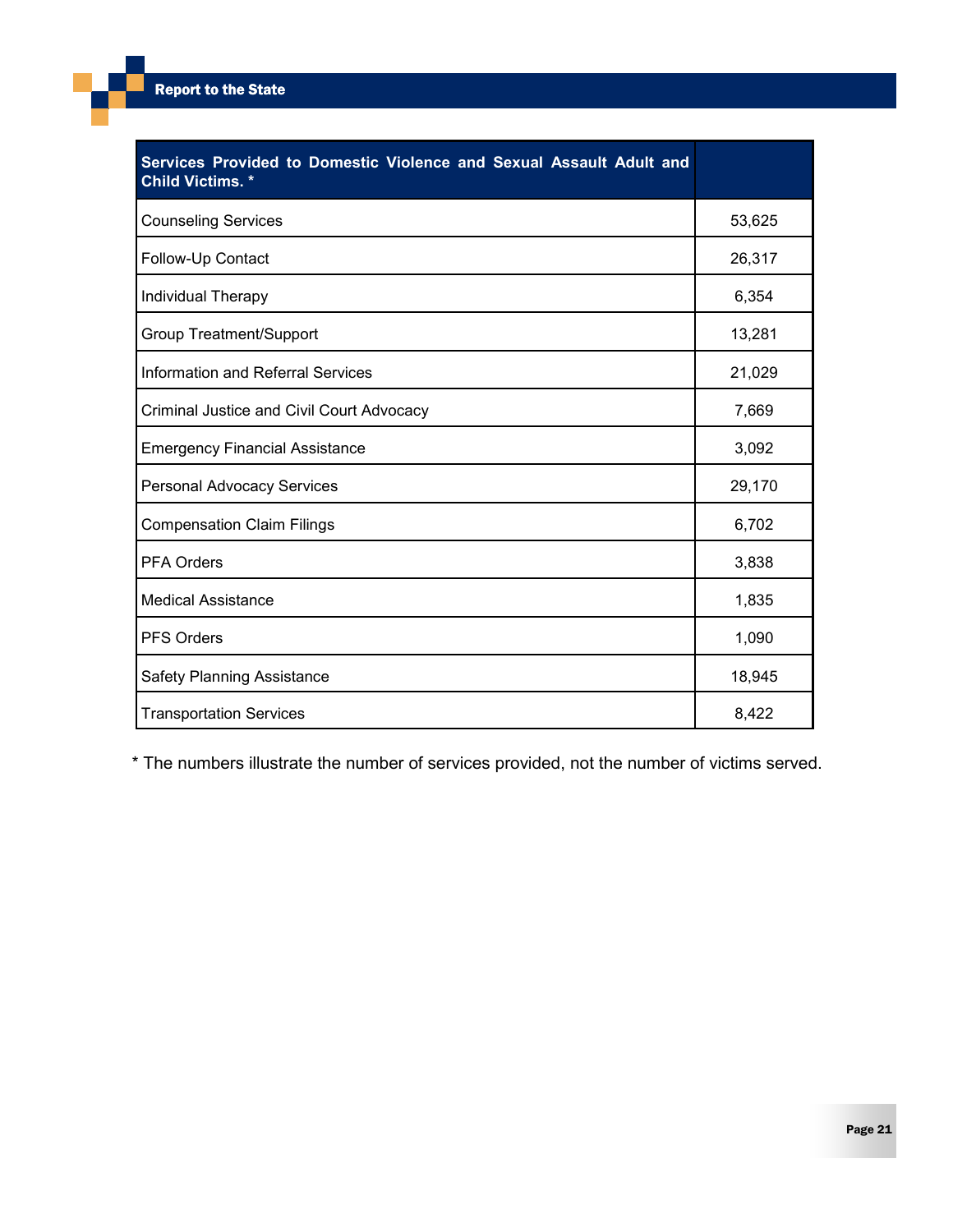# **FEDERAL S.T.O.P. VIOLENCE AGAINST WOMEN ACT GRANT PROGRAM (S.T.O.P. VAWA) JANUARY 1, 2014—DECEMBER 31, 2014**

The S.T.O.P. Violence Against Women Act (VAWA) grant program supports law enforcement and prosecution strategies to combat violent crimes against women and to develop and enhance victim services in cases involving violent crimes against women. Law enforcement agencies receive 25 percent of the grant funds, prosecution receives 25 percent, courts receive five percent, non-profit victims service organizations receive 30 percent and 15 percent can be used for discretionary purposes. The U.S. Department of Justice, Office on Violence Against Women provides funding for this grant.

Twenty-eight grant projects were awarded \$1,244,539. During the grant period, VAWA -funded grant projects provided services to more than 4,063 domestic violence, sexual assault and stalking victims and trained more than 4,964 individuals.

| <b>Actual Subgrantee Expenditures</b>  |             |
|----------------------------------------|-------------|
| <b>Personnel Expenditures</b>          | \$887,962   |
| <b>Fringe Benefit Expenditures</b>     | \$193,791   |
| <b>Travel Expenditures</b>             | \$34.682    |
| Supplies & Communications Expenditures | \$20,117    |
| <b>Facility Expenditures</b>           | \$5,125     |
| Equipment Expenditures                 | \$5,935     |
| Contractual Expenditures               | \$42,231    |
| <b>Other Expenditures</b>              | \$186       |
| <b>Total Funds Expended</b>            | \$1,190,029 |

#### **Inspiration from the Community**

"As SAFEHOME is the only domestic violence service agency in the state or metro area that employs an on-site, full-time attorney, she often consults with and fields referrals from other domestic violence agencies and concerned professionals. SAFEHOME's Attorney relayed an encounter she recently had with a young victim of domestic violence. She was alerted by the County Court Volunteer to the situation of a youth who needed protection because of "bad things" done to her. She had been sexually and physically traumatized and was having a difficult time talking about it. In true collaboration, the volunteer and staff Attorney worked together and were able to obtain a final Order of Protection without having to put the youth on the stand as a witness. Another victim seen by the District Court Advocate came to an Information Session with a long history of traumatic injury from her abuser. The most recent incident was just one of a long stream of violent behavior. Last year this victim was battered and raped by her abuser. She was stabbed and burned. The recent incident involved the abuser hitting the victim and causing bruising to her arms and swelling to her lips and mouth. By the time the victim got to court, she was so traumatized she could barely write her name. The advocate worked with her to help her gain access to SAFEHOME's shelter for herself and her child. The advocate gently spoke with her about the court process and acknowledged the severe trauma this woman was experiencing. The charging attorney in this case was co concerned about this victim that she had requested a police escort for the victim to get safely to the court house. The Prosecutor told the District Court Advocate, "In all the years I've been here, this is one of the worse cases I have seen. I truly think if she is not protected he will kill her." SAFEHOME is most appreciative for the STOP Program funding which helps make it possible for our District Court Advocate and Staff Attorney to offer potentially life-saving assistance to hundreds of victims like these each year."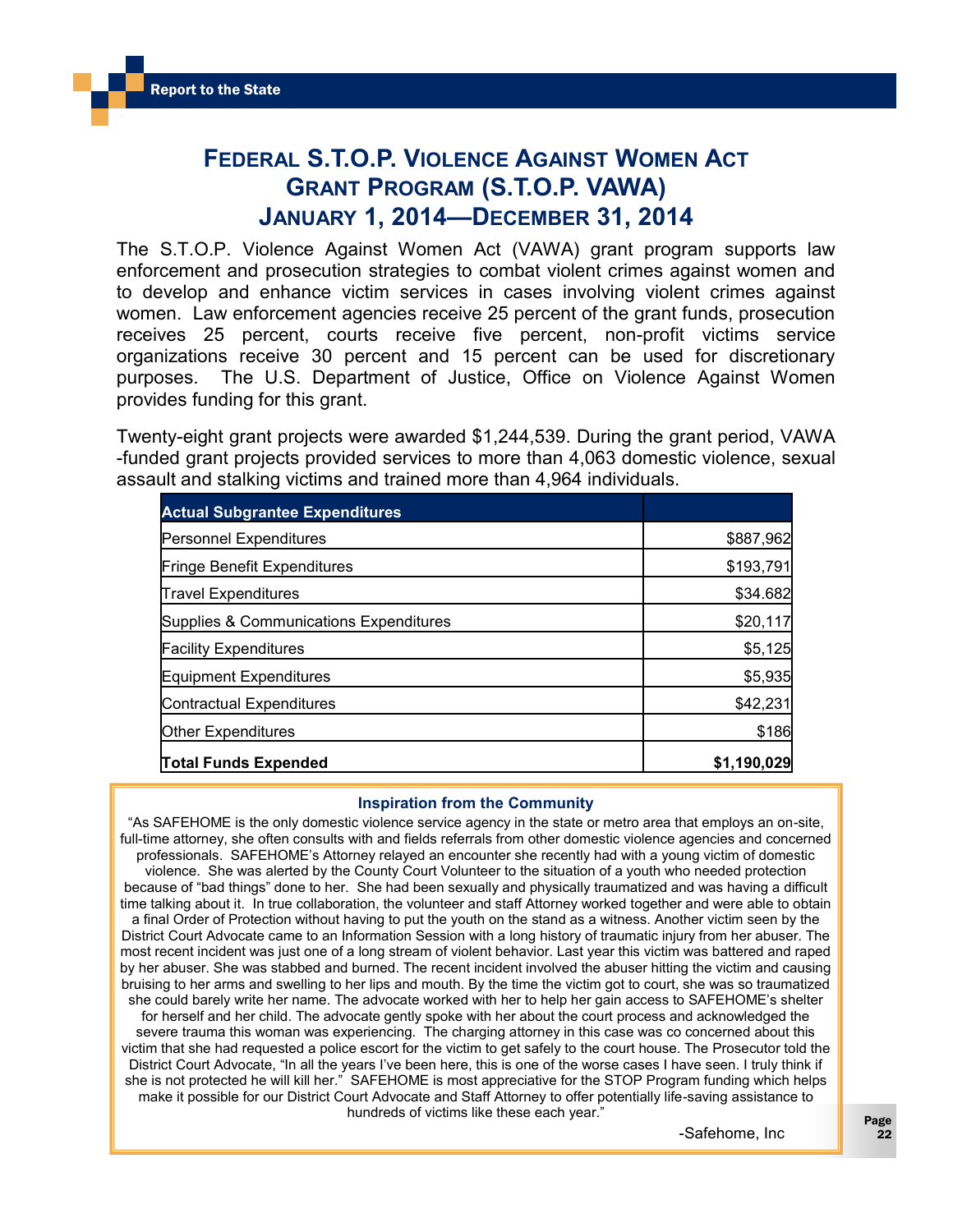# **FEDERAL VICTIMS OF CRIME ACT VICTIM ASSISTANCE GRANT PROGRAM (VOCA) OCTOBER 1, 2013—SEPTEMBER 30, 2014**

The Federal Victims of Crime Act Victim Assistance (VOCA) grant program provides direct services to crime victims to respond to their emotional and physical needs; assists primary and secondary crime victims in stabilizing their lives after a victimization; assists victims in understanding and participating in the criminal justice system; and provides crime victims with a measure of safety. Priority is given to sexual assault, domestic violence, child abuse and underserved victims. The U.S. Department of Justice, Office for Victims of Crime provides funding for this grant.

| <b>Actual Subgrantee Expenditures</b>   |             |
|-----------------------------------------|-------------|
| <b>Personnel Expenditures</b>           | \$2,947,093 |
| <b>Fringe Benefit Expenditures</b>      | \$510,276   |
| <b>Travel Expenditures</b>              | \$47,371    |
| Supplies & Communications Expenditures  | \$30,549    |
| <b>Facility Expenditures</b>            | \$62,791    |
| Equipment Expenditures                  | \$9,114     |
| <b>Contractual Expenditures</b>         | \$20,885    |
| <b>Other Expenditures</b>               | \$19,118    |
| Total Federal Funds Expended            | \$3,647,197 |
| <b>Total Local Match Funds Expended</b> | \$968,953   |
| <b>Total Funds Expended</b>             | \$4,616,150 |

Fifty-three grant projects were awarded a total of \$3,830,197.

#### **Inspiration from the Community**

"An advocate had been meeting with a domestic violence survivor who had also been staying at the local in-patient treatment facility for drug and alcohol addiction. They worked together on employment, relocation and custody rights. The final day the advocate met with the survivor, the survivor reported that she had four interviews lined up for her in her new town and had been told by the judge the day before that she would be getting her children back before December. She told the advocate over and over again how much The Willow's help had meant to her and she'd call when she got her kids back. She was more than hopeful -- she said that she truly felt that she was worth it and couldn't wait to be the best mom she could be. This is a powerful story tied directly to VOCA fund use at The Willow. Without these funds, direct services would not be as accessible to survivors residing in the community as it currently is. They would not receive the amount and/or quality of services that truly are designed to 'wrap around' them and support and aid them through a very dangerous time. As The Willow partners with more and more agencies and brings services to survivors outside of the shelter home setting, it is imperative that advocates be able to meet survivors where they are at, literally and figuratively." - The Willow Domestic Violence Center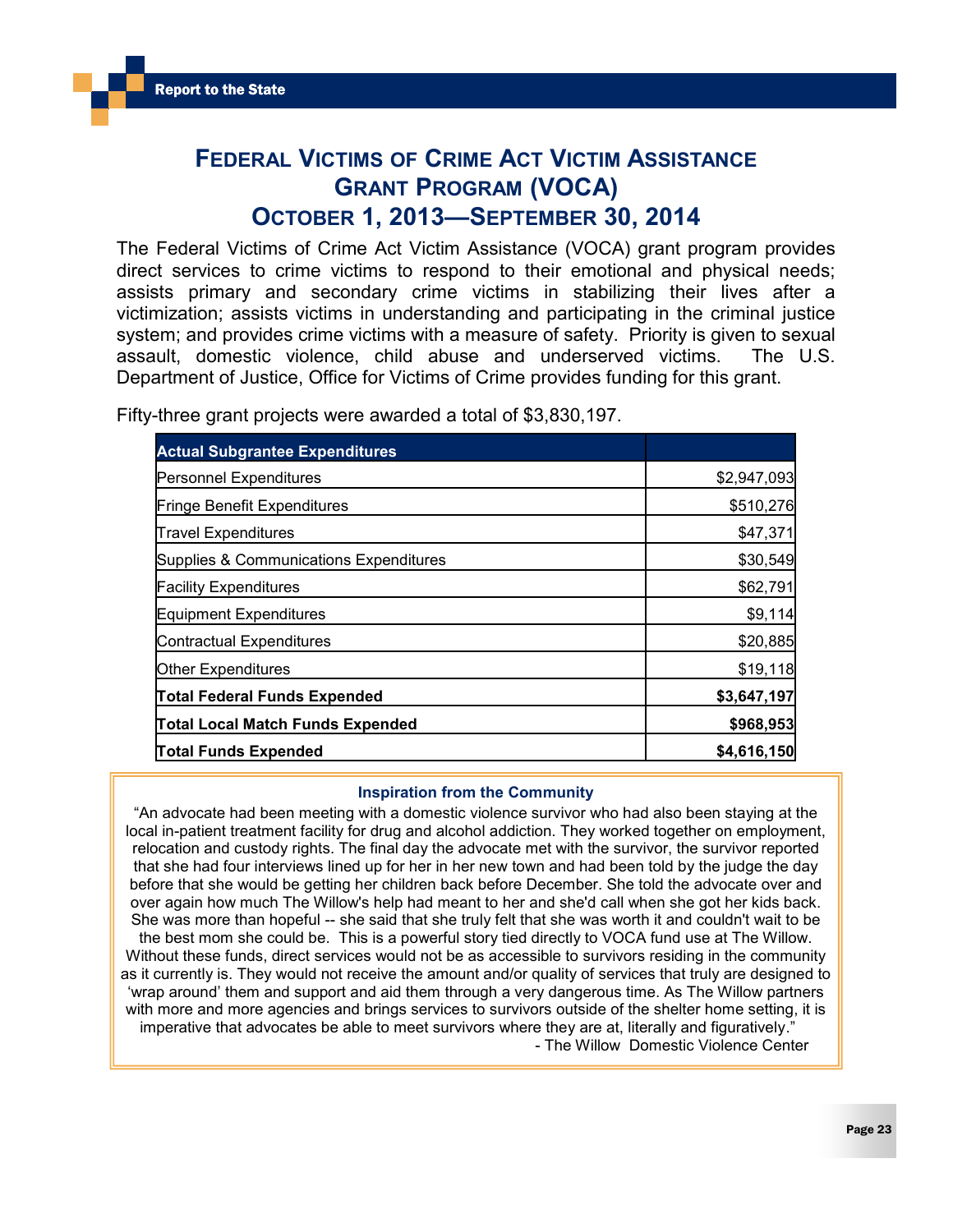In 2014, VOCA-funded grant projects provided services to 28,801 victims of child physical and sexual abuse, DUI/DWI crashes, domestic violence, adult sexual assault, elder abuse, adults molested as children, homicide family survivors, robbery, assault and aggravated battery/criminal threat. The projects provided assistance with protection from abuse and stalking orders, sexual assault exams and interviews, information and referral mailings, transportation, community outreach, crisis counseling, follow-up support, group treatment and support, shelter, criminal justice support and advocacy, emergency legal advocacy, assistance in filing compensation and information and referrals.

| <b>Services Provided</b>                      | <b>Men</b> | <b>Women</b> | <b>Children</b> | <b>Total Served</b> |
|-----------------------------------------------|------------|--------------|-----------------|---------------------|
| <b>Crisis Counseling</b>                      | 756        | 9,428        | 2,722           | 12,906              |
| Follow-Up                                     | 1,437      | 6,049        | 1,461           | 8,947               |
| Therapy                                       | 27         | 442          | 192             | 661                 |
| Group Treatment/Support                       | 88         | 1,514        | 1,639           | 3,241               |
| Shelter/Safehouse                             | 3          | 1,180        | 1,189           | 2,372               |
| Information/Referral (In Person)              | 3,027      | 7,581        | 2,871           | 479                 |
| Criminal Justice Support/Advocacy             | 7,014      | 10,612       | 1,943           | 19,569              |
| <b>Emergency Financial Assistance</b>         | 5          | 219          | 79              | 303                 |
| <b>Emergency Legal Advocacy</b>               | 172        | 1,656        | 958             | 2,786               |
| Assistance in Filing Compensation             | 644        | 2,319        | 767             | 3,730               |
| Personal Advocacy                             | 1,051      | 10,186       | 4,146           | 15,383              |
| Telephone Contact Information and<br>Referral | 1,756      | 8,142        | 960             | 10,858              |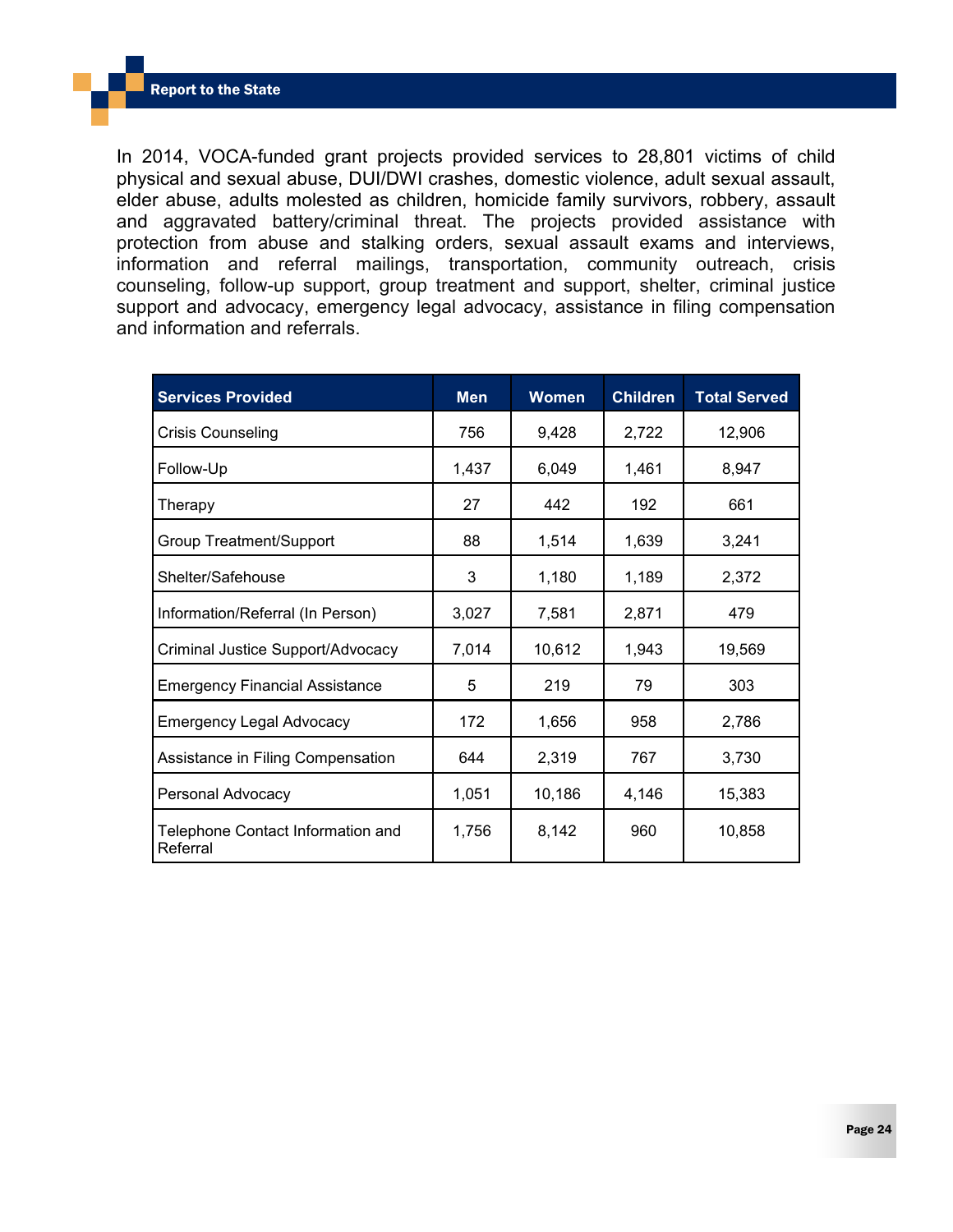| <b>Number of Victims Served</b>       | <b>Men</b>     | <b>Women</b>   | <b>Children</b> | <b>Total Served</b> |
|---------------------------------------|----------------|----------------|-----------------|---------------------|
| <b>Child Physical Abuse</b>           | 19             | 107            | 1,593           | 1,719               |
| <b>Child Sexual Abuse</b>             | 297            | 633            | 1,828           | 2,758               |
| <b>DUI/DWI Crashes</b>                | 138            | 152            | 59              | 349                 |
| Domestic Violence                     | 926            | 9,169          | 2,179           | 12,274              |
| <b>Adult Sexual Assault</b>           | 107            | 1,151          | 85              | 1,343               |
| <b>Elder Abuse</b>                    | 54             | 67             | $\mathbf 0$     | 121                 |
| Adults Molested as Children           | 36             | 156            | 0               | 192                 |
| <b>Survivors of Homicide Victims</b>  | 130            | 236            | 19              | 385                 |
| Robbery                               | 3,038          | 2,541          | 154             | 5,733               |
| Assault                               | 1,229          | 1,193          | 436             | 2,858               |
| Stalking                              | 59             | 320            | 133             | 512                 |
| <b>Criminal Damage to Property</b>    | 231            | 250            | 17              | 498                 |
| Arson                                 | 5              | 3              | $\mathbf 0$     | 8                   |
| <b>Phone Harassment</b>               | $\overline{2}$ | 8              | 0               | 10                  |
| Kidnapping                            | 0              | $\overline{7}$ | 5               | 12                  |
| <b>Sexual Harassment</b>              | 0              | $\mathbf{1}$   | 0               | 1                   |
| <b>Criminal Trespass</b>              | 4              | 5              | $\pmb{0}$       | 9                   |
| Youth Intimate Partner Violence       | 0              | 0              | $\mathbf{1}$    | 1                   |
| Human Trafficking/Sexual Exploitation | 0              | $\overline{7}$ | 11              | 18                  |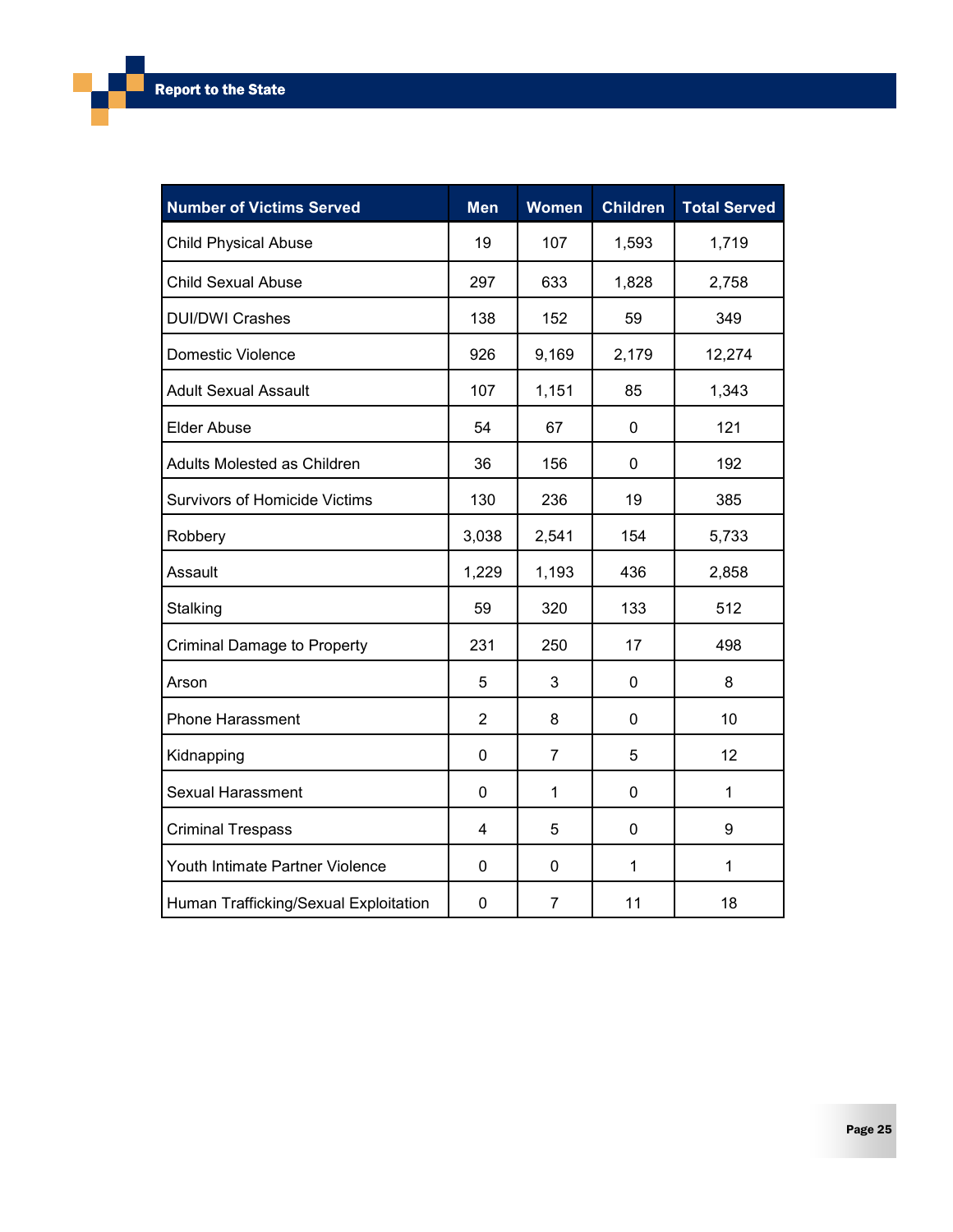## **STATE-LEVEL INITIATIVES**

| Grant                                                                          | Total       |
|--------------------------------------------------------------------------------|-------------|
| Federal Edward Byrne Memorial Justice Assistance Grant (JAG)                   | \$1,888,143 |
| Federal National Criminal History Improvement Program (NCHIP)                  | \$359,130   |
| Federal Paul Coverdell National Forensic Science Improvement Act (NFSIA)       | \$30,032    |
| Federal Residential Substance Abuse Treatment for State Prisoners Grant (RSAT) | \$76,045    |
| Federal S.T.O.P. Violence Against Women Act Grant Program (S.T.O.P. VAWA)      | \$261,635   |
| Federal Victims of Crime Act Victim Assistance Act Grant (VOCA)                | \$19,918    |
| <b>State-Level Initiatives Total</b>                                           | \$2,634,903 |

Kansas Attorney General's Office

VAWA \$ 123,543 Kansas Bureau of Investigation JAG \$ 675,992 NCHIP \$ 359,130 NFSIA \$ 30,032 VAWA \$ 46,502 Kansas Department of Administration JAG \$ 126,374 Kansas Department of Corrections JAG \$ 226,188 RSAT \$ 76,045 VOCA \$ 19,918 Kansas Governor's Fatality Review Board VAWA \$ 80,790 Kansas Highway Patrol JAG \$ 654,437 Kansas Law Enforcement Training Center through University of Kansas Center for Research VAWA \$ 10,800 Kansas Supreme Court JAG \$ 205,152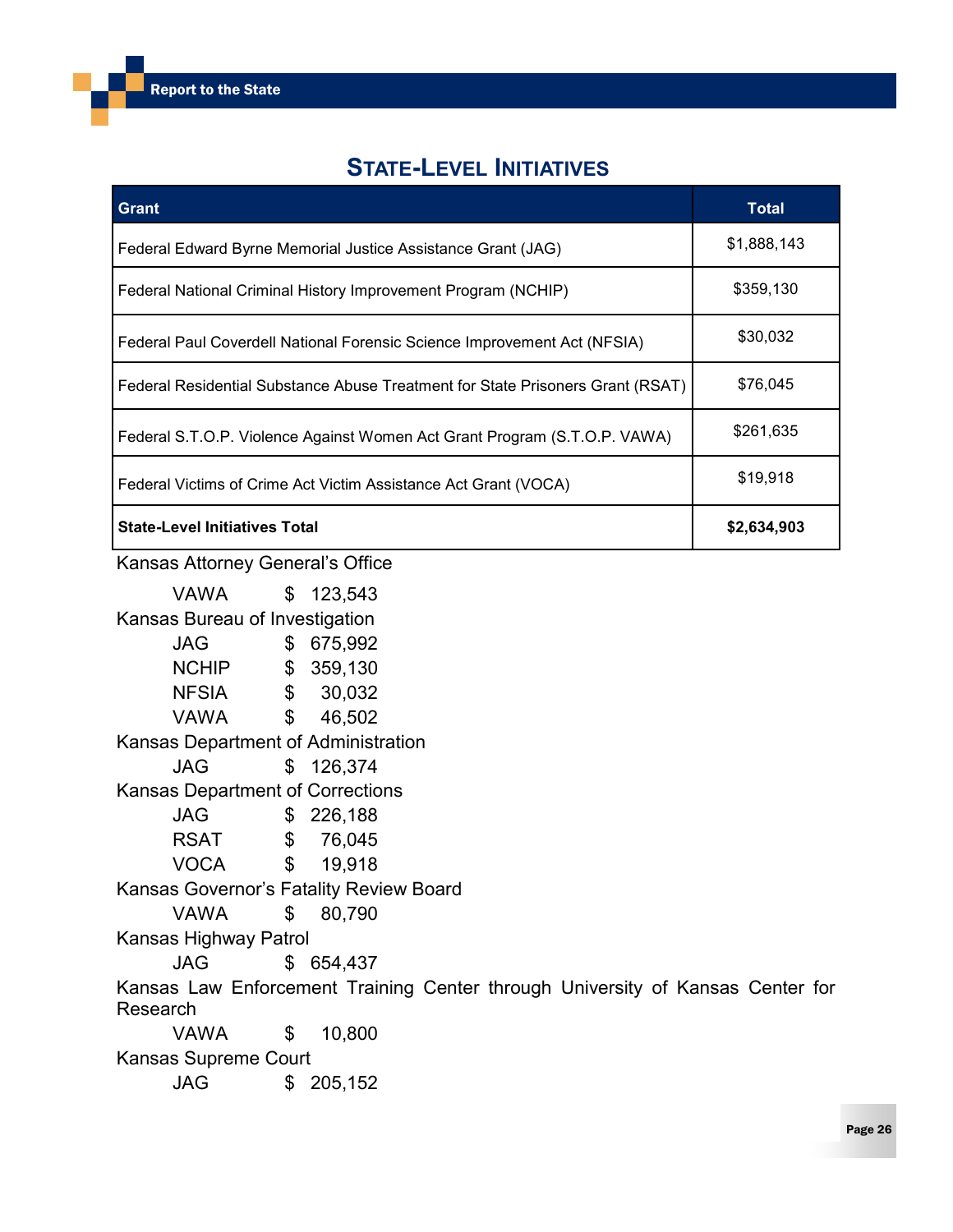# **COUNTY-LEVEL INITIATIVES**

| <b>Grant</b>                                                             | <b>Total</b> |
|--------------------------------------------------------------------------|--------------|
| State Children's Advocacy Centers Grant Program (CAC)                    | \$974,689    |
| Federal Family Violence Prevention And Services Act Grant (FVPSA)        | \$1,059,041  |
| Federal Edward Byrne Memorial Justice Assistance Grant (JAG)             | \$1,177,116  |
| Federal Paul Coverdell National Forensic Science Improvement Act (NFSIA) | \$30,031     |
| Federal Sexual Assault Services Formula Grant Program (SASP)             | \$249,401    |
| Federal State Access & Visitation Program (SAVP)                         | \$95,387     |
| State General Fund (SGF)                                                 | \$4,162,022  |
| Federal S.T.O.P. Violence Against Women Act Grant (S.T.O.P. VAWA)        | \$982,904    |
| Federal Victims of Crime Act Victim Assistance Act Grant (VOCA)          | \$3,810,279  |
| <b>County-Level Initiatives Total</b>                                    | \$12,540,870 |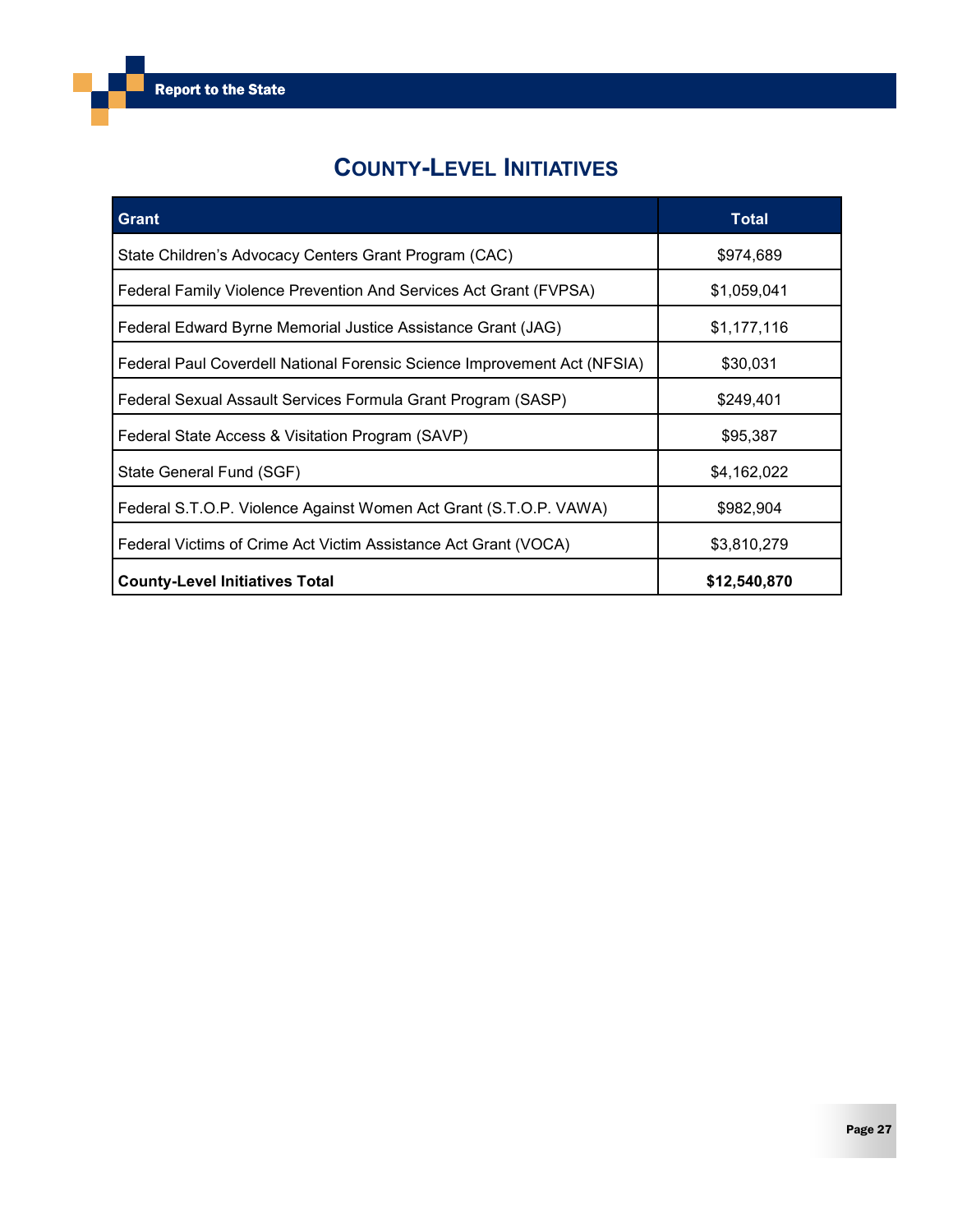# **Allen County**

| <b>Funding Source</b>                                             | <b>Amount</b> |
|-------------------------------------------------------------------|---------------|
| State Children's Advocacy Centers Grant Program (CAC)             | \$45,972      |
| Federal Family Violence Prevention And Services Act Grant (FVPSA) | \$33,488      |
| Federal State Access & Visitation Program (SAVP)                  | \$7,462       |
| State General Fund (SGF)                                          | \$96,074      |
| Federal Victims of Crime Act Victim Assistance Act Grant (VOCA)   | \$46,395      |
| <b>Allen County Total</b>                                         | \$229,391     |

Hope Unlimited

| CAC   | \$45,972 |
|-------|----------|
| FVPSA | \$33,488 |
| SAVP  | \$7,462  |
| SGF   | \$96,074 |
| VOCA  | \$46,395 |

# **Atchison County**

| <b>Funding Source</b>                                             | <b>Amount</b> |
|-------------------------------------------------------------------|---------------|
| Federal Family Violence Prevention And Services Act Grant (FVPSA) | \$33,950      |
| State General Fund (SGF)                                          | \$100,974     |
| Federal Victims of Crime Act Victim Assistance Act Grant (VOCA)   | \$43,607      |
| <b>Atchison County Total</b>                                      | \$178,531     |

Domestic Violence Emergency Services (DoVES)

| <b>FVPSA</b> | \$33,950  |
|--------------|-----------|
| SGF          | \$100,974 |
| VOCA         | \$ 43,607 |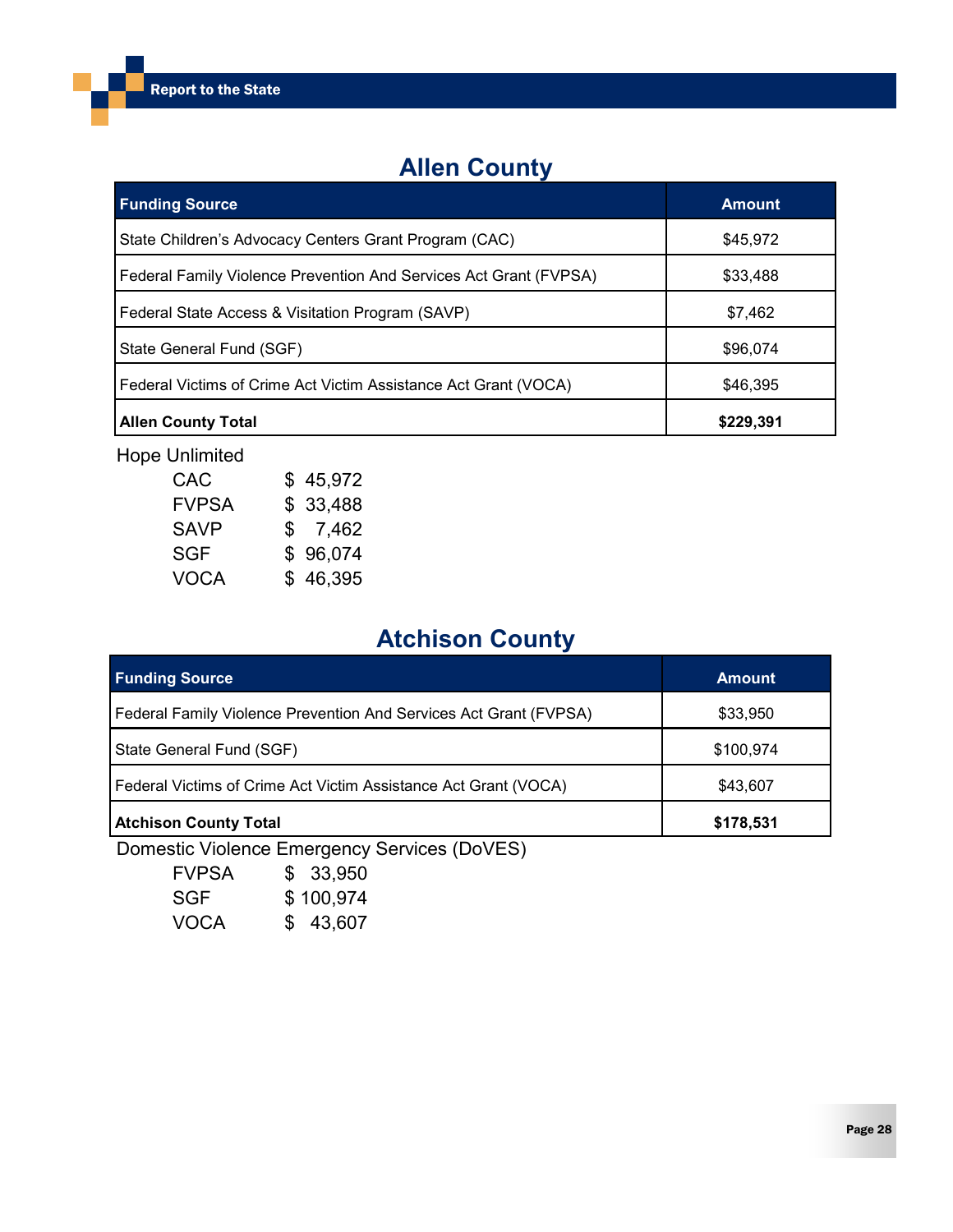# **Barton County**

| <b>Funding Source</b>                                             | <b>Amount</b> |
|-------------------------------------------------------------------|---------------|
| State Children's Advocacy Centers Grant Program (CAC)             | \$49,010      |
| Federal Family Violence Prevention and Services Act Grant (FVPSA) | \$42,276      |
| Federal Edward J. Byrne Memorial Justice Assistance Grant (JAG)   | \$79,364      |
| Federal Sexual Assault Services Formula Grant Program (SASP)      | \$34,868      |
| State General Fund (SGF)                                          | \$154,396     |
| Federal Victims of Crime Act Victim Assistance Act Grant (VOCA)   | \$151,602     |
| <b>Barton County Total</b>                                        | \$511,516     |

# Barton County Attorney's Office

| <b>VOCA</b>                 | S  | 34,752    |
|-----------------------------|----|-----------|
| <b>Family Crisis Center</b> |    |           |
| <b>CAC</b>                  | \$ | 49,010    |
| <b>FVPSA</b>                |    | \$42,276  |
| <b>JAG</b>                  |    | \$79,364  |
| <b>SASP</b>                 |    | \$34,868  |
| <b>SGF</b>                  |    | \$154,396 |
| <b>VOCA</b>                 |    | \$116,850 |
|                             |    |           |

# **Butler County**

| <b>Funding Source</b>                                             | <b>Amount</b> |
|-------------------------------------------------------------------|---------------|
| State Children's Advocacy Centers Grant Program (CAC)             | \$41,545      |
| Federal Family Violence Prevention and Services Act Grant (FVPSA) | \$36,160      |
| Federal Edward J. Byrne Memorial Justice Assistance Grant (JAG)   | \$6,244       |
| Federal Sexual Assault Services Formula Grant Program (SASP)      | \$8,000       |
| State General Fund (SGF)                                          | \$71,969      |
| Federal S.T.O.P. Violence Against Women Act Grant (S.T.O.P. VAWA) | \$24,931      |
| Federal Victims of Crime Act Victim Assistance Act Grant (VOCA)   | \$47,668      |
| <b>Butler County Total</b>                                        | \$236,517     |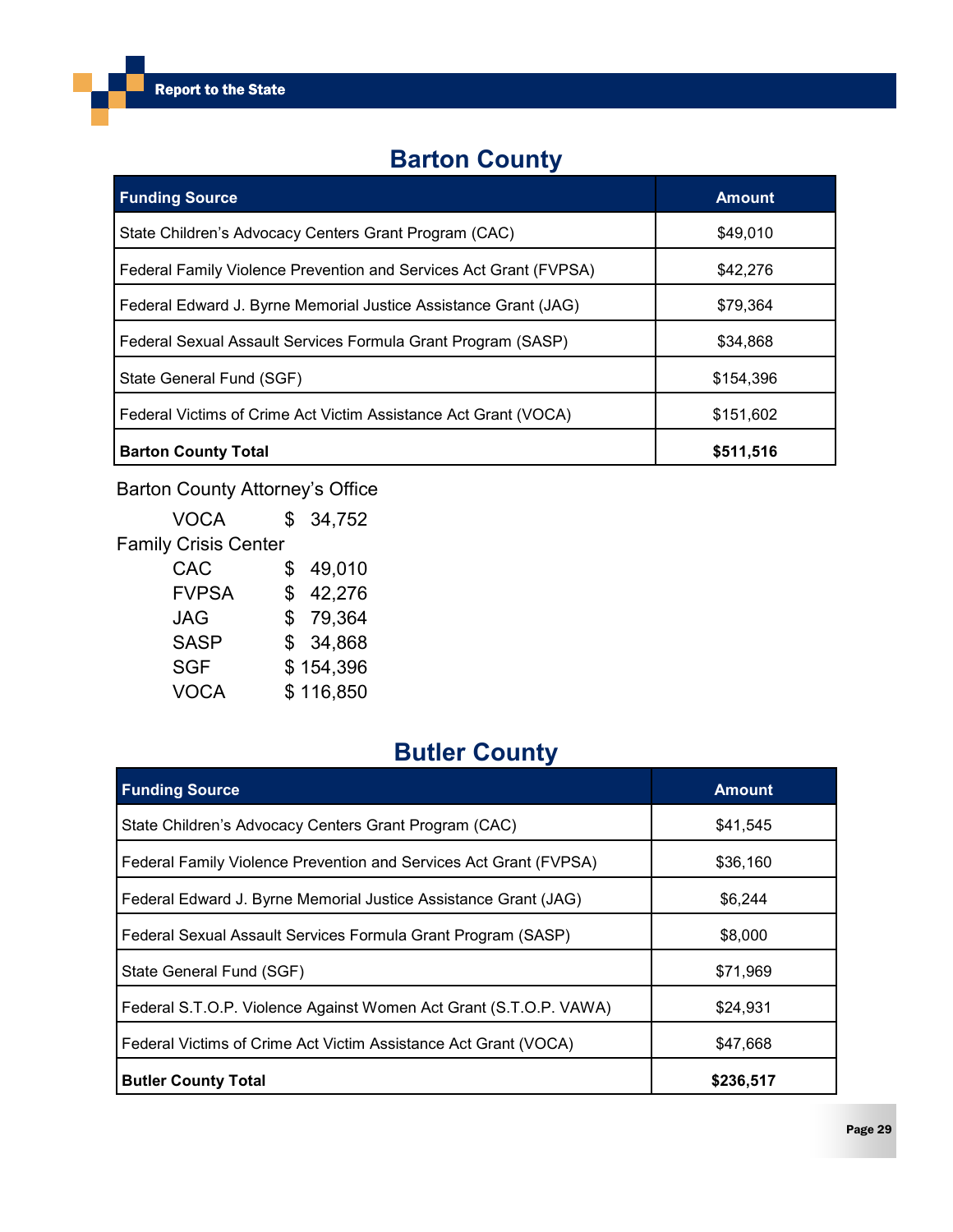Andover Police Department JAG \$ 6,244 Butler County Attorney's Office VOCA \$ 30,871 Family Life Center FVPSA \$ 36,160 SGF \$71,969 VAWA\$ 24,931 VOCA \$ 5,088 Sunlight Child Advocacy Center CAC \$ 41,545 SASP \$ 8,000 VOCA \$ 11,709

# **Cloud County**

| <b>Funding Source</b>                                 | <b>Amount</b> |
|-------------------------------------------------------|---------------|
| State Children's Advocacy Centers Grant Program (CAC) | \$19.243      |
| Federal State Access & Visitation Program (SAVP)      | \$5,746       |
| <b>Cloud County Total</b>                             | \$24,989      |

12th Judicial District Supervised Visitation SAVP \$ 5,746 North Central Kansas CASA

CAC \$ 19,243

## **Cowley County**

| <b>Funding Source</b>                                                | <b>Amount</b> |
|----------------------------------------------------------------------|---------------|
| Federal Family Violence Prevention and Services Act Grant<br>(FVPSA) | \$38,113      |
| State General Fund (SGF)                                             | \$138,088     |
| Federal Victims of Crime Act Victim Assistance Grant (VOCA)          | \$72,398      |
| <b>Cowley County Total</b>                                           | \$248,599     |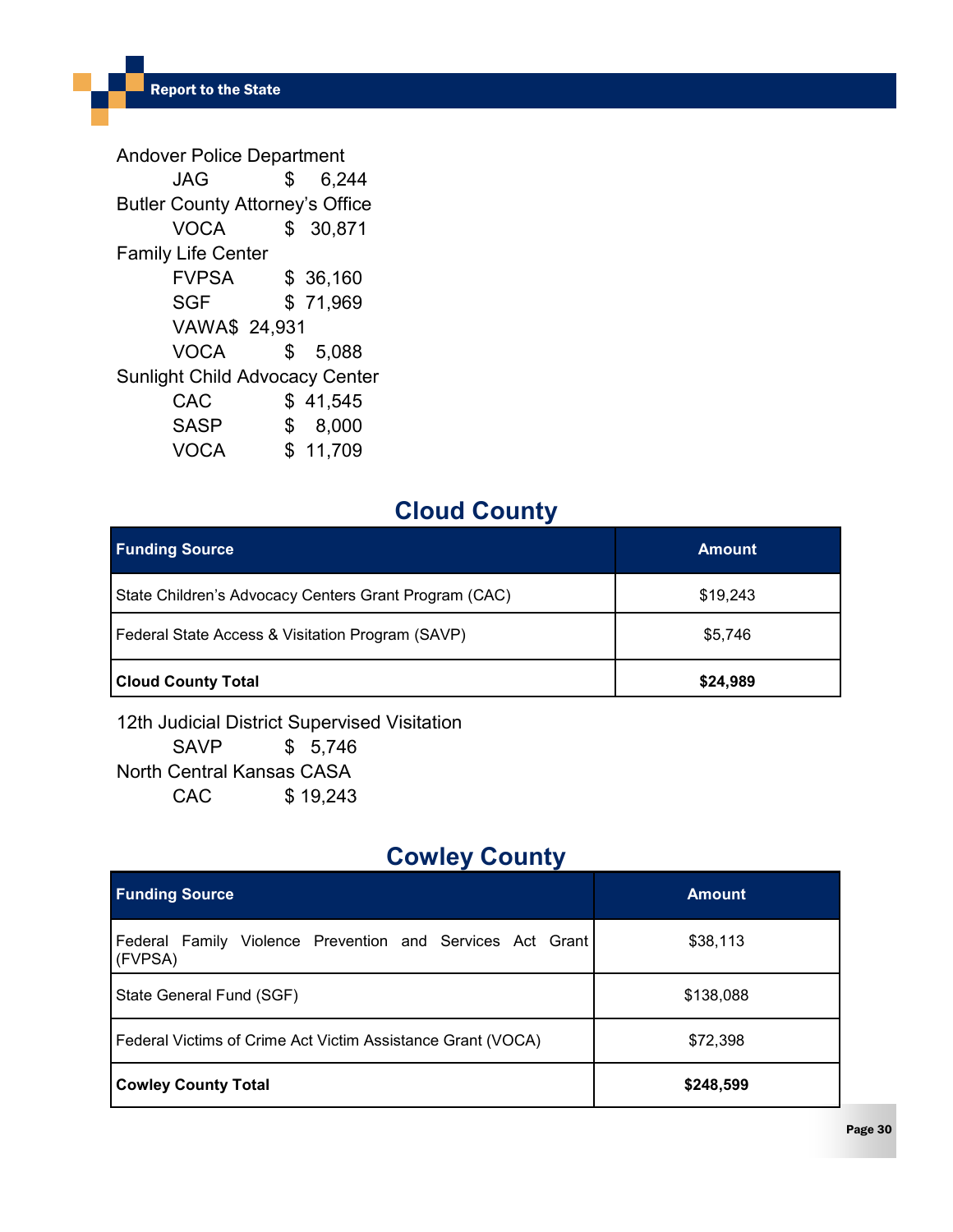#### Safe Homes

| <b>FVPSA</b> | \$38,113  |
|--------------|-----------|
| SGF          | \$138,088 |
| VOCA         | \$ 72,398 |

# **Crawford County**

| <b>Funding Source</b>                                             | <b>Amount</b> |
|-------------------------------------------------------------------|---------------|
| State Children's Advocacy Centers Grant Program (CAC)             | \$33,250      |
| Federal Family Violence Prevention and Services Act Grant (FVPSA) | \$57,690      |
| Federal State Access & Visitation Program (SAVP)                  | \$8,565       |
| State General Fund (SGF)                                          | \$190,937     |
| Federal Victims of Crime Act Victim Assistance Grant (VOCA)       | \$131,880     |
| <b>Crawford County Total</b>                                      | \$422,322     |

Children's Advocacy Center

CAC \$ 33,250 Safehouse Crisis Center FVPSA \$ 57,690 SAVP \$ 8,565 SGF \$190,937 VOCA \$ 131,880

# **Douglas County**

| <b>Funding Source</b>                                             | <b>Amount</b> |
|-------------------------------------------------------------------|---------------|
| Federal Family Violence Prevention and Services Act Grant (FVPSA) | \$51,764      |
| Federal Sexual Assault Services Formula Grant Program (SASP)      | \$41,276      |
| Federal State Access & Visitation Program (SAVP)                  | \$9,427       |
| State General Fund (SGF)                                          | \$246,862     |
| Federal S.T.O.P. Violence Against Women Act Grant (S.T.O.P. VAWA) | \$43,725      |
| Federal Victims of Crime Act Victim Assistance Grant (VOCA)       | \$176,514     |
| <b>Douglas County Total</b>                                       | \$569,568     |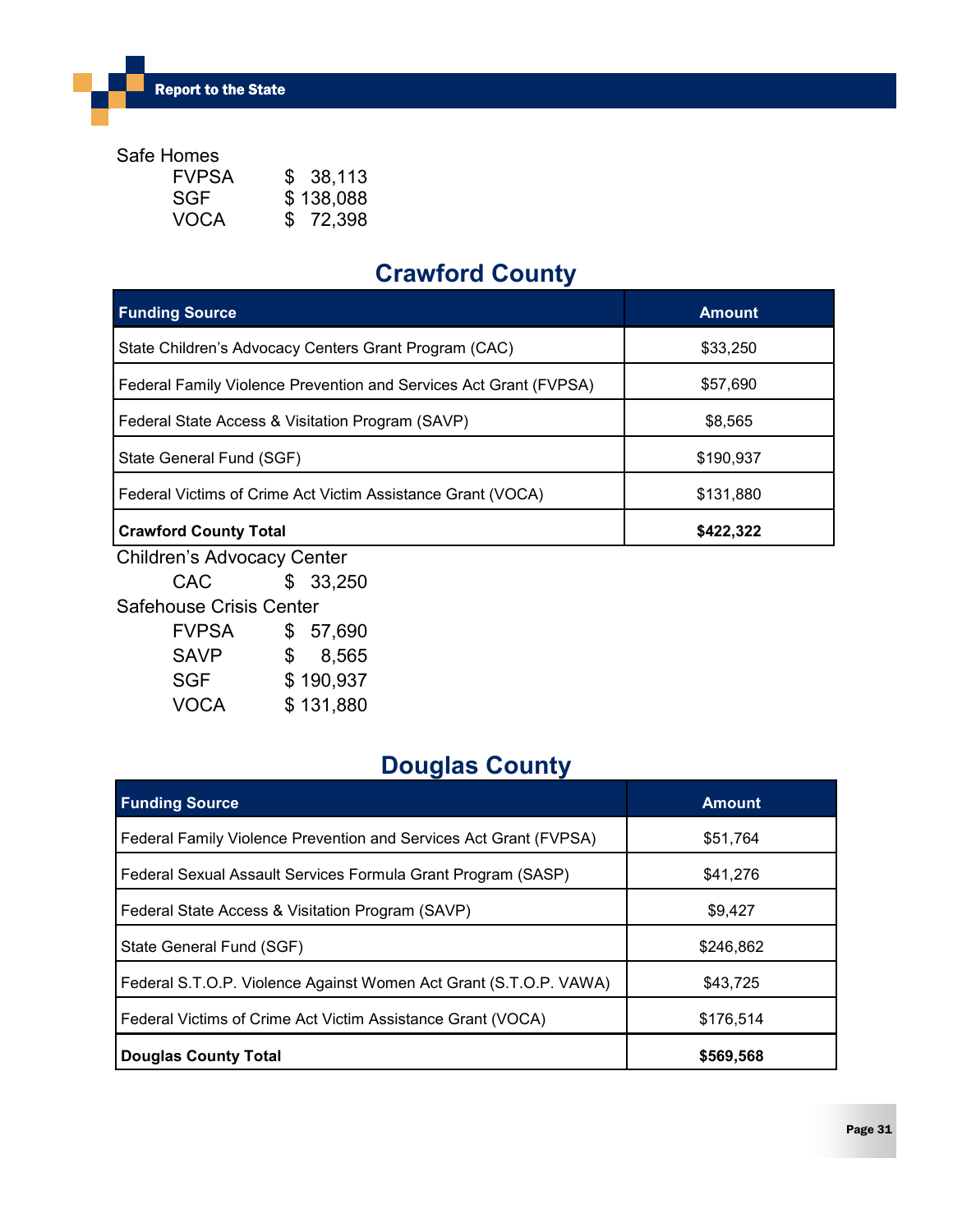Douglas County District Attorney's Office VAWA \$ 43,725 VOCA \$ 34,857 GaDuGi SafeCenter SASP \$41,276 SGF \$ 51,712 VOCA \$ 26,603 TFI Family Services SAVP \$ 9,427 Willow Domestic Violence Center FVPSA \$ 51,764 SGF \$195,150 VOCA \$ 115,054

## **Ellis County**

| <b>Funding Source</b>                                             | <b>Amount</b> |
|-------------------------------------------------------------------|---------------|
| Federal Family Violence Prevention and Services Act Grant (FVPSA) | \$55,778      |
| Federal Edward J. Byrne Memorial Justice Assistance Grant (JAG)   | \$115,127     |
| State General Fund (SGF)                                          | \$162,239     |
| Federal S.T.O.P. Violence Against Women Act Grant (S.T.O.P. VAWA) | \$44,236      |
| Federal Victims of Crime Act Victim Assistance Grant (VOCA)       | \$75,447      |
| <b>Ellis County Total</b>                                         | \$452,827     |

Northwest Kansas Community Corrections

JAG \$ 115,127 VAWA \$ 35,000 Options: Domestic and Sexual Violence Services FVPSA \$ 55,778 SGF \$162,239 VAWA \$ 9,236 VOCA \$ 75,447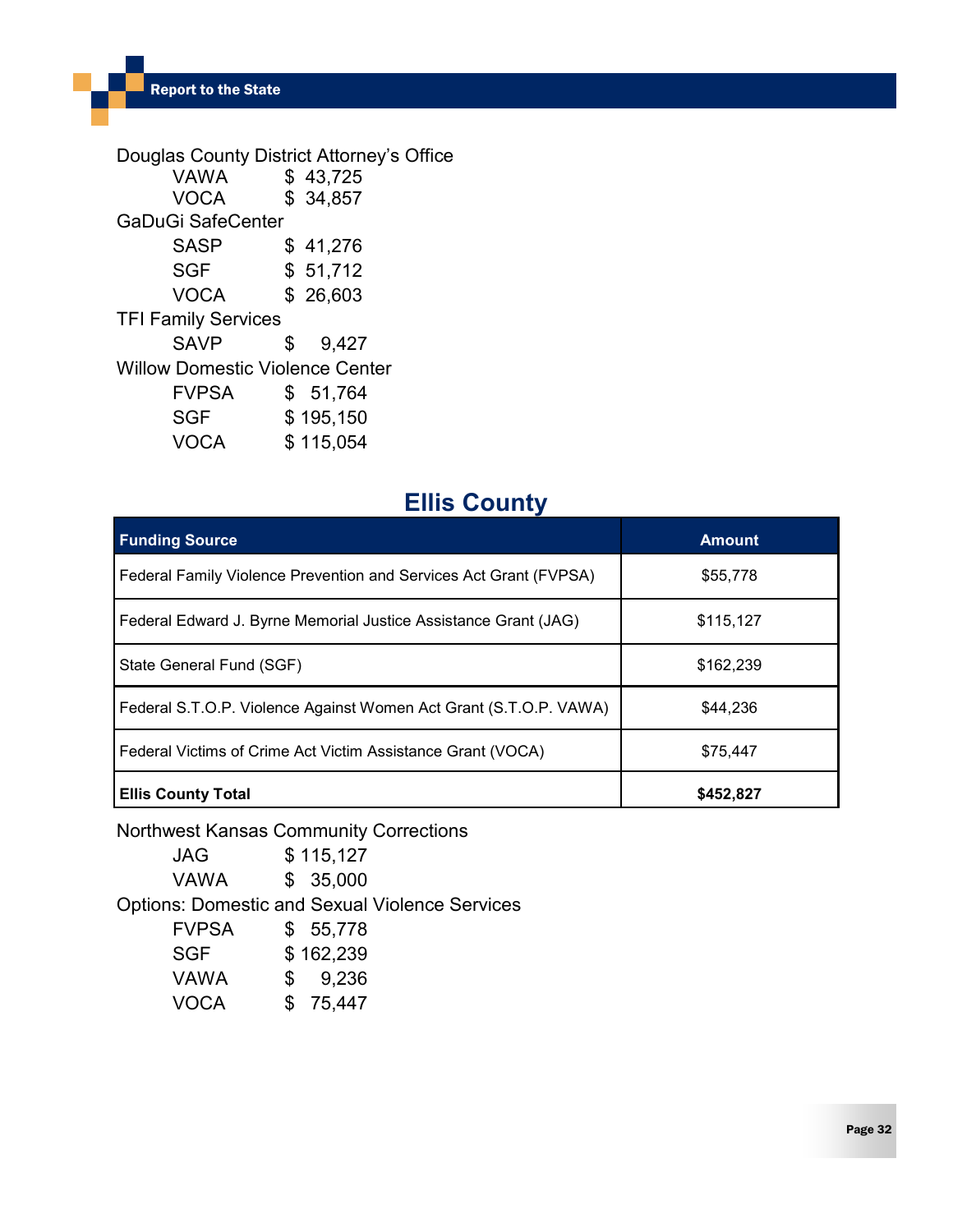# **Finney County**

| <b>Funding Source</b>                                             | <b>Amount</b> |
|-------------------------------------------------------------------|---------------|
| Federal Family Violence Prevention and Services Act Grant (FVPSA) | \$38,669      |
| State General Fund (SGF)                                          | \$93,406      |
| Federal S.T.O.P. Violence Against Women Act Grant (S.T.O.P. VAWA) | \$13,369      |
| Federal Victims of Crime Act Victim Assistance Grant (VOCA)       | \$87,041      |
| <b>Finney County Total</b>                                        | \$232,485     |

Family Crisis Services, Inc.

| FVPSA | \$38,669  |
|-------|-----------|
| SGF   | \$93,406  |
| VAWA  | \$13,369  |
| VOCA  | \$ 87,041 |

# **Ford County**

| <b>Funding Source</b>                                             | <b>Amount</b> |
|-------------------------------------------------------------------|---------------|
| State Children's Advocacy Centers Grant Program (CAC)             | \$35,206      |
| Federal Family Violence Prevention and Services Act Grant (FVPSA) | \$36,896      |
| State General Fund (SGF)                                          | \$69,580      |
| Federal Victims of Crime Act Victim Assistance Act Grant (VOCA)   | \$128,909     |
| <b>Ford County Total</b>                                          | \$270,591     |

Crisis Center of Dodge City

CAC \$ 35,206 FVPSA \$ 36,896 SGF \$ 69,580 VOCA \$ 47,345 Ford County Attorney's Office VOCA \$ 81,564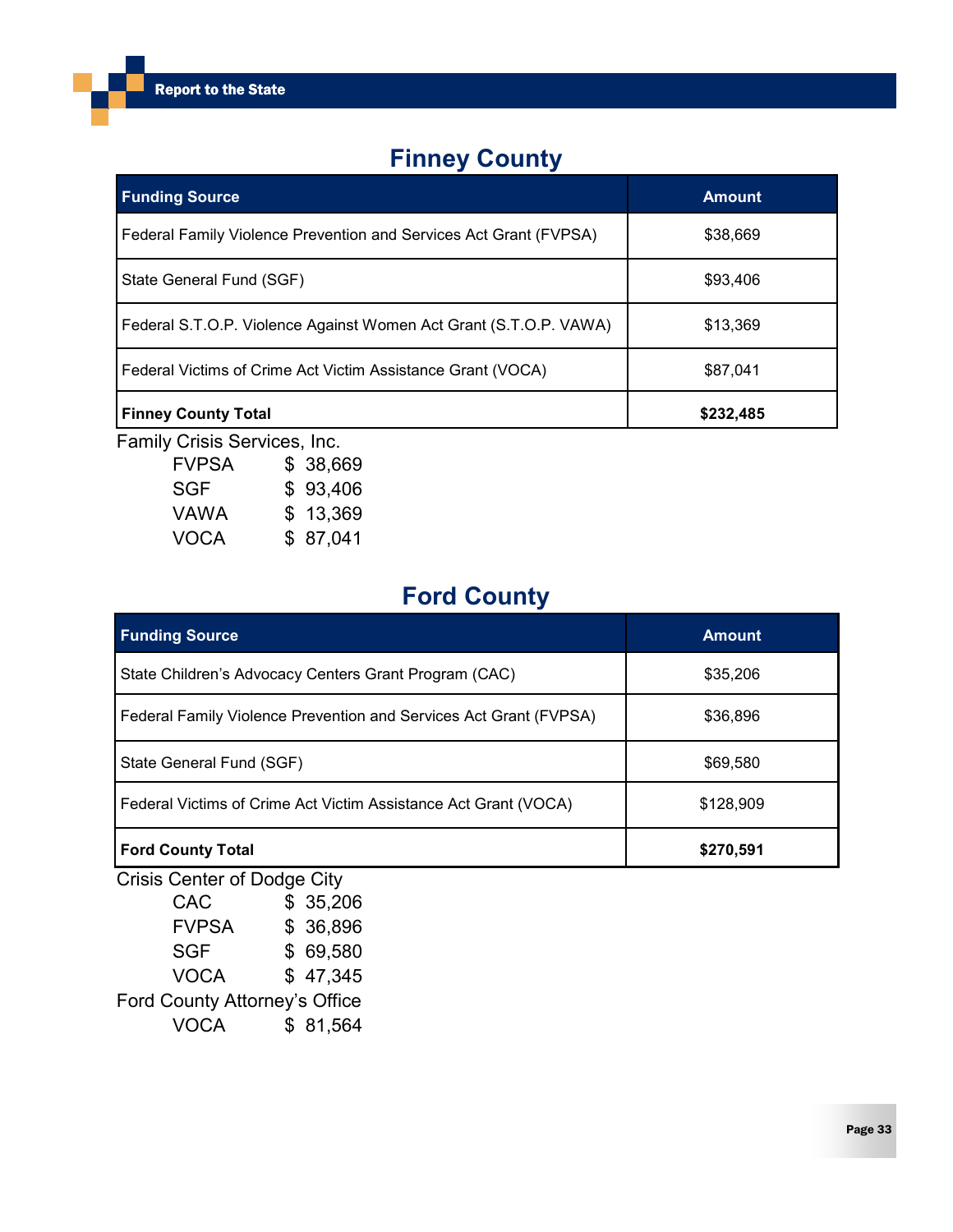# **Harvey County**

| <b>Funding Source</b>                                             | <b>Amount</b> |
|-------------------------------------------------------------------|---------------|
| State Children's Advocacy Centers Grant Program (CAC)             | \$59,680      |
| Federal Family Violence Prevention and Services Act Grant (FVPSA) | \$31,266      |
| Federal Sexual Assault Services Formula Grant Program (SASP)      | \$32,995      |
| State General Fund (SGF)                                          | \$109,577     |
| Federal S.T.O.P. Violence Against Women Act Grant (STOP VAWA)     | \$140,508     |
| Federal Victims of Crime Act Victim Assistance Act Grant (VOCA)   | \$63,708      |
| <b>Harvey County Total</b>                                        | \$437,734     |

Harvey County Domestic Violence/Sexual Assault Task Force

| <b>FVPSA</b>                    |    | \$31,266  |
|---------------------------------|----|-----------|
| <b>SASP</b>                     |    | \$32,995  |
| <b>SGF</b>                      |    | \$109,577 |
| VAWA                            | \$ | 54,833    |
| <b>VOCA</b>                     | \$ | 63,708    |
| <b>Heart to Heart</b>           |    |           |
| CAC                             |    | \$ 59,680 |
| <b>Newton Municipal Court</b>   |    |           |
| VAWA                            |    | \$39,397  |
| <b>Newton Police Department</b> |    |           |
| VAWA                            |    | 46,278    |
|                                 |    |           |

# **Johnson County**

| <b>Funding Source</b>                                                 | <b>Amount</b> |
|-----------------------------------------------------------------------|---------------|
| State Children's Advocacy Centers Grant Program (CAC)                 | \$218,752     |
| Federal Family Violence Prevention and Services Act Grant (FVPSA)     | \$105,849     |
| Federal Paul Coverdell Nat'l Forensic Science Improvement Act (NFSIA) | \$30,031      |
| State General Fund (SGF)                                              | \$267,600     |
| Federal S.T.O.P. Violence Against Women Act Grant (STOP VAWA)         | \$104,438     |
| Federal Victims of Crime Act Victim Assistance Act Grant (VOCA)       | \$415,577     |
| <b>Johnson County Total</b>                                           | \$1,142,247   |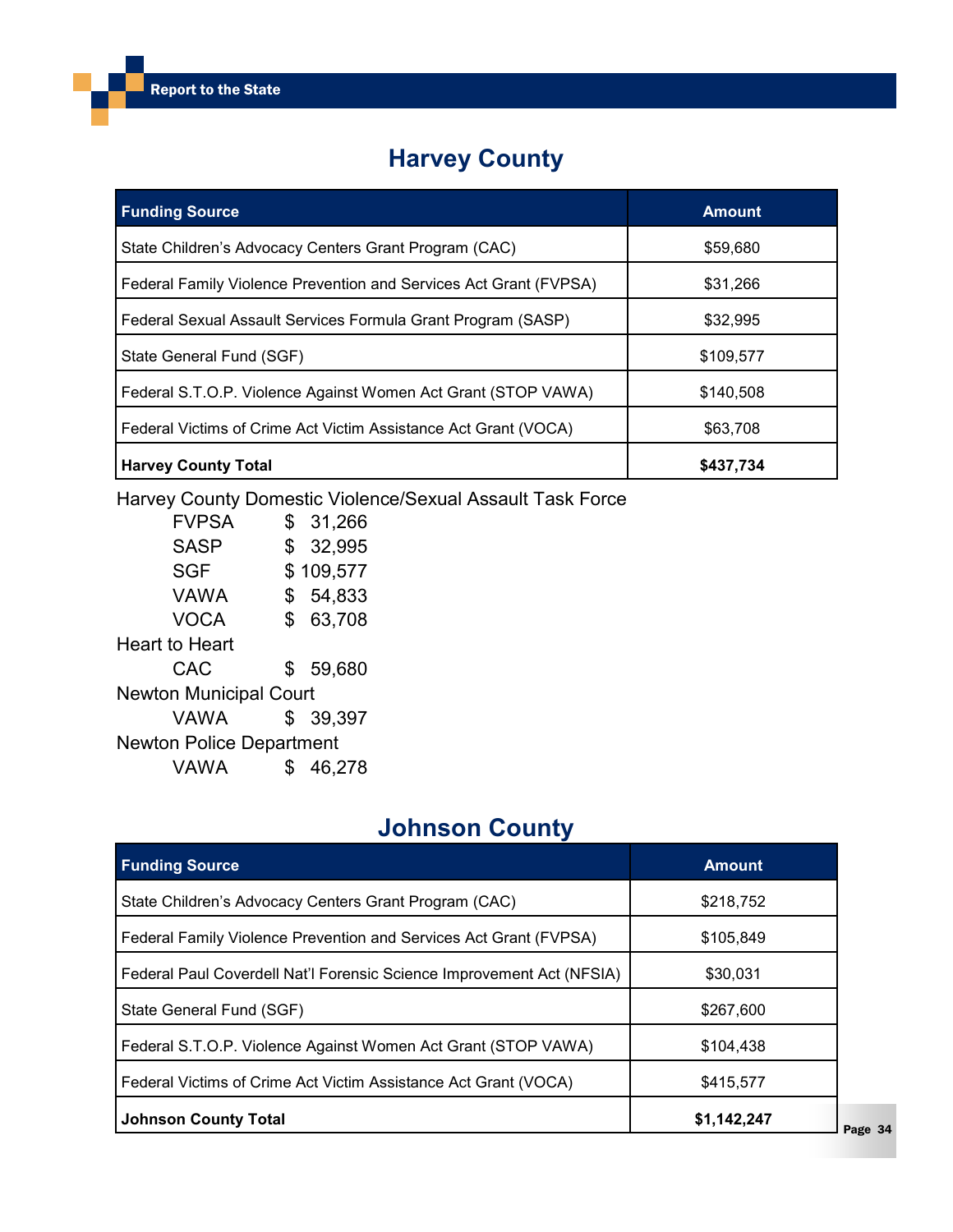Johnson Tenth Judicial District Court VAWA \$ 40,961 Johnson County District Attorney's Office VOCA \$ 30,157 Johnson County Sheriff's Office NFSIA \$ 30,031 Children's Advocacy Centers of Kansas CAC \$ 58,000 Safehome FVPSA \$ 105,849 SGF \$267,600 VAWA \$ 63,477 VOCA \$ 231,170 Sunflower House, Inc. CAC \$ 160,752 VOCA \$ 154,250

#### **Leavenworth County**

| <b>Funding Source</b>                                             | <b>Amount</b> |
|-------------------------------------------------------------------|---------------|
| State Children's Advocacy Centers Grant Program (CAC)             | \$49,155      |
| Federal Family Violence Prevention and Services Act Grant (FVPSA) | \$38,005      |
| Federal Edward J. Byrne Memorial Justice Assistance Grant (JAG)   | \$216,160     |
| Federal State Access & Visitation Program (SAVP)                  | \$11,890      |
| State General Fund (SGF)                                          | \$73,181      |
| <b>Leavenworth County Total</b>                                   | \$388,391     |

1st Judicial District CASA Association SAVP \$ 11,890 Alliance Against Family Violence CAC \$ 49,155 FVPSA \$ 38,005 SGF \$ 73,181 Brothers In Blue Reentry JAG \$ 196,175 Tonganoxie Police Department JAG \$ 19,985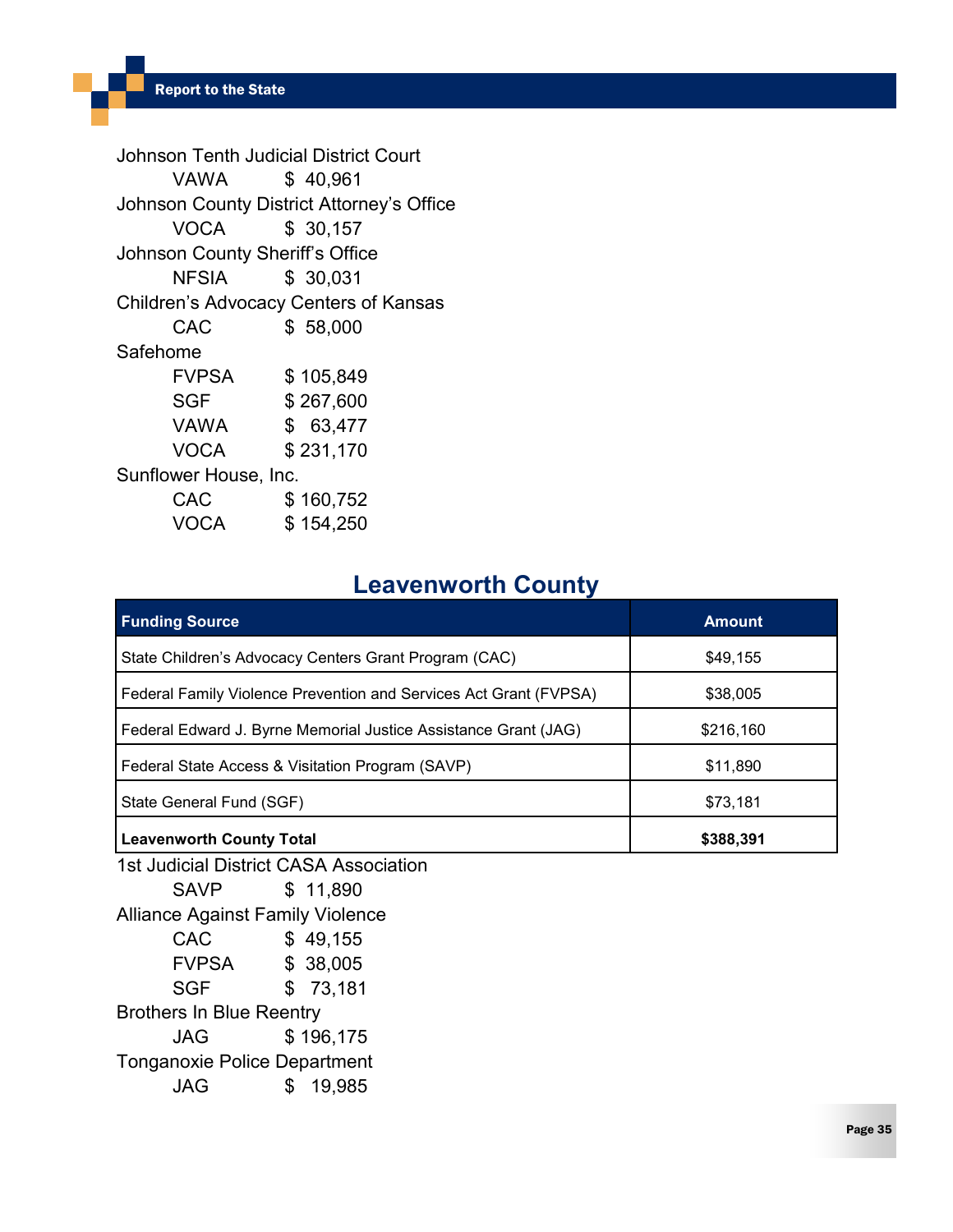# **Linn County**

| <b>Funding Source</b>                                           | <b>Amount</b> |
|-----------------------------------------------------------------|---------------|
| Federal Victims of Crime Act Victim Assistance Act Grant (VOCA) | \$32,501      |
| <b>Linn County Total</b>                                        | \$32,501      |

Linn County Attorney's Office

VOCA \$ 32,501

# **Lyon County**

| <b>Funding Source</b>                                             | <b>Amount</b> |
|-------------------------------------------------------------------|---------------|
| State Children's Advocacy Centers Grant Program (CAC)             | \$49,283      |
| Federal Family Violence Prevention and Services Act Grant (FVPSA) | \$40,898      |
| Federal Edward J. Byrne Memorial Justice Assistance Grant (JAG)   | \$37,421      |
| Federal Sexual Assault Services Formula Grant Program (SASP)      | \$30,359      |
| Federal State Access & Visitation Program (SAVP)                  | \$10,845      |
| State General Fund (SGF)                                          | \$182,185     |
| Federal S.T.O.P. Violence Against Women Act Grant (S.T.O.P. VAWA) | \$27,605      |
| Federal Victims of Crime Act Victim Assistance Act Grant (VOCA)   | \$123,010     |
| <b>Lyon County Total</b>                                          | \$501,606     |

#### SOS

| CAC          | \$49,283     |
|--------------|--------------|
| <b>FVPSA</b> | 40,898<br>\$ |
| JAG          | \$37,421     |
| SASP         | \$30,359     |
| SAVP         | \$10,845     |
| SGF          | \$182,185    |
| VAWA         | \$27,605     |
| VOCA         | \$123,010    |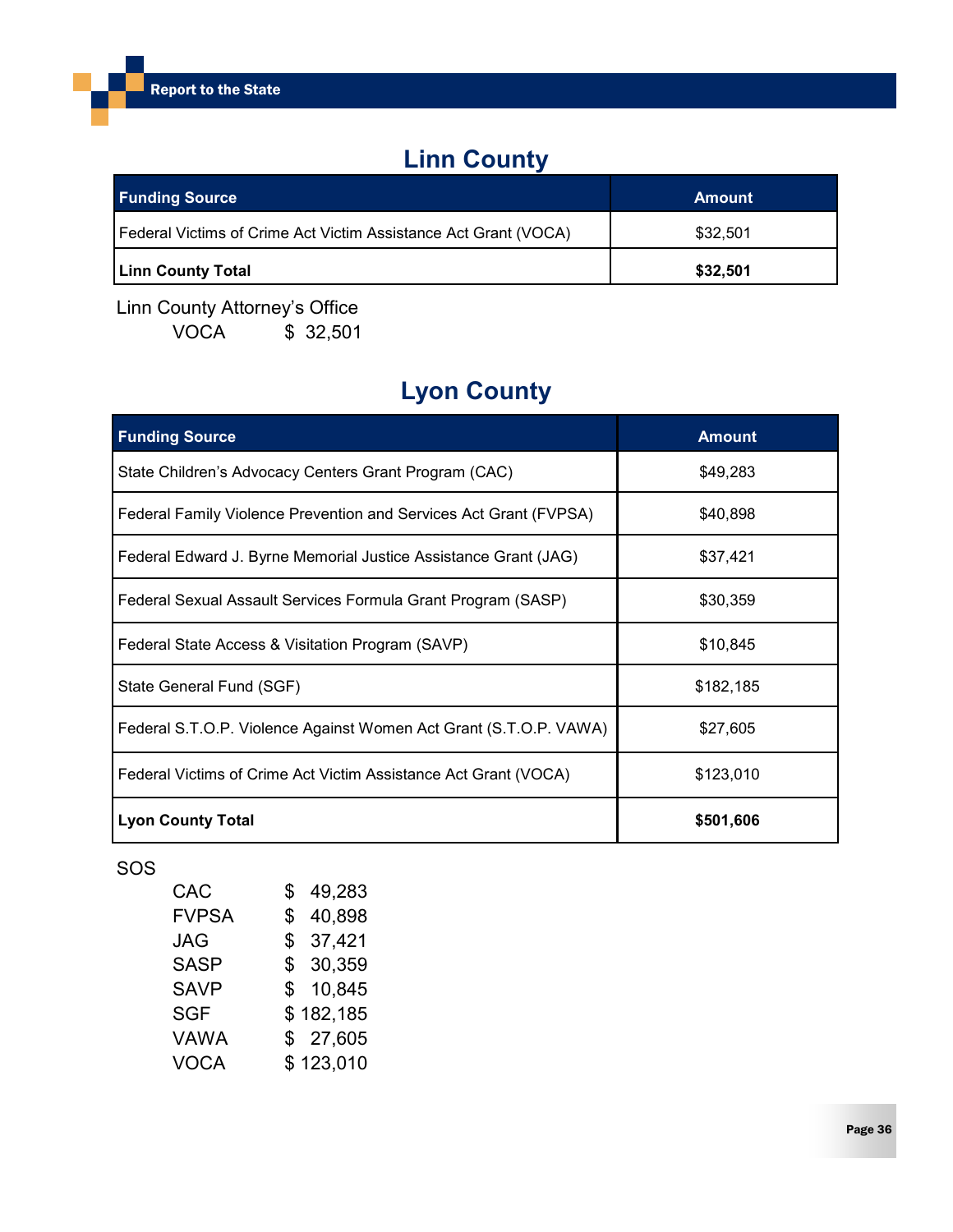# **Pottawatomie County**

| <b>Funding Source</b>                                           | <b>Amount</b> |
|-----------------------------------------------------------------|---------------|
| Federal Edward J. Byrne Memorial Justice Assistance Grant (JAG) | \$22,045      |
| <b>Pottawatomie County Total</b>                                | \$22,045      |

Pottawatomie County Sheriff's Office

JAG \$ 22,045

# **Reno County**

| <b>Funding Source</b>                                             | <b>Amount</b> |
|-------------------------------------------------------------------|---------------|
| State Children's Advocacy Centers Grant Program (CAC)             | \$61,800      |
| Federal Family Violence Prevention and Services Act Grant (FVPSA) | \$48,227      |
| Federal State Access & Visitation Program (SAVP)                  | \$10,478      |
| State General Fund (SGF)                                          | \$123,870     |
| Federal Victims of Crime Act Victim Assistance Act Grant (VOCA)   | \$105,592     |
| <b>Reno County Total</b>                                          | \$349,967     |

Horizons Mental Health Center CAC \$ 61,800 Sexual Assault/Domestic Violence Center FVPSA \$ 48,227 SAVP \$ 10,478<br>SGF \$ 123,870 \$ 123,870 VOCA \$ 105,592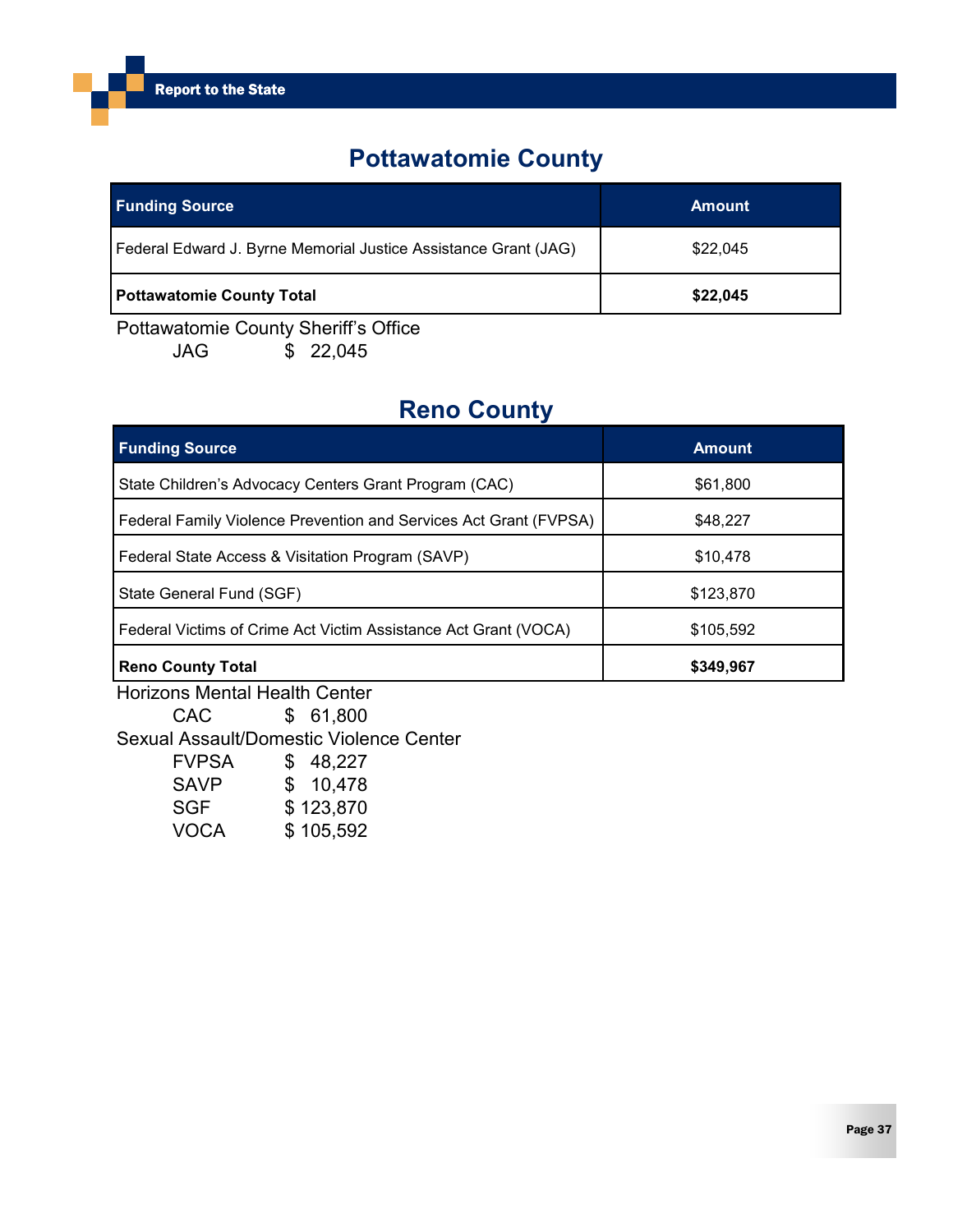# **Riley County**

| <b>Funding Source</b>                                             | <b>Amount</b> |
|-------------------------------------------------------------------|---------------|
| State Children's Advocacy Centers Grant Program (CAC)             | \$42,581      |
| Federal Family Violence Prevention and Services Act Grant (FVPSA) | \$58,981      |
| Federal State Access & Visitation Program (SAVP)                  | \$7,602       |
| State General Fund (SGF)                                          | \$339,215     |
| Federal S.T.O.P. Violence Against Women Act Grant (S.T.O.P. VAWA) | \$130,819     |
| Federal Victims of Crime Act Victim Assistance Act Grant (VOCA)   | \$148,458     |
| <b>Riley County Total</b>                                         | \$727,656     |

Crisis Center, Inc.

| <b>FVPSA</b>                        | \$58,981     |
|-------------------------------------|--------------|
| <b>SGF</b>                          | \$339,215    |
| <b>VAWA</b>                         | \$130,819    |
| <b>VOCA</b>                         | \$128,648    |
| <b>Mercy Regional Health Center</b> |              |
| <b>VOCA</b>                         | \$19,810     |
| <b>Sunflower CASA Project</b>       |              |
| <b>CAC</b>                          | \$<br>42,581 |
| <b>SAVP</b>                         | \$<br>7,602  |

# **Saline County**

| <b>Funding Source</b>                                             | <b>Amount</b> |
|-------------------------------------------------------------------|---------------|
| State Children's Advocacy Centers Grant Program (CAC)             | \$46,522      |
| Federal Family Violence Prevention and Services Act Grant (FVPSA) | \$48,930      |
| Federal Edward J. Byrne Memorial Justice Assistance Grant (JAG)   | \$124,103     |
| State General Fund (SGF)                                          | \$241,514     |
| Federal Victims of Crime Act Victim Assistance Act Grant (VOCA)   | \$108,761     |
| <b>Saline County Total</b><br>$+h$                                | \$569,830     |

28<sup>th</sup> Judicial District Community Corrections JAG \$ 68,014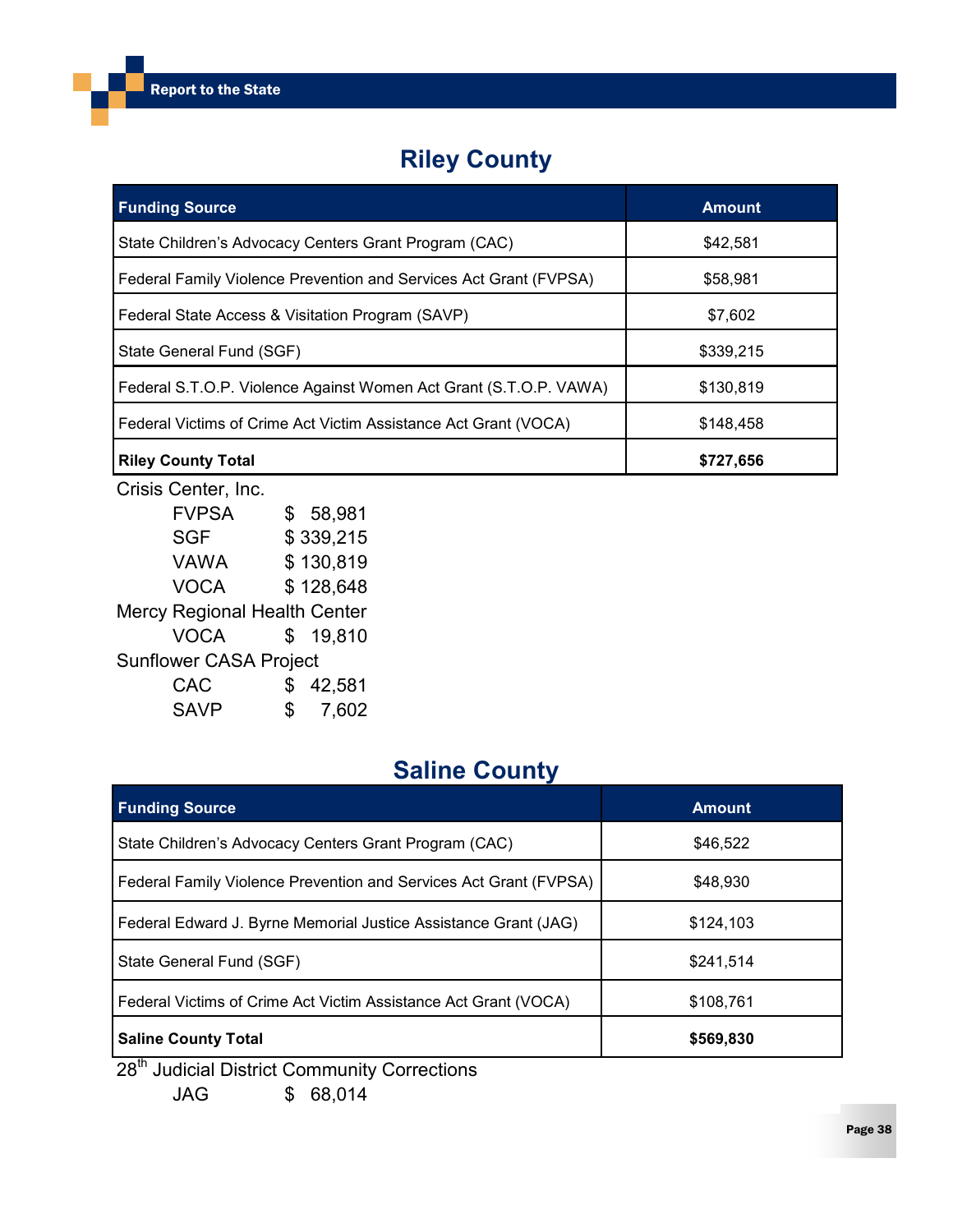Child Advocacy & Parenting Services, Inc.

CAC \$ 46,522 VOCA \$ 26,620 Domestic Violence Association of Central Kansas FVPSA \$ 48,930 JAG \$ 56,089 SGF \$241,514

VOCA \$ 82,141

# **Scott County**

| <b>Funding Source</b>                                           | <b>Amount</b> |
|-----------------------------------------------------------------|---------------|
| State Children's Advocacy Centers Grant Program (CAC)           | \$46,867      |
| Federal Edward J. Byrne Memorial Justice Assistance Grant (JAG) | \$67,838      |
| Federal Victims of Crime Act Victim Assistance Act Grant (VOCA) | \$20,420      |
| <b>Scott County Total</b>                                       | \$135,125     |

Western Kansas Child Advocacy Center

| CAC         | \$46,867  |
|-------------|-----------|
| JAG         | \$ 67,838 |
| <b>VOCA</b> | \$ 20,420 |

# **Sedgwick County**

| <b>Funding Source</b>                                             | <b>Amount</b> |
|-------------------------------------------------------------------|---------------|
| State Children's Advocacy Centers Grant Program (CAC)             | \$111,110     |
| Federal Family Violence Prevention and Services Act Grant (FVPSA) | \$122,998     |
| Federal Edward J. Byrne Memorial Justice Assistance Grant (JAG)   | \$255,021     |
| Federal Sexual Assault Services Formula Grant Program (SASP)      | \$34,284      |
| Federal State Access & Visitation Program (SAVP)                  | \$10,221      |
| State General Fund (SGF)                                          | \$483,322     |
| Federal S.T.O.P. Violence Against Women Act Grant (S.T.O.P. VAWA) | \$164,532     |
| Federal Victims of Crime Act Victim Assistance Act Grant (VOCA)   | \$868,826     |
| <b>Sedgwick County Total</b>                                      | \$2,050,314   |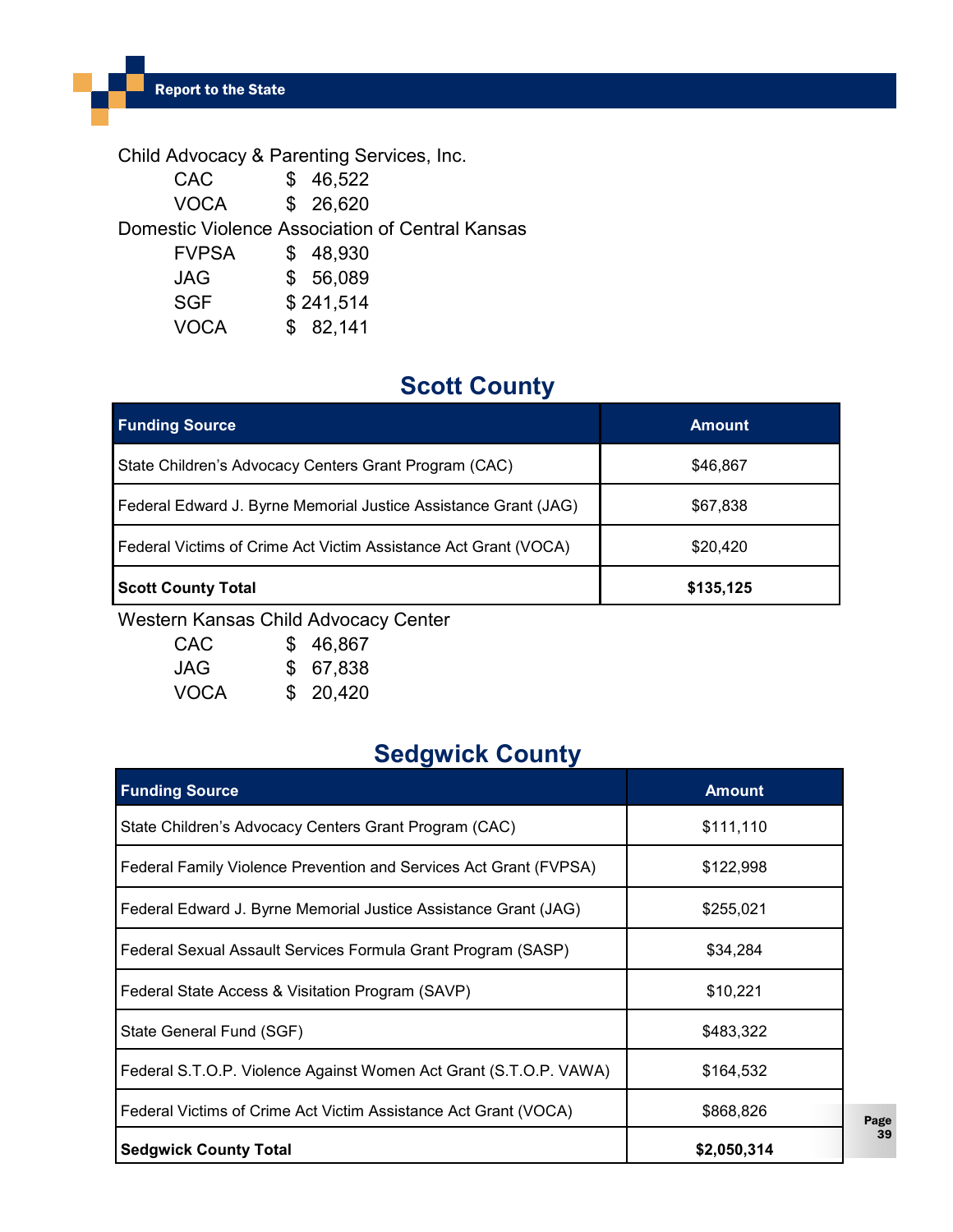Children's Advocacy Center of Sedgwick County CAC \$ 111,110 VOCA \$ 54,739 Catholic Charities —Harbor House FVPSA \$ 61,499 SGF \$149,577 VAWA \$ 48,611 VOCA \$ 85,524 Kansas Big Brothers Big Sisters JAG \$ 35,484 Kansas DUI Impact Center VOCA \$ 98,884 Mental Health Association of South Central Kansas JAG \$ 18,333 Parents of Murdered Children VOCA \$ 49,858 Sedgwick County District Attorney's Office VAWA \$ 41,004 **StepStone** SGF \$ 59,612 VOCA \$ 29,612 TFI Family Services SAVP \$ 10,221 Via Christi Regional Medical Center VOCA \$ 126,104 Wichita Area Sexual Assault Center SASP \$ 34,284 SGF \$167,330 VAWA \$ 54,898 VOCA \$ 121,549 Wichita Children's Home VOCA \$ 97,033 Wichita Police Department JAG \$ 201,204 VOCA \$ 71,007 Youthville -Ember Hope VOCA \$ 5,456 YWCA of Wichita FVPSA \$ 61,499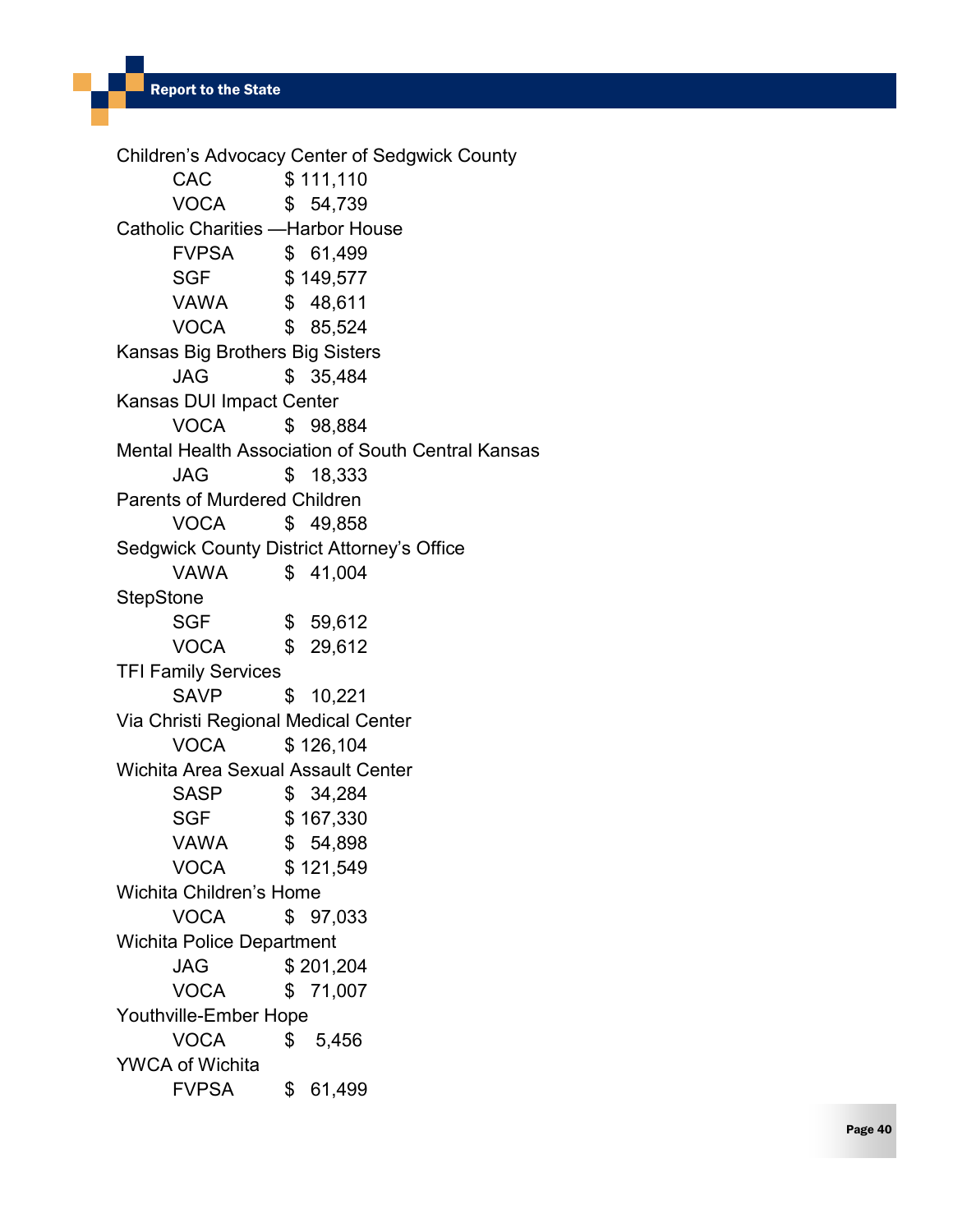Report to the State

| SGF  | \$106,803 |
|------|-----------|
| VAWA | \$20,019  |
| VOCA | \$129,060 |

# **Seward County**

| <b>Funding Source</b>                                             | <b>Amount</b> |
|-------------------------------------------------------------------|---------------|
| Federal Family Violence Prevention and Services Act Grant (FVPSA) | \$35,820      |
| State General Fund (SGF)                                          | \$120,267     |
| Federal S.T.O.P. Violence Against Women Act Grant (S.T.O.P. VAWA) | \$38,278      |
| Federal Victims of Crime Act Victim Assistance Act Grant (VOCA)   | \$68,891      |
| <b>Seward County Total</b>                                        | \$263,256     |

Liberal Area Rape Crisis and Domestic Violence Services

| <b>FVPSA</b> | \$ 35,820 |
|--------------|-----------|
| <b>SGF</b>   | \$120,267 |
| <b>VAWA</b>  | \$ 38,278 |
| <b>VOCA</b>  | \$ 68,891 |

# **Shawnee County**

| <b>Funding Source</b>                                             | <b>Amount</b> |
|-------------------------------------------------------------------|---------------|
| State Children's Advocacy Centers Grant Program (CAC)             | \$64,713      |
| Federal Family Violence Prevention and Services Act Grant (FVPSA) | \$55,389      |
| Federal Sexual Assault Services Formula Grant Program (SASP)      | \$25,632      |
| Federal State Access & Visitation Program (SAVP)                  | \$13,151      |
| State General Fund (SGF)                                          | \$527,605     |
| Federal S.T.O.P. Violence Against Women Act Grant (S.T.O.P. VAWA) | \$148,454     |
| Federal Victims of Crime Act Victim Assistance Act Grant (VOCA)   | \$426,832     |
| <b>Shawnee County Total</b>                                       | \$1,261,776   |

CASA of Shawnee County VOCA \$ 19,946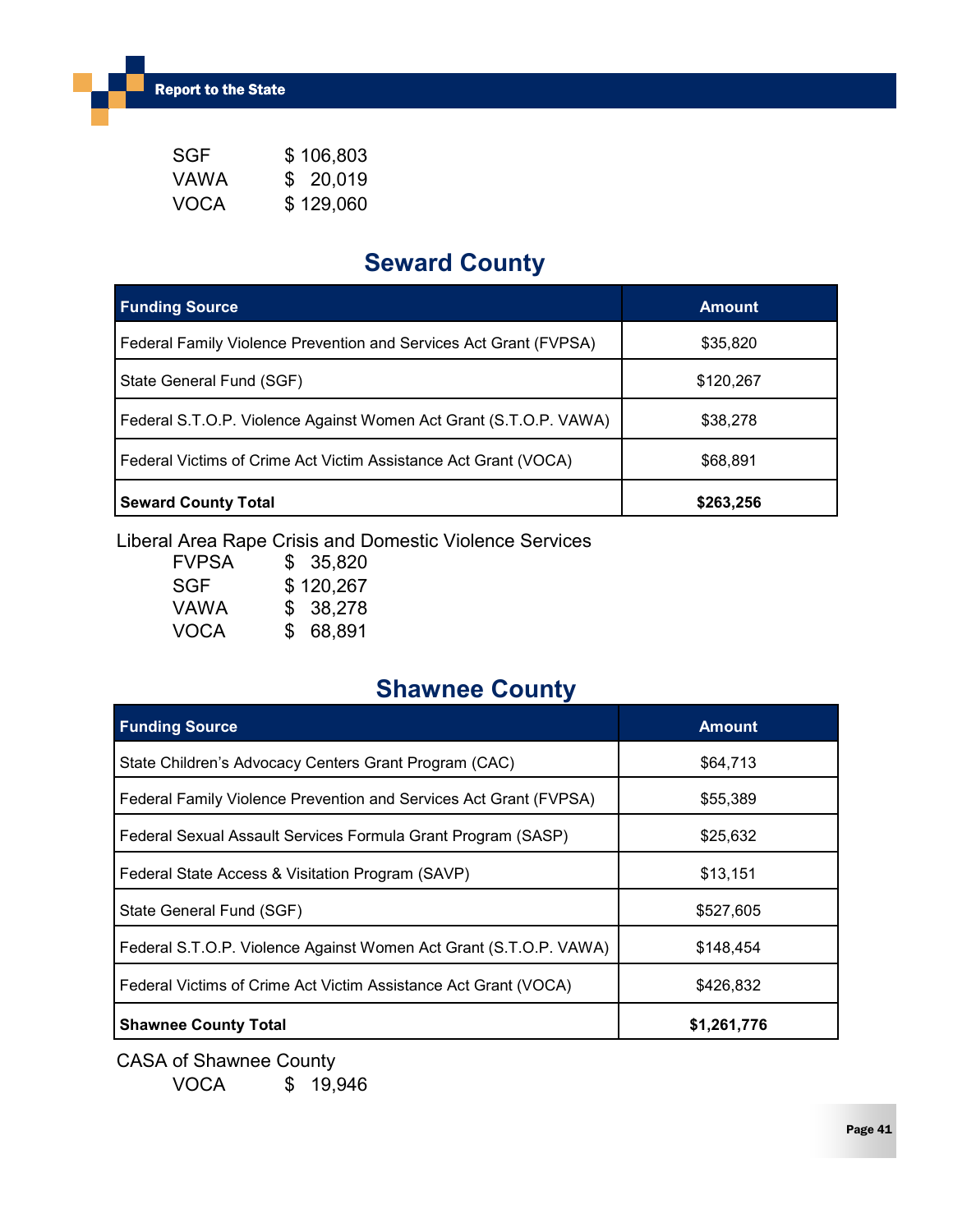Kansas Coalition Against Sexual and Domestic Violence SGF \$340,000 VAWA \$ 63,378 Kansas Legal Services VOCA \$ 97,147 Kansas State MADD VOCA \$ 103,343 LifeHouse Child Advocacy Center CAC \$ 64,713 Shawnee County District Attorney's Office VAWA \$ 20,000 VOCA \$ 47,375 TFI Family Services SAVP \$ 13,151 Topeka Police Department VOCA \$ 47,823 YWCA Center for Safety and Empowerment FVPSA \$ 55,389 SASP \$ 25,632 SGF \$187,605 VAWA \$ 65,076 VOCA \$ 111,198

# **Wyandotte County**

| <b>Funding Source</b>                                             | <b>Amount</b> |
|-------------------------------------------------------------------|---------------|
| Federal Family Violence Prevention And Services Act Grant (FVPSA) | \$47,894      |
| Federal Edward J. Byrne Memorial Justice Assistance Grant (JAG)   | \$253,793     |
| Federal Sexual Assault Services Formula Grant Program (SASP)      | \$41,987      |
| State General Fund (SGF)                                          | \$369,161     |
| Federal S.T.O.P. Violence Against Women Act Grant (S.T.O.P. VAWA) | \$102,009     |
| Federal Victims of Crime Act Victim Assistance Act Grant (VOCA)   | \$466,242     |
| IEI Centro<br><b>Wyandotte County Total</b>                       | \$1,281,086   |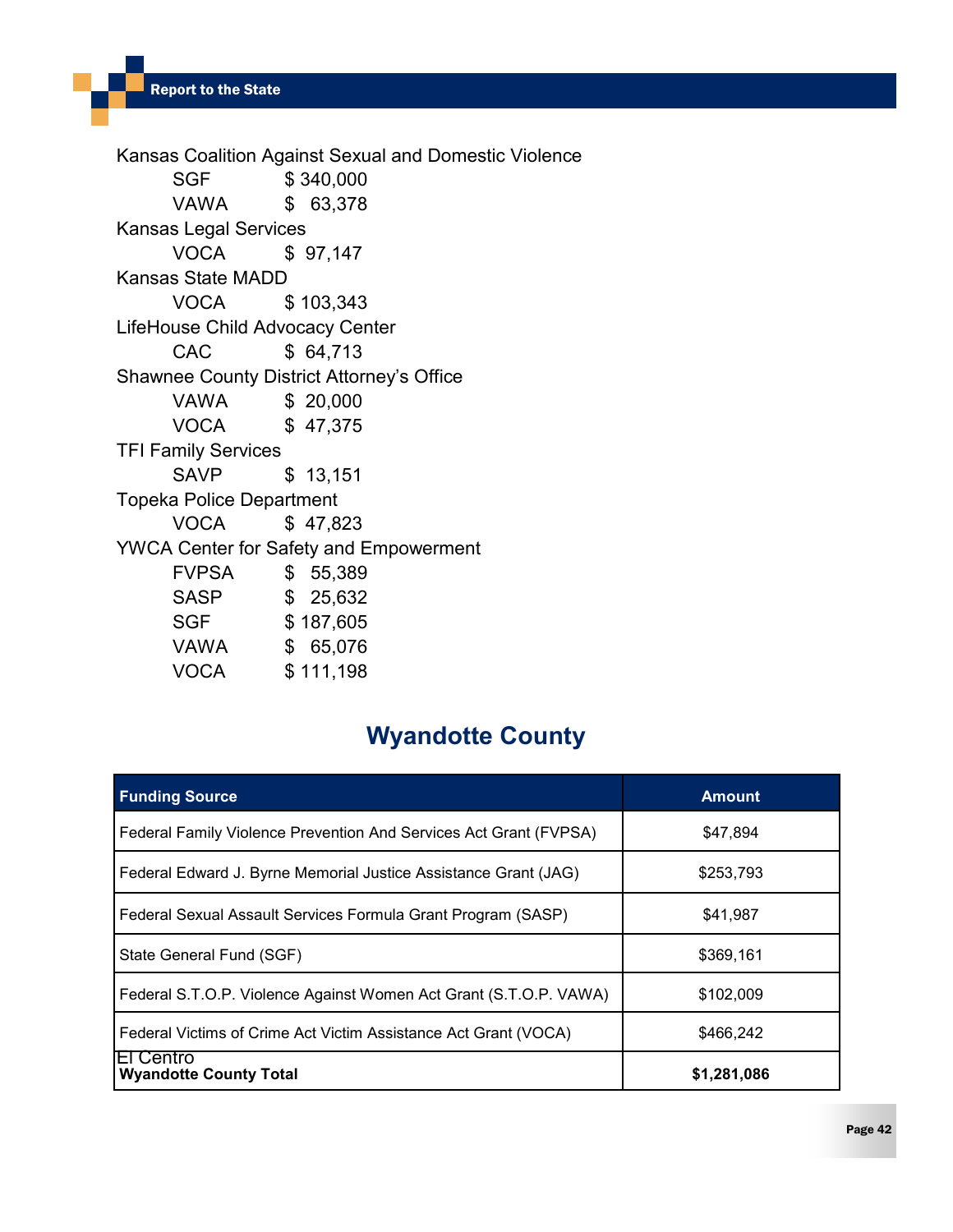VOCA \$ 45,884 Family Conservancy VOCA \$ 47,122 Friends of Yates FVPSA \$ 47,894 SGF \$233,056 VOCA \$ 136,770 Kansas City Anti-Violence Project VAWA \$ 36,608 VOCA \$ 14,693 Metropolitan Organization to Counter Sexual Assault SASP \$ 41,987 SGF \$136,105 VOCA \$ 83,557 Unified Government of Wyandotte County-Kansas City Kansas Police Department VOCA \$ 138,216 Unified Government of Wyandotte County-Legal Department VAWA \$ 65,401 Unified Government of Wyandotte County-Sheriff's Office JAG \$ 253,793